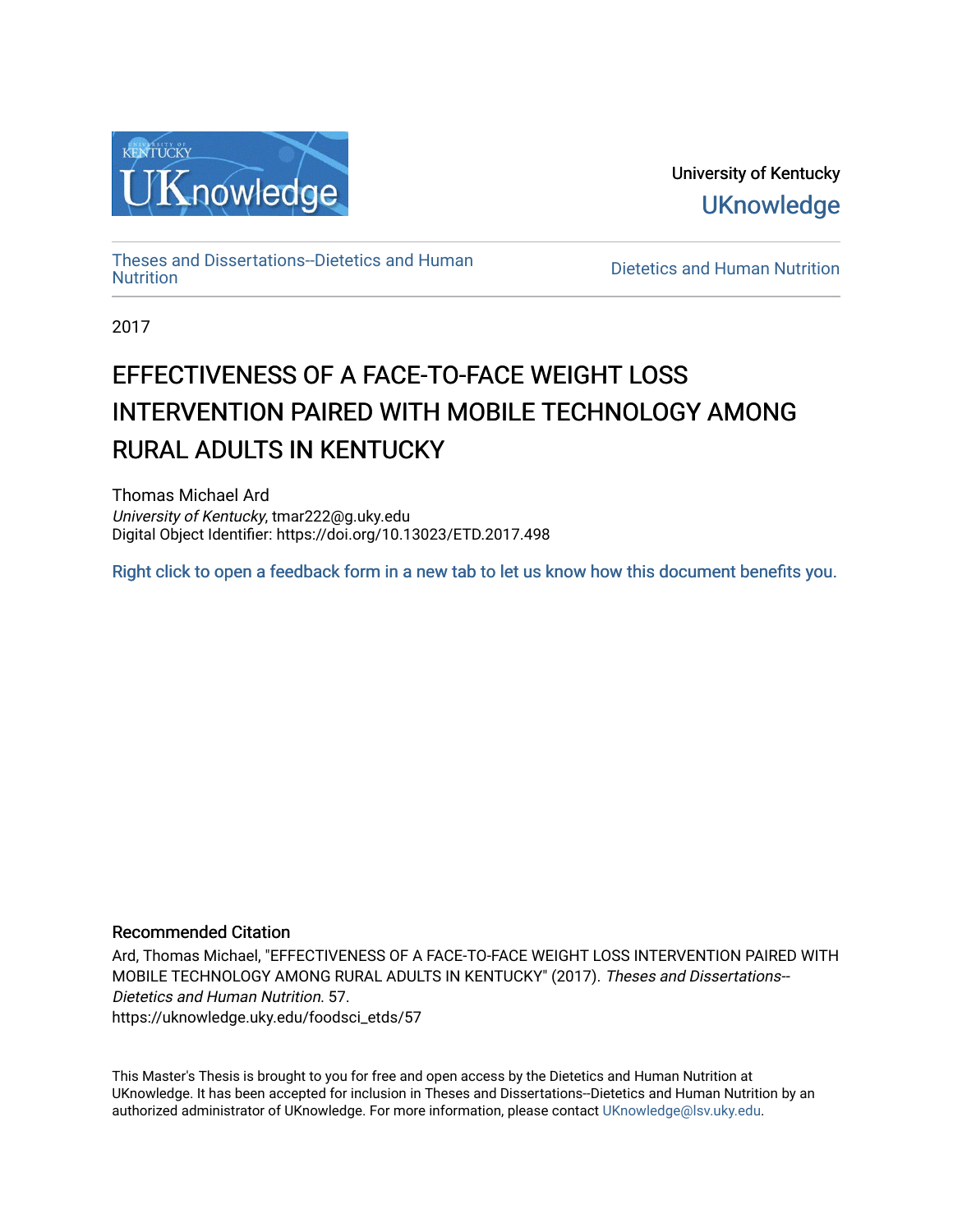# STUDENT AGREEMENT:

I represent that my thesis or dissertation and abstract are my original work. Proper attribution has been given to all outside sources. I understand that I am solely responsible for obtaining any needed copyright permissions. I have obtained needed written permission statement(s) from the owner(s) of each third-party copyrighted matter to be included in my work, allowing electronic distribution (if such use is not permitted by the fair use doctrine) which will be submitted to UKnowledge as Additional File.

I hereby grant to The University of Kentucky and its agents the irrevocable, non-exclusive, and royalty-free license to archive and make accessible my work in whole or in part in all forms of media, now or hereafter known. I agree that the document mentioned above may be made available immediately for worldwide access unless an embargo applies.

I retain all other ownership rights to the copyright of my work. I also retain the right to use in future works (such as articles or books) all or part of my work. I understand that I am free to register the copyright to my work.

# REVIEW, APPROVAL AND ACCEPTANCE

The document mentioned above has been reviewed and accepted by the student's advisor, on behalf of the advisory committee, and by the Director of Graduate Studies (DGS), on behalf of the program; we verify that this is the final, approved version of the student's thesis including all changes required by the advisory committee. The undersigned agree to abide by the statements above.

> Thomas Michael Ard, Student Dr. Sandra Bastin, Major Professor Dr. Sandra Bastin, Director of Graduate Studies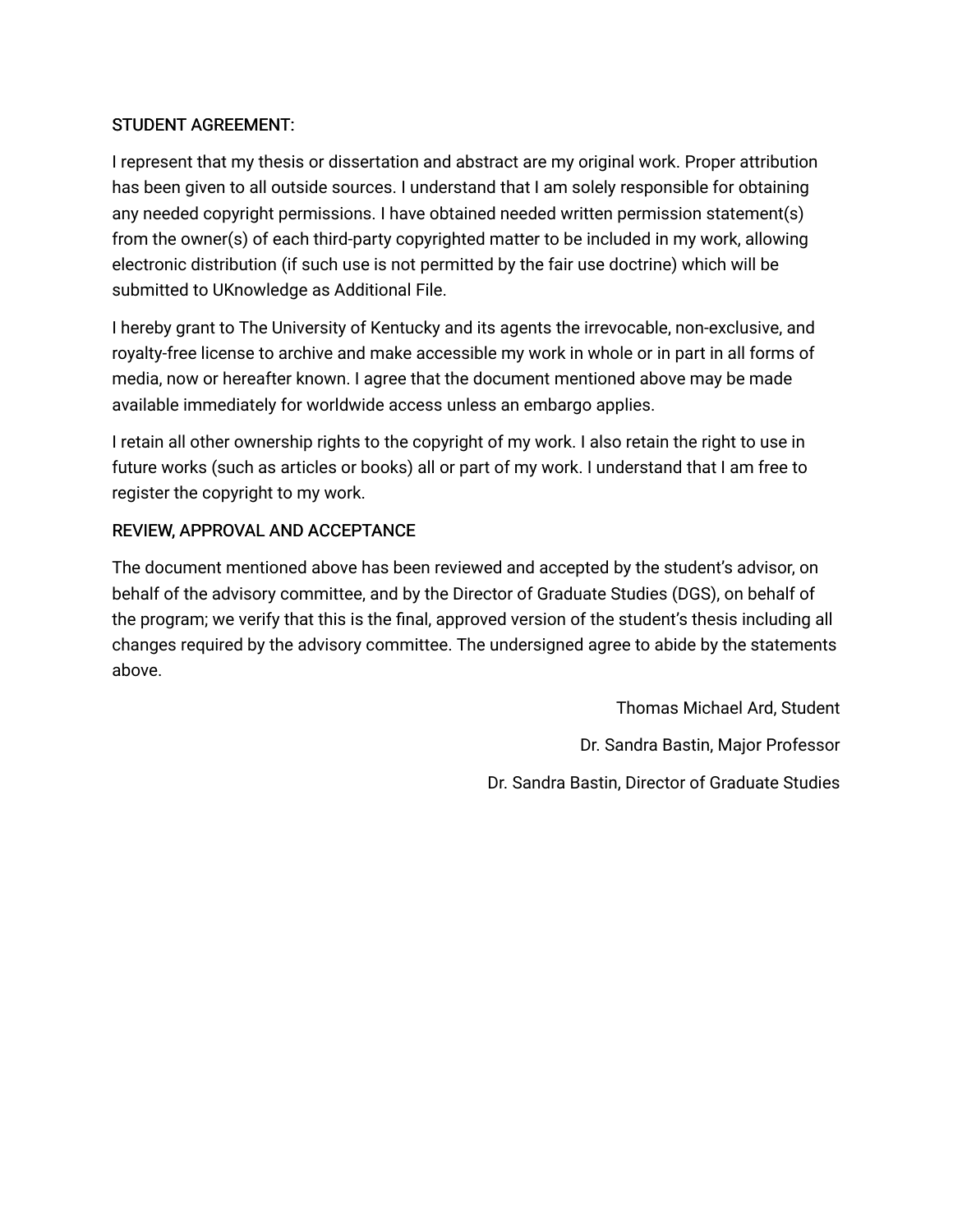# EFFECTIVENESS OF A FACE-TO-FACE WEIGHT LOSS INTERVENTION PAIRED WITH MOBILE TECHNOLOGY AMONG RURAL ADULTS IN KENTUCKY

THESIS

A thesis submitted in partial fulfillment of the requirements for the degree of Master of Science in Nutrition and Food Systems in the College of Agriculture, Food and Environment at the University of Kentucky By

Thomas Michael Ard

Lexington, Kentucky

Director: Dr. Sandra Bastin, Chair of Dietetics and Human Nutrition

Lexington, Kentucky

2017

Copyright © Thomas Michael Ard 2017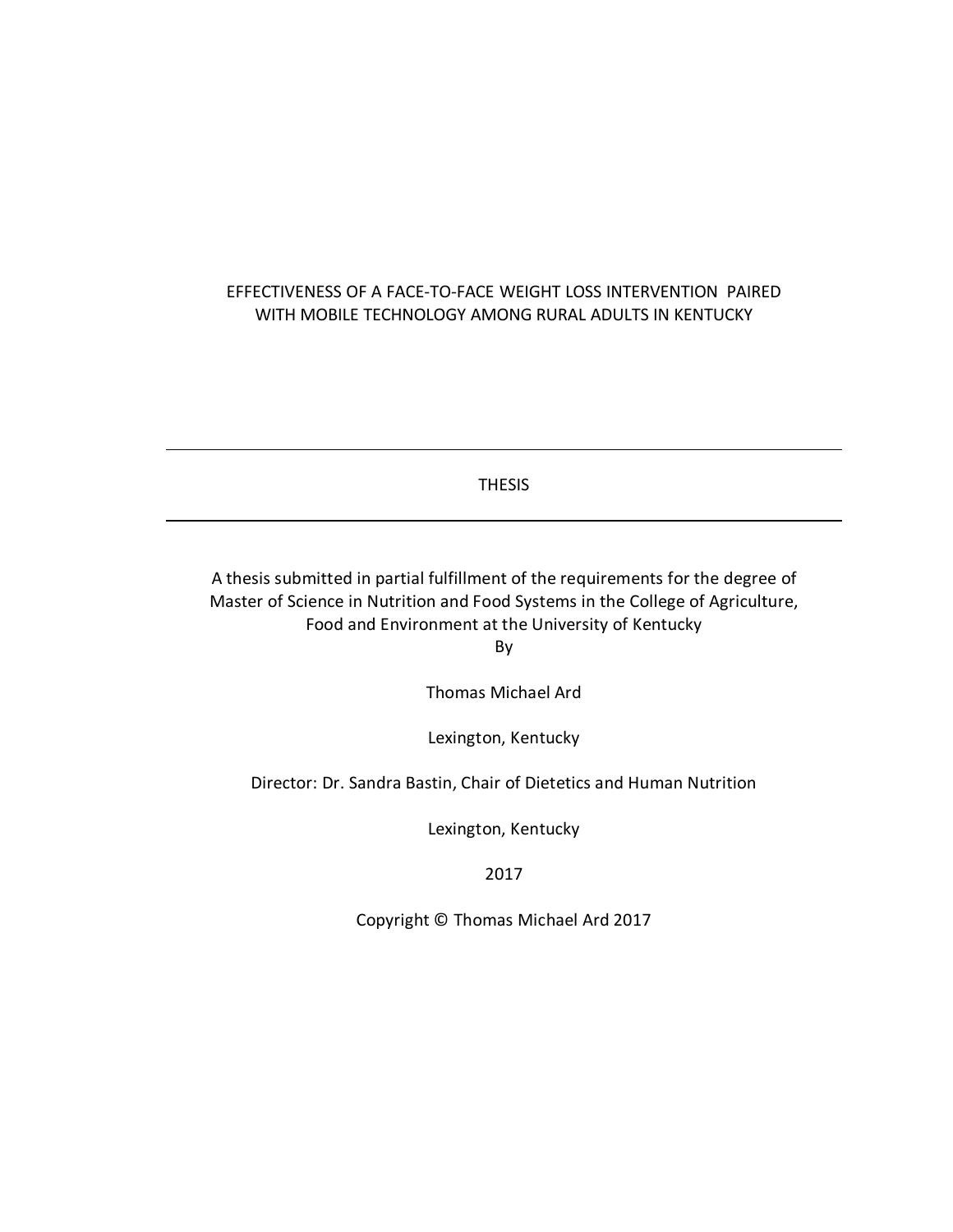## ABSTRACT OF THESIS

# EFFECTIVENESS OF A FACE-TO-FACE WEIGHT LOSS INTERVENTION PAIRED WITH MOBILE TECHNOLOGY AMONG RURAL ADULTS IN KENTUCKY

The obesity epidemic remains a serious issue in the United States leading to significant public health implications and costs. Few weight loss interventions paring mobile technology with face-to-face interventions have been conducted in rural communities. Yet, mobile technology interventions offer good potential for delivery but it is unclear if the combination of these weight loss strategies are beneficial. This study sought to examine how integrating mobile technology with face-to-face weight loss interventions in rural communities affects weight loss. Additionally, to determine if mobile technology paired with face-to-face interventions could increase autonomous and controlled motivation levels among adults in rural Kentucky. The addition of mobile technology with face-to-face intervention provided no significant interaction effect for weight loss compared to the mobile technology group alone. However, a group and time effect was observed for weight loss change. An interaction effect for autonomous motivation indicated that neither group changed independently, but comparing their change over time, the intervention group increased while the control group decreased. A time effect was found as controlled motivation decreased from baseline to final. Future research is required to develop weight loss interventions using technology and face-to-face strategies that may enhance motivation and weight loss outcomes.

KEYWORDS: Weight loss, Mobile Technology, Face-to-face, Intervention, Motivation

*Thomas Michael Ard*

*December 5, 2017*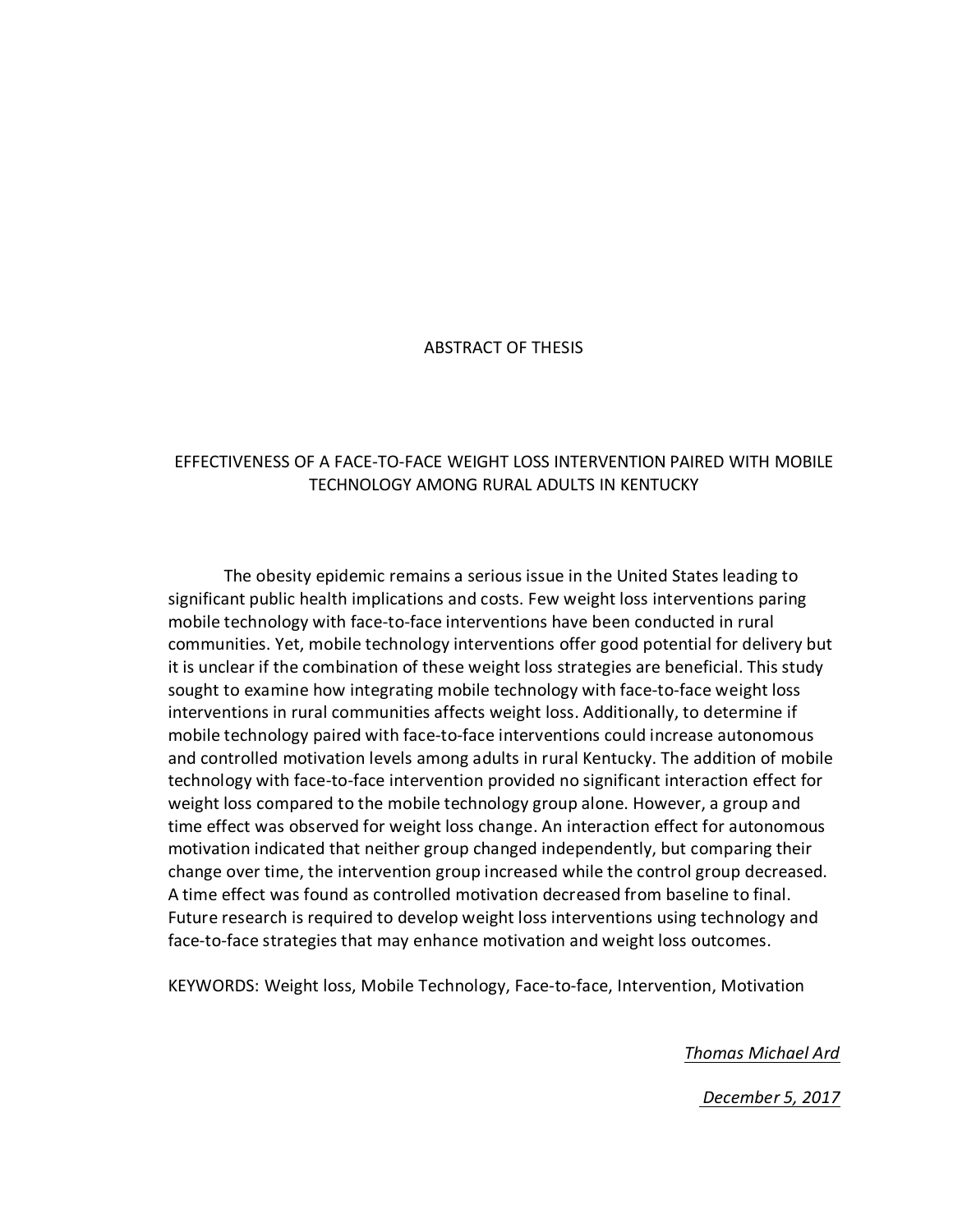# EFFECTIVENESS OF A FACE-TO-FACE WEIGHT LOSS INTERVENTION PAIRED WITH MOBILE TECHNOLOGY AMONG RURAL ADULTS IN KENTUCKY

By

Thomas Michael Ard

Sandra Bastin, PhD, RD, LD Director of Thesis

Sandra Bastin, PhD, RD, LD Director of Graduate Studies

December 5, 2017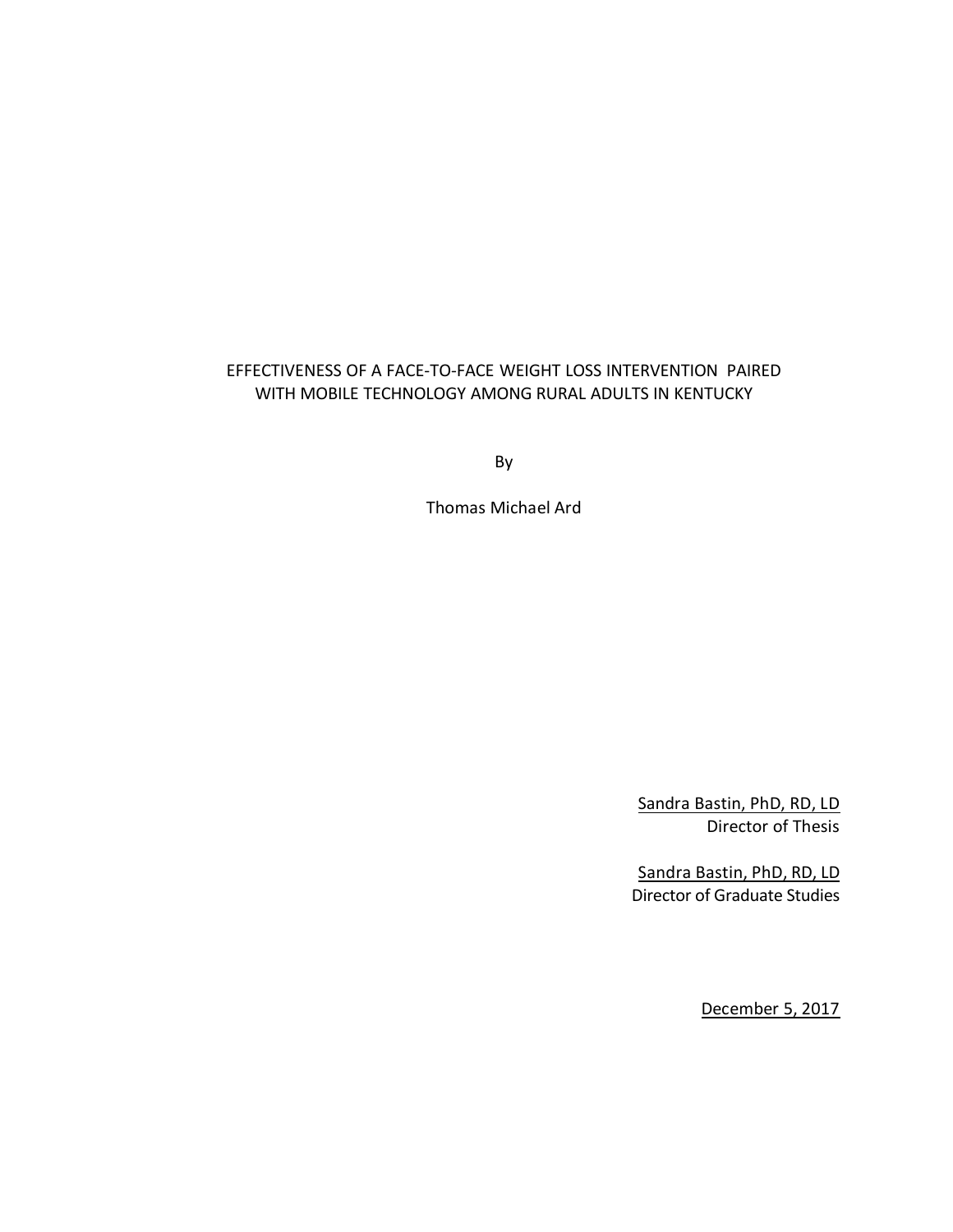#### ACKNOWLEDGMENTS

I would like to recognize those who dedicated their time to help make this thesis possible. First, I would like to thank Dr. Sandra Bastin, my thesis committee chair. Dr. Bastin has been an enormous inspiration and great mentor throughout this entire process. I would like to thank Dr. Julia Plasencia who gave me a different outlook on writing when the process became difficult. Dr. Kyle Flack's feedback during the writing process guided me through my thesis and encouraged my success. Over the past six years the University of Kentucky Department of Dietetics and Human Nutrition has been my home and the outstanding faculty offered encouragement throughout my stay. A special thank you to Chef Robert Perry for allowing me to learn only a little of your vast knowledge about cooking.

Another thank you goes out to my wife, Drew Elisabeth Ard, for her endless love and unwavering support she has poured into my education. I would also like to thank my family and friends that helped me day or night when I needed them. I am truly humbled to have a network of individuals that invest their time in me, and I will forever be indebted to their kindness and generosity.

iii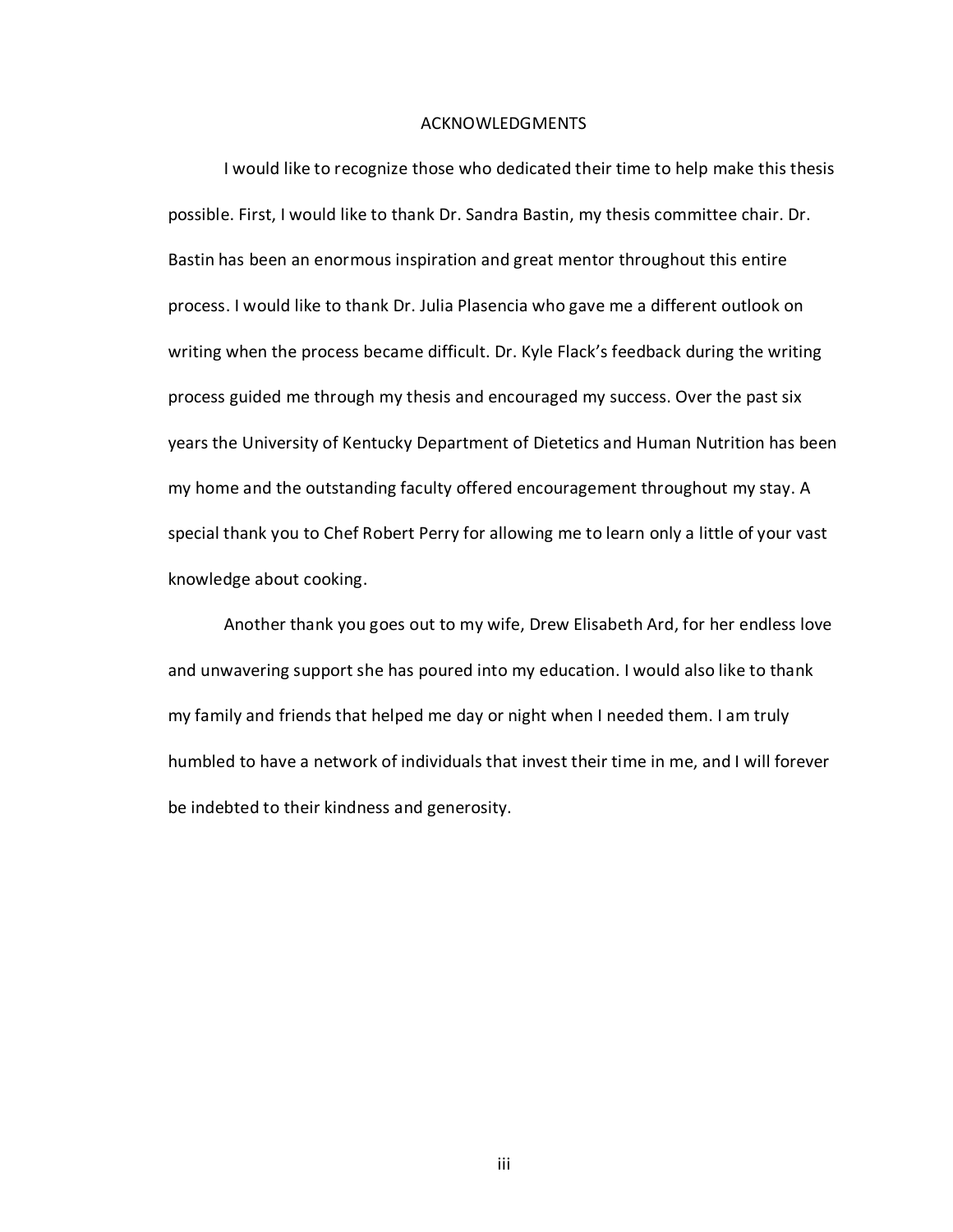| Anthropometric Measurement Evaluation of Intervention Groups23 |  |
|----------------------------------------------------------------|--|
|                                                                |  |
|                                                                |  |
|                                                                |  |
|                                                                |  |
|                                                                |  |
|                                                                |  |
|                                                                |  |
|                                                                |  |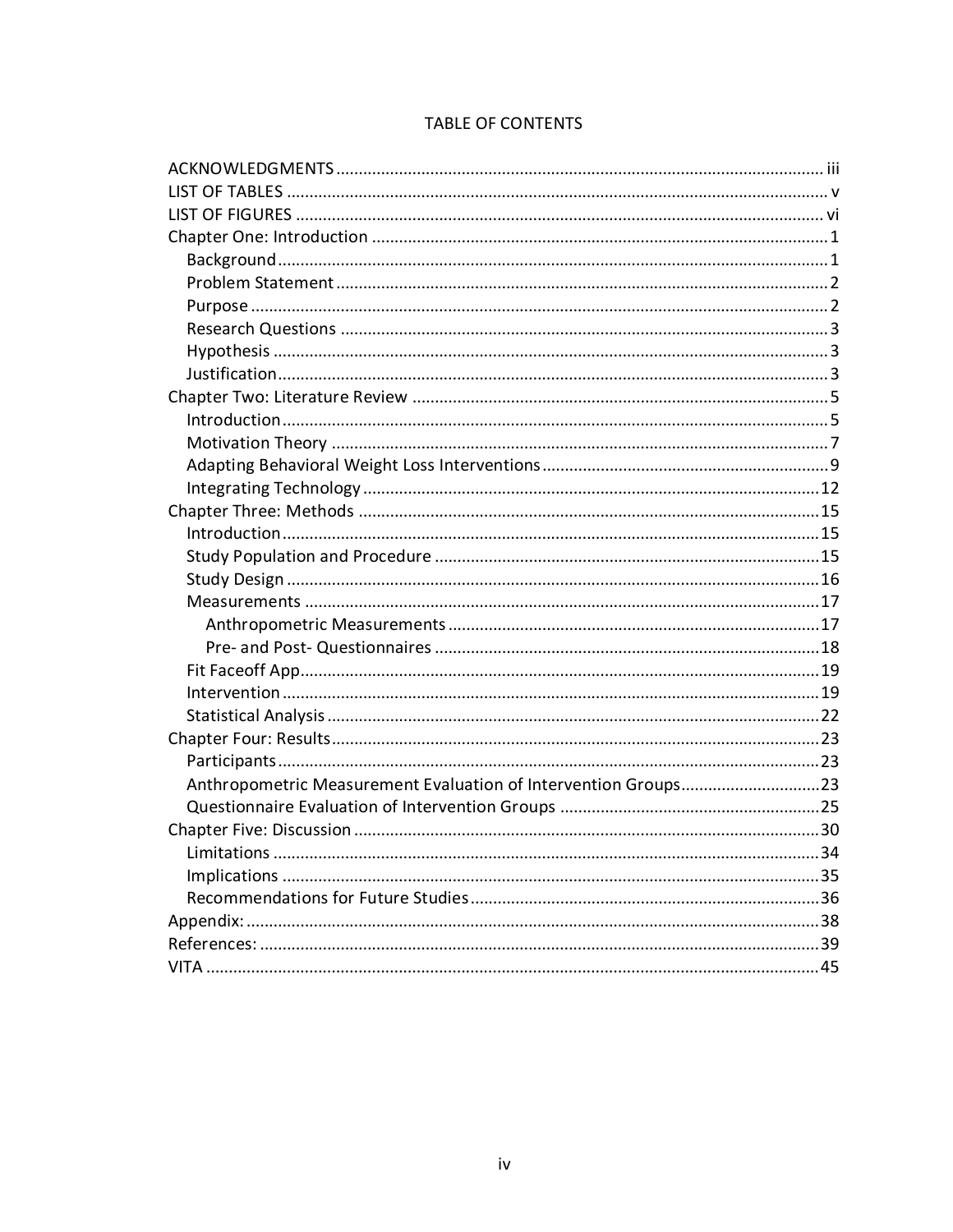# LIST OF TABLES

|                                                                                        | 21 |
|----------------------------------------------------------------------------------------|----|
|                                                                                        |    |
|                                                                                        |    |
|                                                                                        |    |
| Table 4.4 Fixed-effects Parameter Estimates for Diastolic Pressure  24                 |    |
| Table 4.5 Fixed-effects Parameter Estimates for Controlled Motivation 26               |    |
| Table 4.6 Fixed-effects Parameter Estimates for Autonomous Motivation 26               |    |
|                                                                                        |    |
|                                                                                        |    |
|                                                                                        |    |
| Table 4.10 Fixed-effects Parameter Estimates for NHANES Daily Fruit Intake28           |    |
| Table 4.11 Fixed-effects Parameter Estimates for NHANES Daily Vegetable Intake         |    |
|                                                                                        | 28 |
| Table 4.12 Fixed-effects Parameter Estimates for NHANES Daily Intake of Added Sugar 29 |    |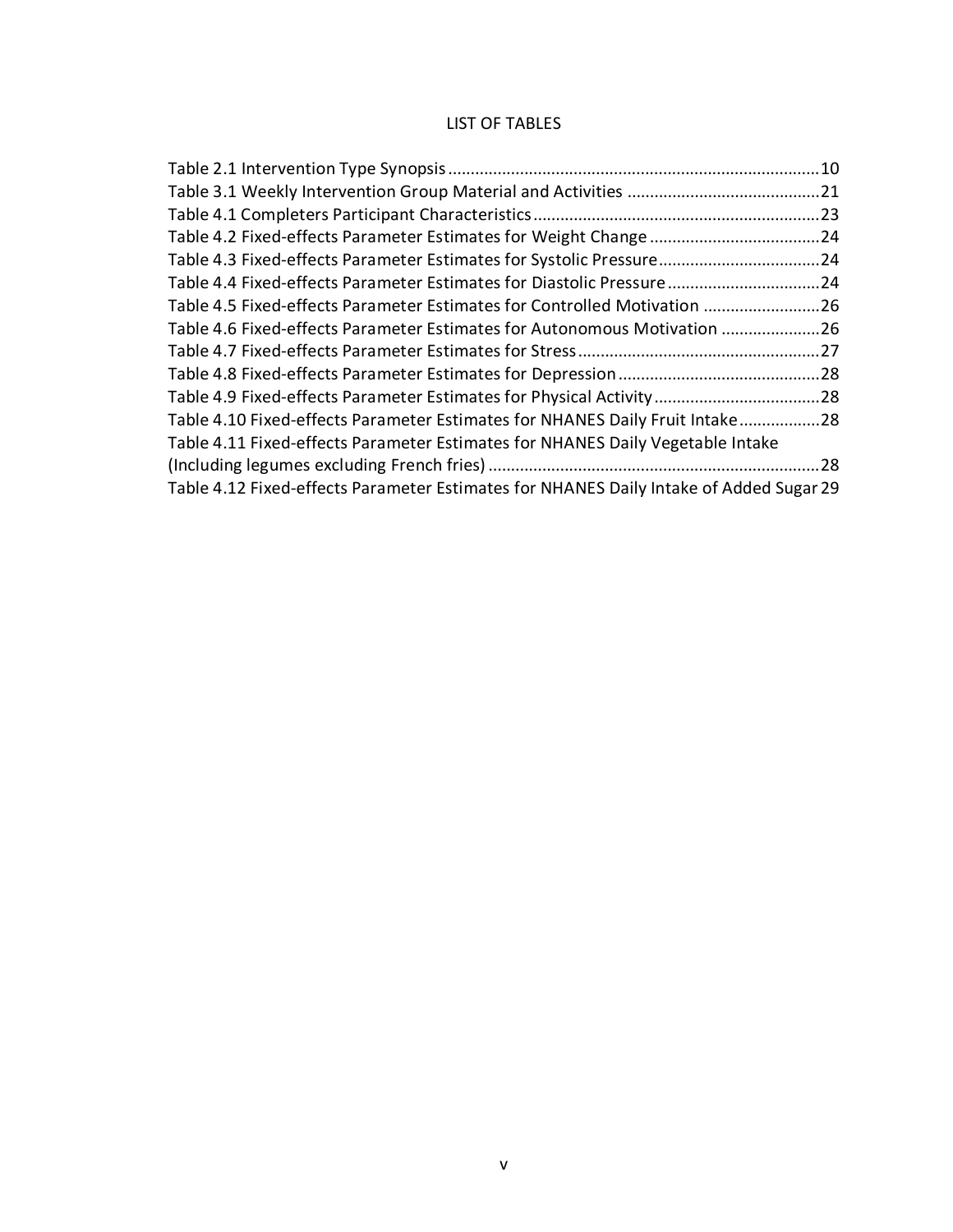# LIST OF FIGURES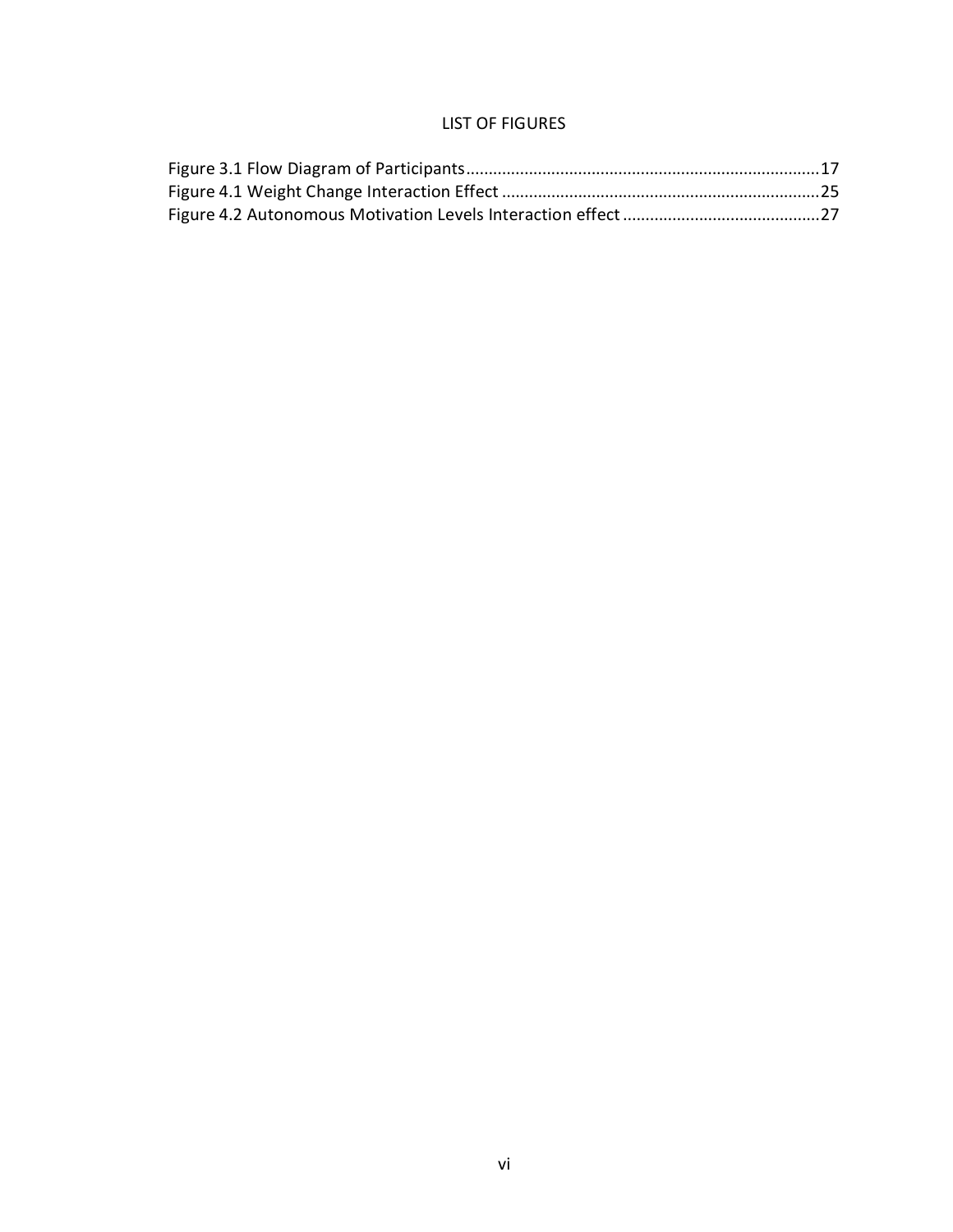#### **Chapter One: Introduction**

#### **Background**

Obesity is the fifth leading cause of death in the world defined as a BMI (body mass index) ≥ 30.0. An estimated 650 million adults are obese while more than 1.9 billion adults are overweight world-wide (BMI between 25.9-29.9) [1], with 36.5% of U.S. adults obese [2]. The Centers for Disease Control and Prevention (CDC) estimates the prevalence of obesity will increase as Americans consume added sugars and saturated fats beyond the recommended levels [3-6]. In addition to diet, other factors such as physical inactivity, and stress are predictors for obesity prevalence [7-9] . Nevertheless, research efforts to reduce obesity epidemic through lifestyle intervention strategies remain an enormous challenge in the U.S. [10, 11].

Behavioral weight loss interventions are effective self-monitoring strategies for most people who seek treatment for obesity [12-14]. However, a common problem following successful weight loss is weight loss maintenance [15, 16]. Binge eating, eating restraint, and disinhibition are factors that contribute to weight regain post-intervention [8]. To combat these factors, weight loss interventions have enhanced treatment outcomes with face-to-face interactions for weight loss maintenance. This modification addresses the inconsistencies of original weight loss interventions by incorporating greater frequency of self-monitoring, goal setting, and feedback as an essential infrastructure of the intervention [16-19].

As an alternative to face-to-face interventions, mobile technology interventions have become more suited for delivering a weight loss intervention to a greater number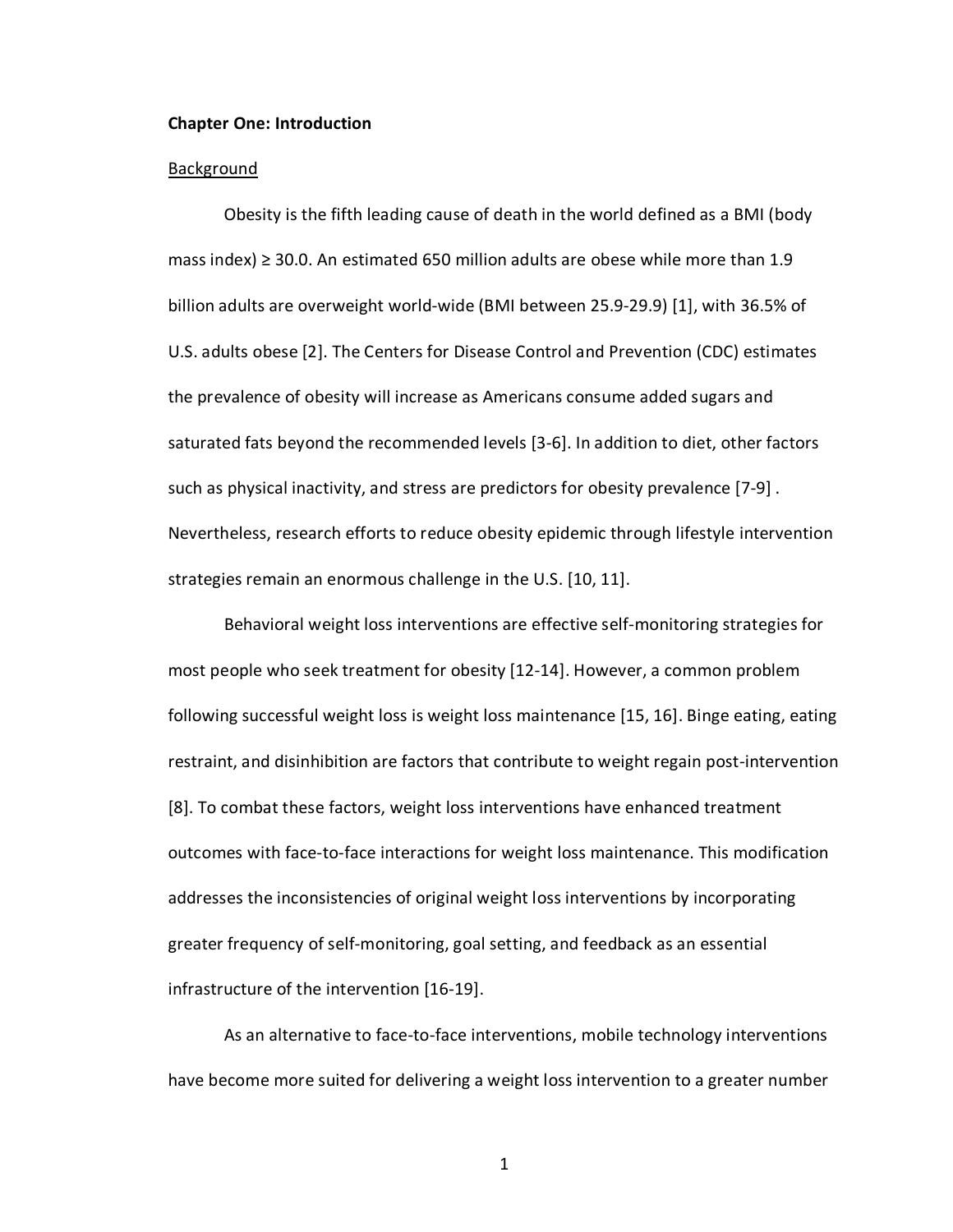of people [18-20]. Mobile technology interventions utilize mobile apps, text messaging, and web-based portals as effective tools for communication [20-22]. Still, evidence suggests that mobile technology applications merely produce short-term weight loss [23, 24]. Limited data has been collected on whether mobile technology can successfully pair with face-to-face interventions that result in weight loss or weight loss maintenance [21, 25]. Therefore, the aim of this study was to determine the effectiveness of a faceto-face intervention paired with mobile technology in regards to weight loss.

#### Problem Statement

The increasing obesity rate is creating health disparities among adults in rural Kentucky. Current research illustrates the influence of mobile technology interventions and face-to-face interventions on weight loss separately. Limited research exists examining the effects of face-to-face interventions paired with mobile technology as a tool to increase weight loss.

#### Purpose

The current study seeks to examine how integrating mobile technology with face-to-face weight loss interventions in rural communities affects weigh loss [21, 25]. Therefore, the purpose of this study was to integrate mobile technology with a face-toface intervention to improve weight loss in rural adults in Kentucky over an eight-week intervention. Additionally, we sought to determine if mobile technology paired with a face-to-face intervention could increase autonomous and controlled motivation levels among rural adults in an eight-week intervention.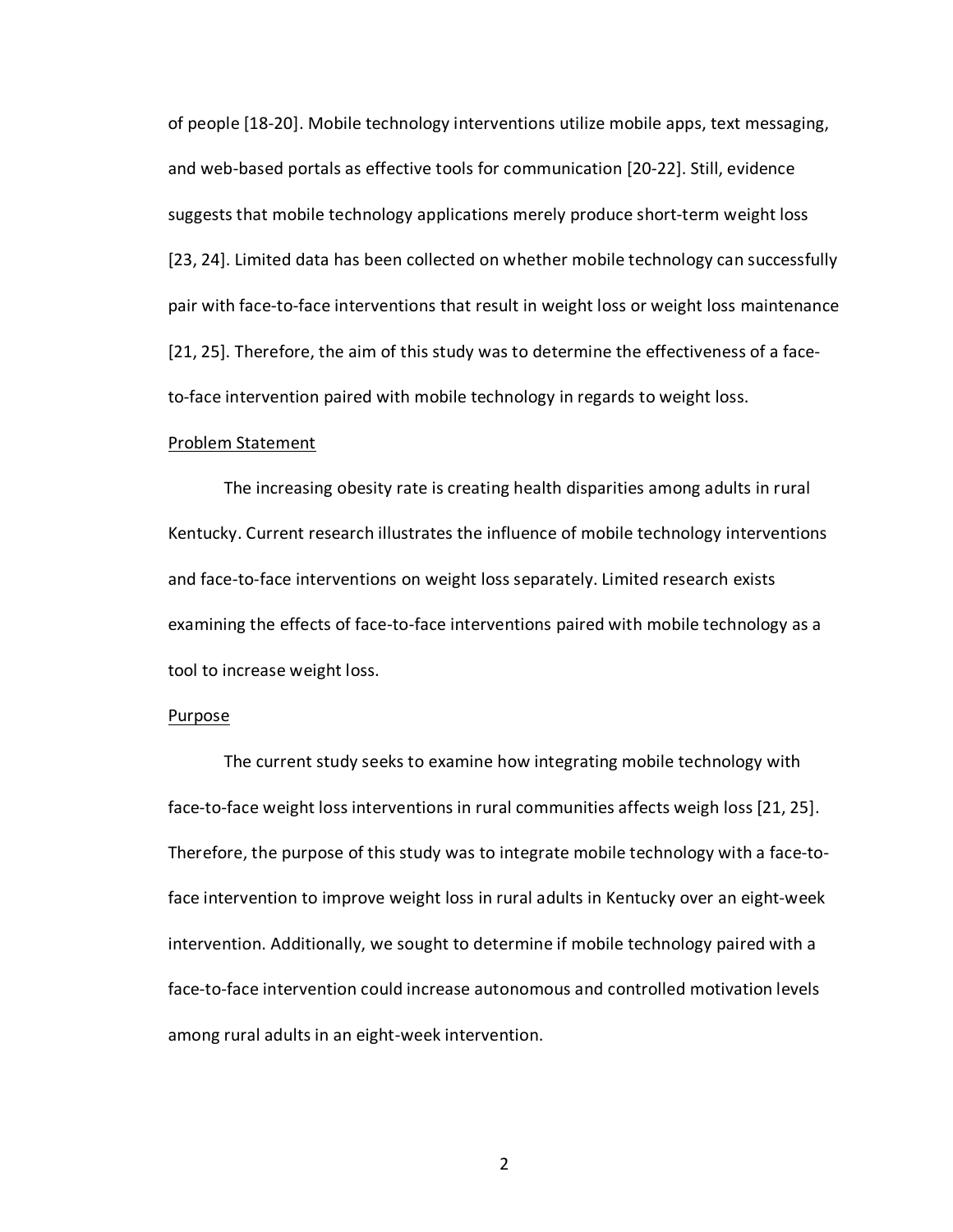#### Research Questions

- 1) How does a mobile technology weight loss intervention compared to a mobile technology weight loss intervention paired with face-to-face facilitation affect weight loss for adults in rural Kentucky?
- 2) How does a mobile technology weight loss intervention compared to a mobile technology weight loss intervention paired with face-to-face facilitation impact autonomous and controlled motivation levels for adults in rural Kentucky?

#### Hypothesis

- 1) Participants in the face-to-face facilitated intervention group paired with mobile technology will lose more weight in 8 weeks vs. participants using the mobile technology alone.
- 2) Participants in the face-to-face facilitated intervention group paired with mobile technology will increase autonomous and controlled motivation levels in 8 weeks vs. participants using the mobile technology alone.

## **Justification**

In the past twenty years, the rate of overweight and obesity in adults has increased dramatically [1]. The estimated annual medical cost of obesity in the U.S. is \$147 billion [26, 27]. As technology becomes more accessible, weight loss interventions attempting to fight increasing obesity rates can cultivate the use of mobile technology by adapting these interventions to serve a greater number of people. The facilitation of weight loss from face-to-face weight loss interventions is well known; however, integrating mobile technology within an intervention might improve weight loss by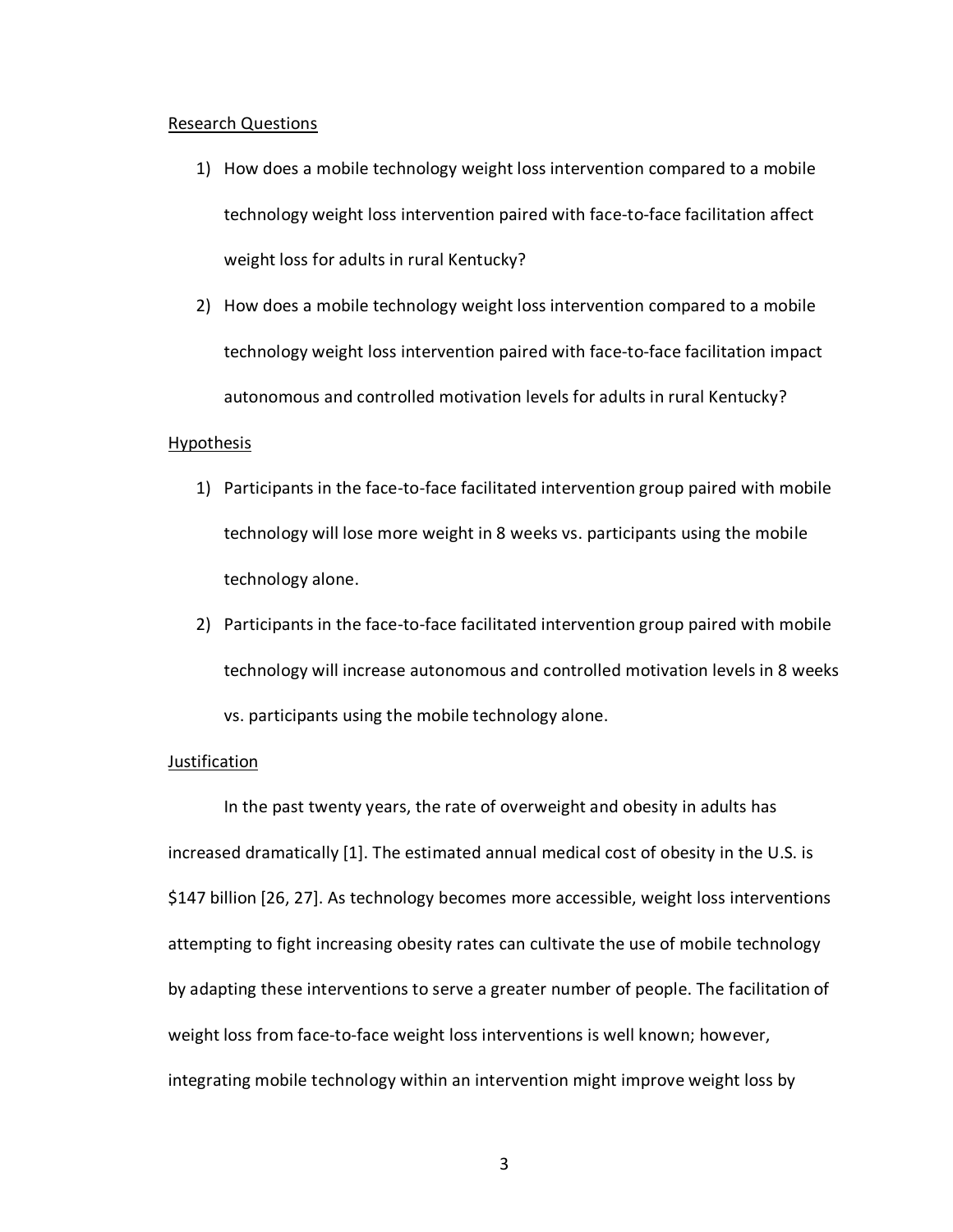utilizing easy self-monitoring trackers via phone to show the individual change over time [28-30]. The addition of mobile technology with a face-to-face intervention could potentially increase weight loss and improve autonomous motivational among rural Kentuckian adults. The results of the present study may provide insight into how rural Kentuckian adults lose weight with the combination of these two effective interventions.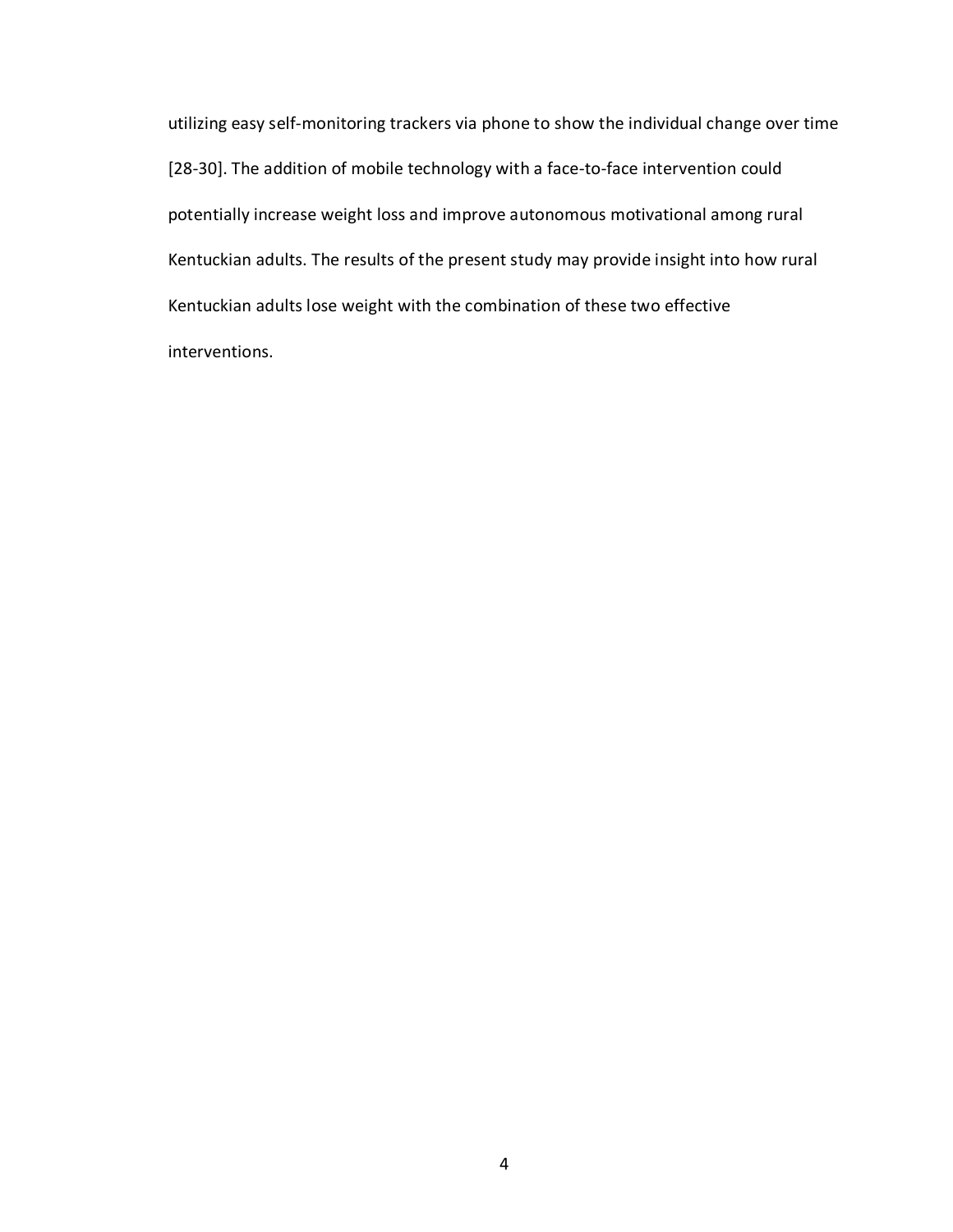#### **Chapter Two: Literature Review**

#### **Introduction**

The prevalence of overweight and obese adults has increased noticeably as has the risk for obesity-related comorbidities such as type two diabetes, metabolic syndrome, cardiovascular disease, hypertension, stroke, and various types of cancer [31, 32]. Disparities in obesity-related disorders are also related to geographic location issue [33]. Throughout the U.S., rural populations experience higher obesity prevalence, due to the lack of physical activity, access to primary health care preventions, and poor diet choices [33-36]. Obesity disproportionately affects different communities of high poverty levels, lower education levels, and ethnic minorities [37, 38]. Within these underprivileged communities, particular age groups are affected more than others. Middle age adults, ages 40-59, experience higher obesity rates at 41%, while adults age 60 and over have an obesity rate of 38.5%. Young adults, ages 20-39, have the lowest obesity rate at 34.3% [39]. The disparities of obesity prevalence on rural Kentuckian adults calls for a lifestyle intervention that may help lower the rates of obesity and health related risks.

In Kentucky, current adult obesity rates are 34.2%. The prevalence of obesity for African American communities in Kentucky is 42.4% while non-Hispanic whites are only 33.4%. Adults 45-64 experience higher obesity rates (38.34%) compared to other age groups. Kentucky has the  $7<sup>th</sup>$  highest obesity prevalence in the U.S. [40]. According to Better Policies for Healthier America, Kentucky's obesity rates have increased from 12.7% in 1990 to 34.2% in 2016 [40]. A telephone survey conducted found that 70% of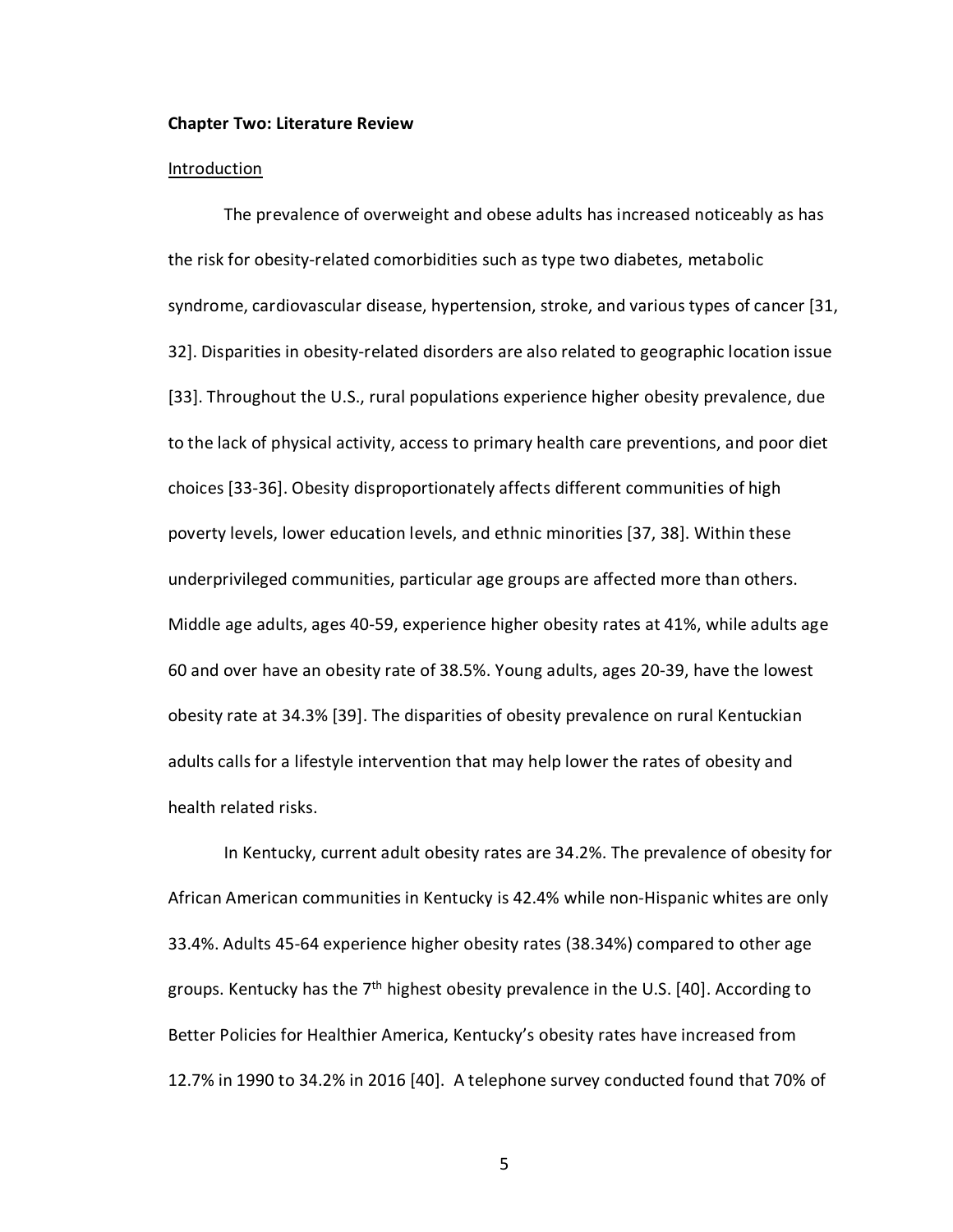Kentuckian adults are interested in losing weight [41]. Prior to targeting the overweight and obese population immersed in this epidemic, studies need to understand the reasons this epidemic disproportionately impacts these populations to further reduce the overweight and obesity epidemic. These statistics support the need for an intervention to decrease overweight and obesity prevalence within Kentucky and other effected states.

The need for a weight loss intervention in rural Kentucky is apparent, however, understanding the drivers of behavioral factors for successful weight loss is extremely multifaceted. Diet and exercise are two paradigms often incorporated in an intervention, yet few interventions find lasting results due to the tremendous challenges of obtaining resources and require substantial time commitment for group counseling sessions [15]. Thus, alternative methods are being developed to utilize technology as a strategy to enhance the behavioral factors regardless of location [23, 42-44]. As an additional technology treatment option, mobile technology offers the individual autonomy, referring to ones' capacity to think and do for themselves according to internal values and goals which could facilitate greater weight loss [19, 45]. Still, limited research exists that pair mobile technology with a face-to-face weight loss intervention to improve weight loss among obese and overweight adults; furthermore, analyzing autonomous and controlled motivation levels in a mobile technology weight loss intervention. To address these obesity dipartites, mobile technology-based interventions must deliver feasible interventions that promote motivation to lose weight and maintain weight in rural communities.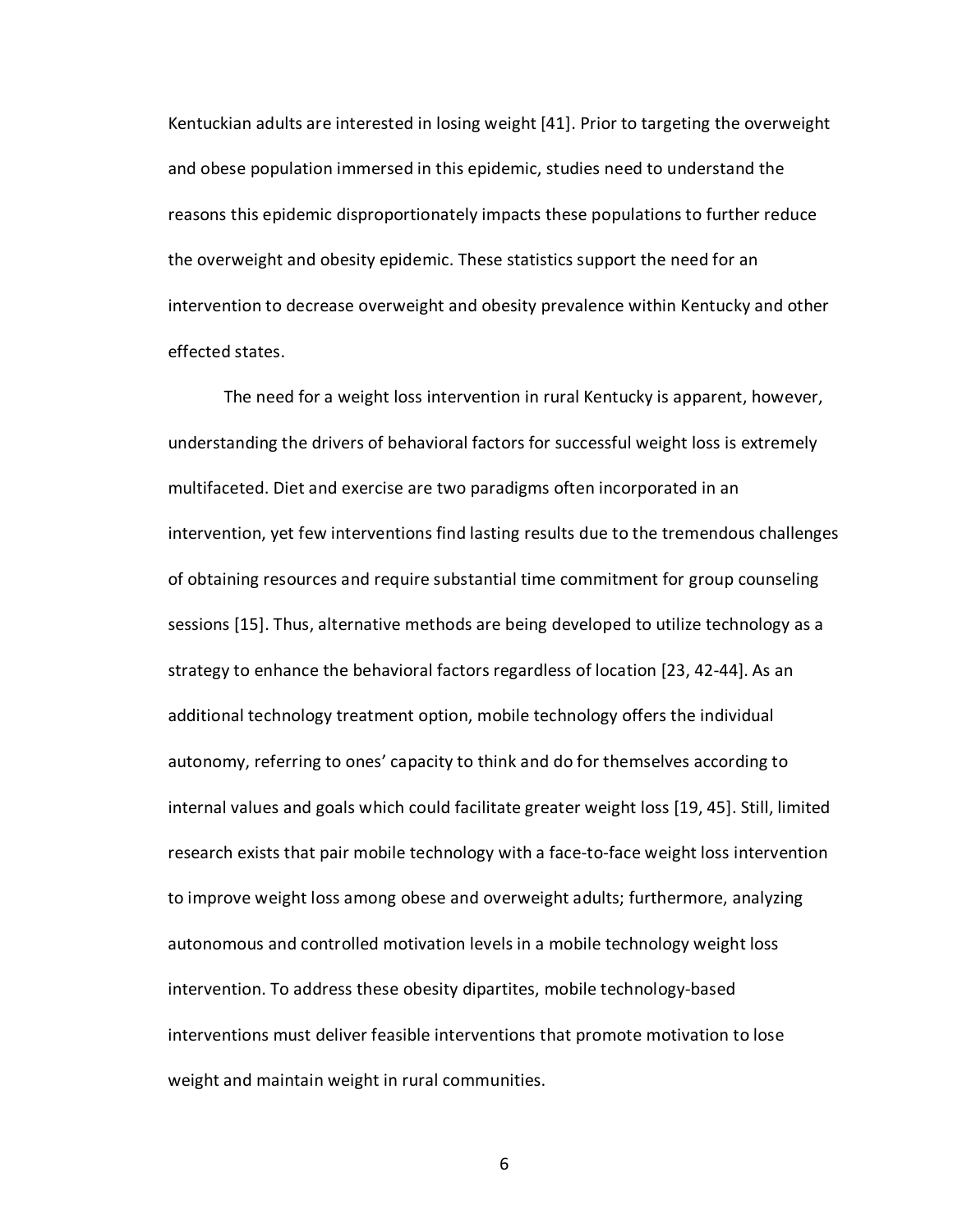#### Motivation Theory

The Incentive-Sensitization Theory of Addiction implies a clear dissociation of how much a reward is "wanted" versus how much the same reward is "liked" [46]. The wanted reward requires a large neural system that includes mesolimbic dopamine. The liking reward, which tends to use more fragile neural systems, does not require dopamine [47]. This dopamine-related motivation system contributes to the Self-Determination Theory by connecting a bridge to predicting self-regulated behaviors. The theory suggest that the quality of individuals motivation affects the extent to which individuals will engage in, and continue with behaviors [47]. These two theories generate an important framework for individuals seeking weight loss treatment and the motivation factors related to entering and completion of the treatment [45].

Qualitative evidence suggests that autonomous regulation is a key predictor of successful weight-loss outcomes [29]. Autonomous motivation is engaging in a behavior because it is consistent with intrinsic goals. By engaging in autonomous motivation, an individual is more likely to initiate and persist in a behavior without any external reinforcement and contingency. In contrast, controlled motivation is engaging in a behavior because of external reasons. Gaining rewards, avoiding punishment, and feelings of guilt are all forms of controlled motivation that lead to an obligation to persist in a behavior [48].

A theoretical framework for weight loss interventions include goal setting, social support, self-monitoring, and more recently motivational interviewing resulting in support of different domains of lifestyle behaviors. An intervention focused on lifestyle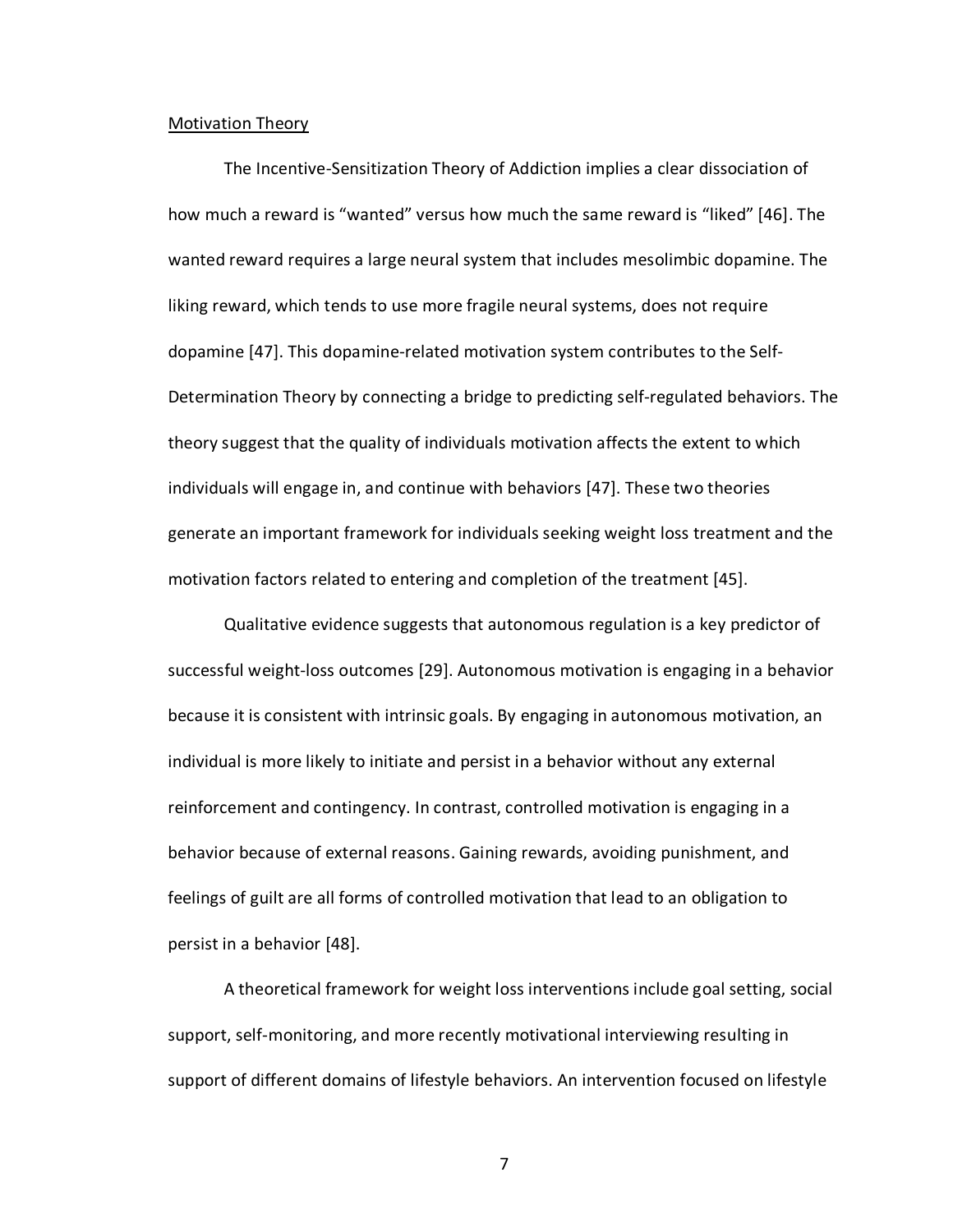modification using motivation for change in 100 overweight and obese outpatients was conducted. Pre- and post- intervention comprehensive evaluations to assess lifestyle changes. Prior to intervention the patients were open to physical activity and nutritional changes to improve health, the evaluations determined that post-intervention patients increased actions towards changing bad habits and acquiring good habits [49]. Various studies support these findings when interventions improve motivation, leading to greater physical activity and healthy dietary choices which may influence weight loss in overweight and obese individuals [50, 51].

A motivation-focused weight loss maintenance program conducted an alternative method for obesity treatment. The objective of the weight loss maintenance program was to determine whether specifically targeted novel motivation program could cease waning motivation to promote weight maintenance [52]. Overweight women (N=338) with urinary incontinence were randomized to two groups; lifestyle obesity treatment and control group (2:1 ratio). All participants were followed for 18 months, following the initial 6 month obesity treatment the lifestyle group (N=226) was equally randomized to a novel motivation-focused maintenance program or a standard skill-based maintenance approach. The control group (N=112) only received seven education sessions with general information regarding physical activity, healthy eating habits, and other health related topics. The skill-based maintenance program used current lifestyle behavioral factors such as goal setting, social support, and relapse prevention. The motivation intervention used the same behavioral goals as the skillbased group, however, the intervention sought to promote these goals using strategies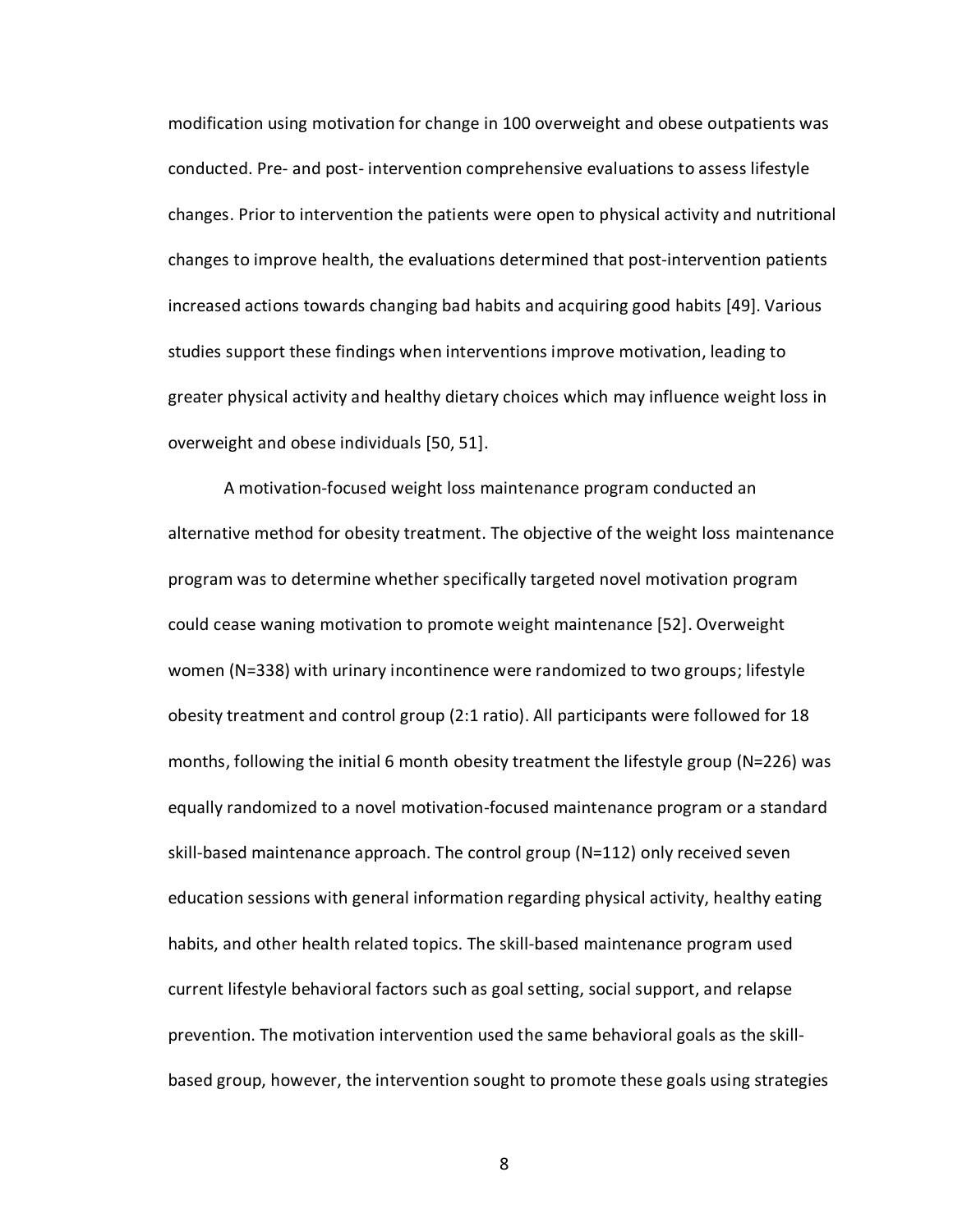derived from motivational theories. With the five motivational goals the data reached comparable 18-month losses in motivation-focused and skill-based. These groups lost significantly more than the control group, p=.0012. In conclusion, the study offers an alternative approach to weight maintenance programs that produces similar results [52]. Understanding a participant's internal and external motivation factors throughout treatment helps create a healthy lifestyle change.

#### Adapting Behavioral Weight Loss Interventions

Over the years researchers have adjusted behavioral weight loss interventions to adapt to the current issues overweight and obese populations face. Advances in research, technology, counseling, and the growing obesity epidemic have all lead to the development of weight loss intervention modification. Researchers may use a conventional behavioral weight loss intervention combined with another intervention type to produce greater weight loss results based on certain overweight or obese populations [53]. Face-to-face interventions incorporate in-person facilitated group discussion to address various health-related behaviors [25]. Technology Based interventions promote access to tracking methods which leads to greater retention that could be promising for future interventions. Motivational-interviewing focuses on how motivation levels throughout the intervention interact with fundamental outcomes, like physical activity and diet, to produce an increase in health-related behaviors [54]. Table 2.1 contains a brief description of each intervention type that can be used to increase weight loss in overweight and obese populations.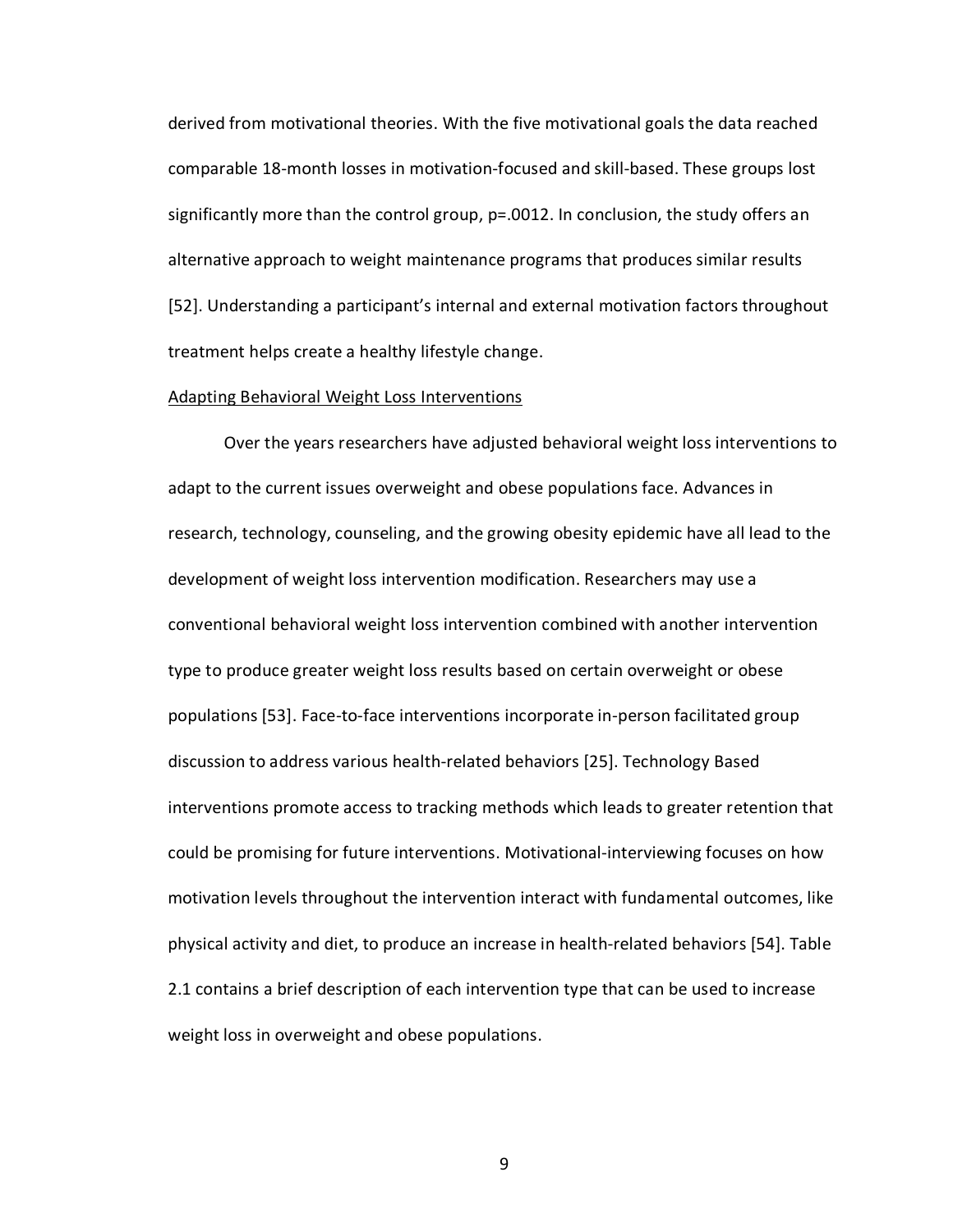| $\mathbf{r}$ . $\mathbf{r}$                 |                                                                                                                                                                                                                                                                                                                      |
|---------------------------------------------|----------------------------------------------------------------------------------------------------------------------------------------------------------------------------------------------------------------------------------------------------------------------------------------------------------------------|
| Weight-loss Intervention Type               | <b>Intervention Description</b>                                                                                                                                                                                                                                                                                      |
| Behavioral Weight-loss Intervention (BWLI)* | Program that focuses on building<br>weight loss maintenance skills.<br>Lifestyle modifications are<br>strategies incorporated to<br>improve effectiveness of weight<br>loss. Physical activity and<br>nutritional aspects are a common<br>foundation. Focused on self-<br>monitoring, goal setting, and<br>feedback. |
| Face-to-Face Intervention (FFI)*            | In addition to BWLI, face-to-face<br>includes in-person group sessions<br>throughout the intervention.                                                                                                                                                                                                               |
| Technology Based Intervention (TBI)*        | In addition to BWLI, this<br>intervention includes technology<br>to facilitate improvement in<br>health-related behaviors                                                                                                                                                                                            |
| Motivation Interviewing Intervention (MI)*  | In addition to BWLI, motivational-<br>interviewing uses motivation as a<br>mean for change in health-related<br>behaviors                                                                                                                                                                                            |

# **Table 2.1 Intervention Type Synopsis**

\*Types of interventions can be combined or stand-alone based on research design and outcomes.

In 2016, the American Heart Association issued guidelines on the treatment and prevention of obesity by implementing policies that provide adequate resources and healthy environments. These policies can assist with preventing the rise in obesity prevalence. Including treatment with these polices by incorporating physical activity, encouraging healthy diet choices, and face-to-face interventions [55]. The obesity epidemic remains multi-faceted but numerous weight loss interventions have included these strategies to facilitate change [10]. Various types of interventions have been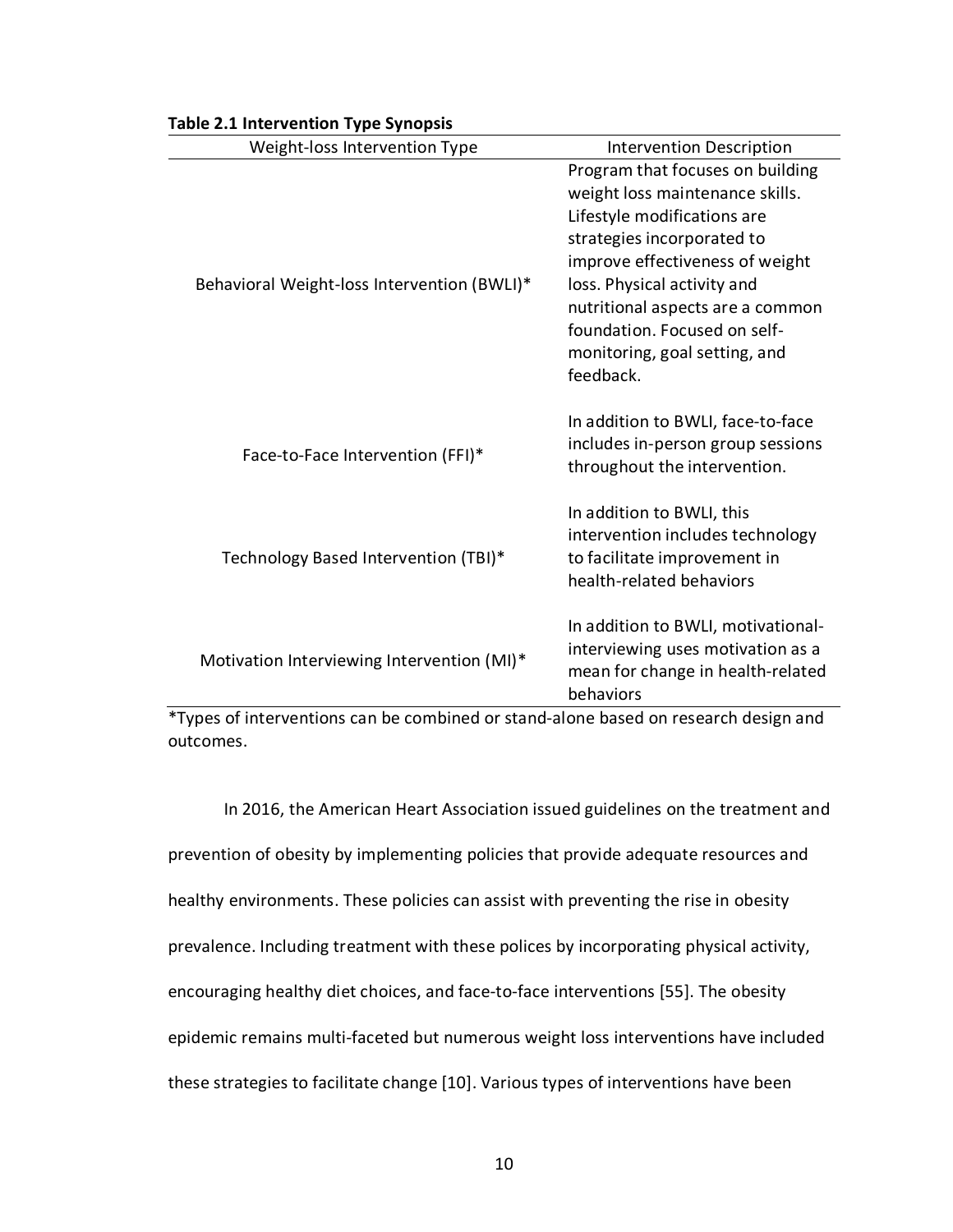conducted to increase weight loss, yet the majority of those produce similar results. Physical activity and nutritional tracking are fundamental strategies integrated in weight loss interventions to lose weight, yet neither strategy is more effective than the other [8, 56]. Unick [57], assessed whether adding wearable physical activity monitors to a weight loss intervention for severely obese individuals would improve physical activity and self-monitoring following a 6-month randomized intervention. Participants (n=29) were randomly assigned a group: standard behavioral weight loss(SBWL) or SBWL+Technology (SBWL+TECH). The group effect on weight loss was modest but not significant [57]. The combination of physical activity and diet should be combined to create an effective weight loss intervention.

Earlier studies delivering behavioral weight loss interventions used face-to-face sessions to explore weight loss over time by group size demonstrating that large group (100 persons), small group (20 persons) both experienced significant weight loss [58]. A similar study assessing group size in relation to weight loss discovered that small group in-person sessions produced 3.3kg greater weight loss than large groups [59]. In-person techniques reinforce motivation, leading to higher retention; the need for these techniques paired with technology based interventions show promise in creating a bridge between autonomous motivations at home or in group session.

Systematic reviews analyzing behavioral weight loss interventions using inperson techniques support the effectiveness of weight loss and reducing health risks associated with being overweight [14]. A significant association between self-monitoring and weight loss was consistently found; however, limitations such as the homogenous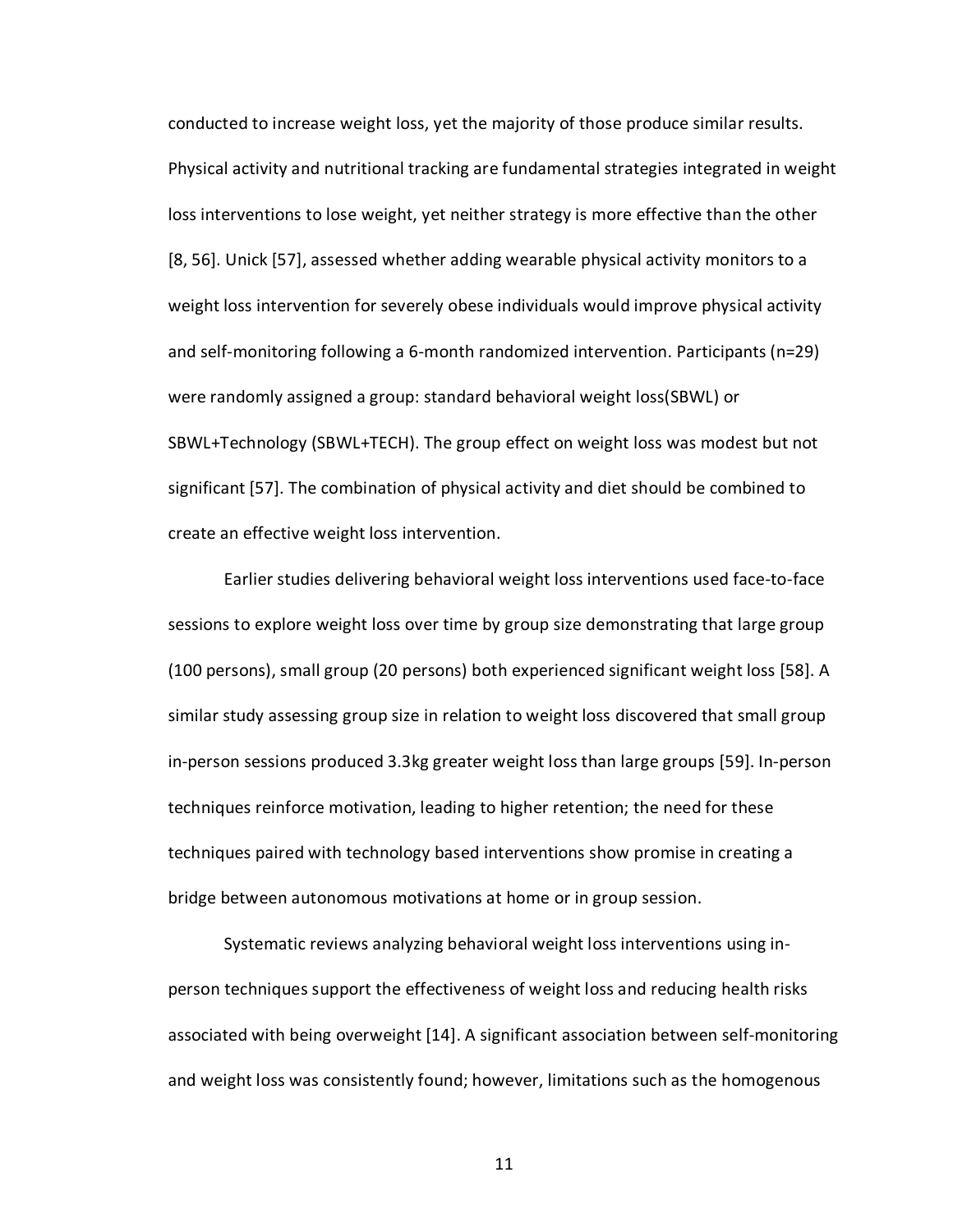samples and reliance on self-report were common among studies [14]. Using face-toface interventions produce weight loss, so combining this intervention with technology could address resource intensive weaknesses while maintaining or improving results.

Behavioral weight loss interventions may be superior to stress management programs when weight loss is the goal [60]. Most behavioral weight loss interventions use stress as a covariant, however, stress may be a significant influencer on weight loss and weight loss maintenance [61]. One potential theory behind the relationship of stress on weight loss is emotional eating [62]. Levoy, Lazaridou, Brewer, and Fulwiler (2017) discover a reduction in emotional eating after an eight-week mindfulness-based stress reduction program. Similarly, Webber [60] found that stress management programs yield equivalent weight loss results to behavioral weight loss programs. Moreover, the combination of the two programs could yield the most favorable results. Along with stress, depression can contribute to the overconsumption of added sugar and saturated fats [63].

## Integrating Technology

In the United States, the internet reaches approximately 87% of the population widening the potential delivery methods of weight loss interventions at home using a smart phone, laptop, or computer [64]. 43.55% of adults reporting using the internet for health-related information [64], owing to the possibility that the internet could be a promising toll for weight loss [55]. The need and want for an intervention is well known, but the challenge facing internet weight loss interventions has been incorporating specific strategies [41].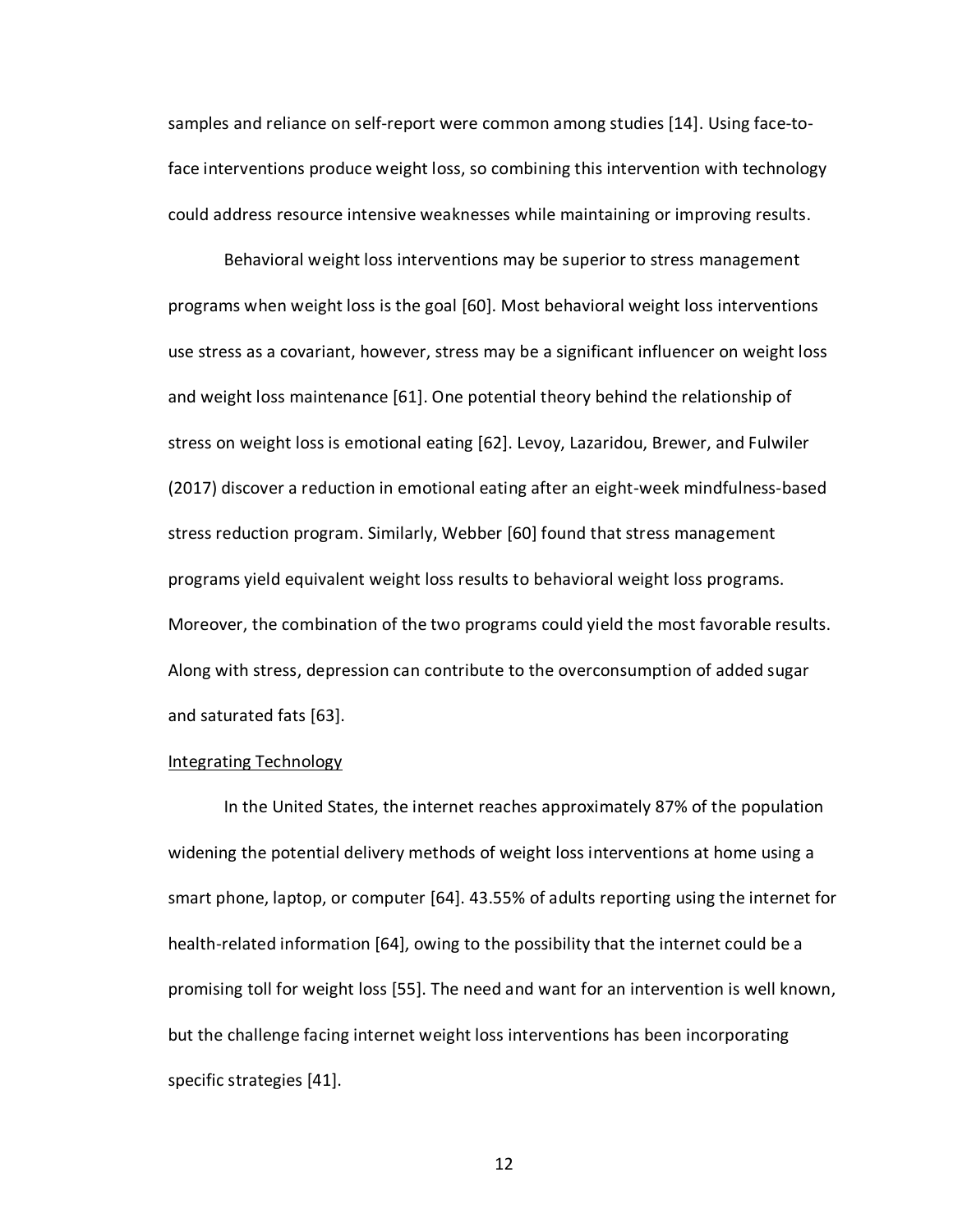In a 12-week (Health) texting intervention, the aim was to specifically design an intervention for a young (18-35 years) population. The 250 participants were split into two groups using a two-arm, parallel-group randomized controlled trail. The intervention group received 8 text messages weekly, 1 email, 5 personalized coaching calls, a diet booklet, and access to resource and mobile apps on a website. The control group received only 4 test messages, printed dietary and physical activity guidelines. The intervention group was 2.2 kg lighter than the controls after 12-weeks (p=.005) [18, 23]. The results revealed that the intervention participants choose healthier food options, lost more weight, and increased their total physical activity. A tailored intervention (intervention custom-made for each participant) geared towards a specific population is vital in current weight loss strategies [18]. Several interventions now use technology self-monitoring as a tailored tool to allow participants easy access to track certain behavioral factors important to them via phone [19, 65].

The effectiveness of traditional self-monitoring has been a cornerstone for weight loss interventions [66]. Features such as caloric intake and physical activity have remained the foundation of self-monitoring as it relates to weight loss. Ross et al. examined newer self-monitoring technology outside of in-person behavioral interventions over 6 months. A randomized, controlled pilot study consisting of 80 participants was conducted in 2016. Three groups were formed by randomization; standard self-monitoring tools (ST), technology-based self-monitoring (TECH) and technology based tools combined with phone-based intervention (TECH+PHONE). An interaction effect over the 6-month period for weight loss, p=.042, was observed. Each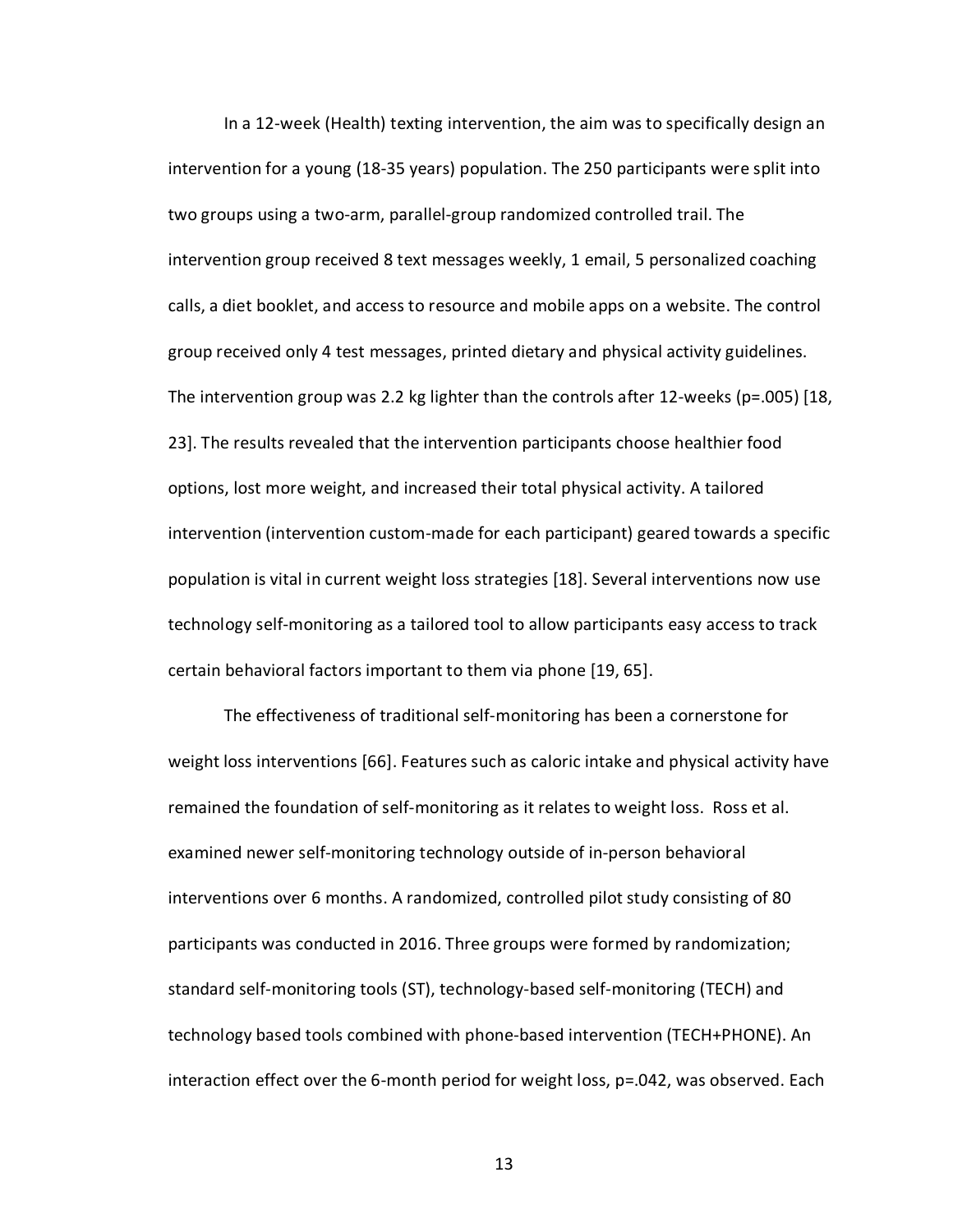group lost weight but the TECH+PHONE intervention lost more weight, followed by the TECH group, and ST group. The results for TECH+PHONE advocate usage of phone based intervention combined with self-monitoring technology because this method allows easy access to self-monitoring. Delivering self-monitoring tools via technology improves weight loss outcomes versus traditional methods [65].

A systematic review of technology assisted weight management interventions was conducted in 2014 by Allen and colleagues to determine whether the technology approach was an effective tool to improve weight management. Thirty-nine full-text articles were reviewed and eighteen were excluded based on risk of bias or repetition. It was concluded that technology-assisted interventions may be an effective tool for weight loss, especially using email, text messages, and feedback as support [67]. The limitations to this review include limited 10-year sample size, constrained reference databases, and heterogeneousness of intervention strategies. These limitations coincide with future research that needs to be investigated to better understand technology assisted weight loss intervention delivery methods and strategies [67].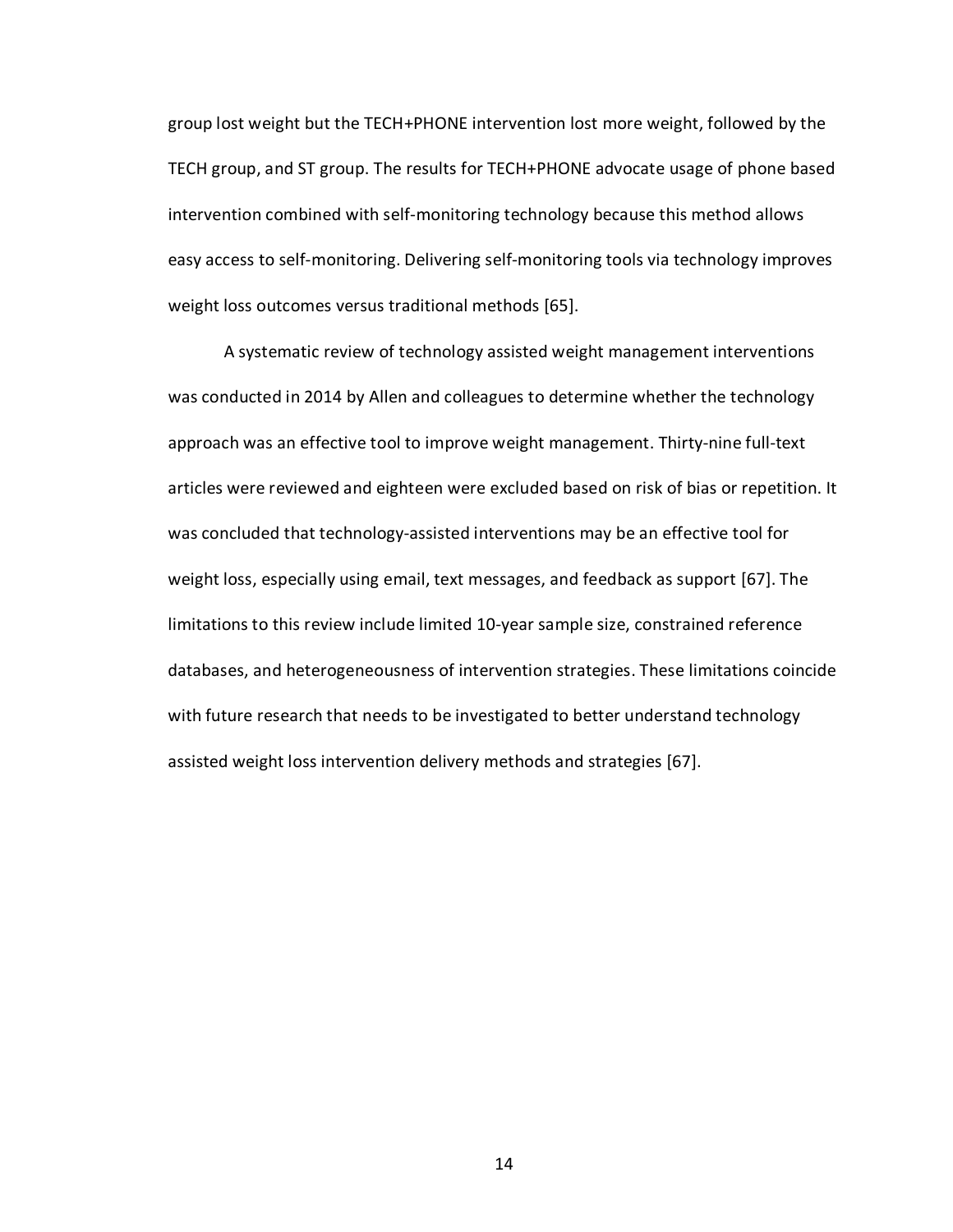#### **Chapter Three: Methods**

#### **Introduction**

This study used a mixed-effects repeated measure test to measure weight loss in a face-to-face weight loss intervention paired with mobile technology vs. mobile technology without a face-to-face component. The study took place over an 8-week period among rural adult Kentuckians. The study is based on mobile technology to examine how adults in rural Kentucky could be affected through an app focused on local community involvement, nutrition, and physical activity tracking. The Fit-Faceoff weight loss intervention app was developed at the University of Kentucky with the help of an independent contractor with support from a CDC grant.

#### Study Population and Procedure

Study participants were overweight or obese adults (BMI 31.56 ± 5.65), aged 42- 77, in rural Kentucky. Cooperative Extension Offices from three Kentucky counties, Clark, Bourbon, and Scott counties, were recruited to participate in this 8-week intervention. Cooperative Extension Agents in these three counties agreed to recruit volunteers to enter into the intervention. Participants were excluded if they were not 18 years of age or older, did not have access to internet via smart phone or computer, and could not participate if a physician did not recommend weight loss. A twenty-five-dollar incentive was received after the completion of the 8-week intervention. This study was approved by the University of Kentucky IRB.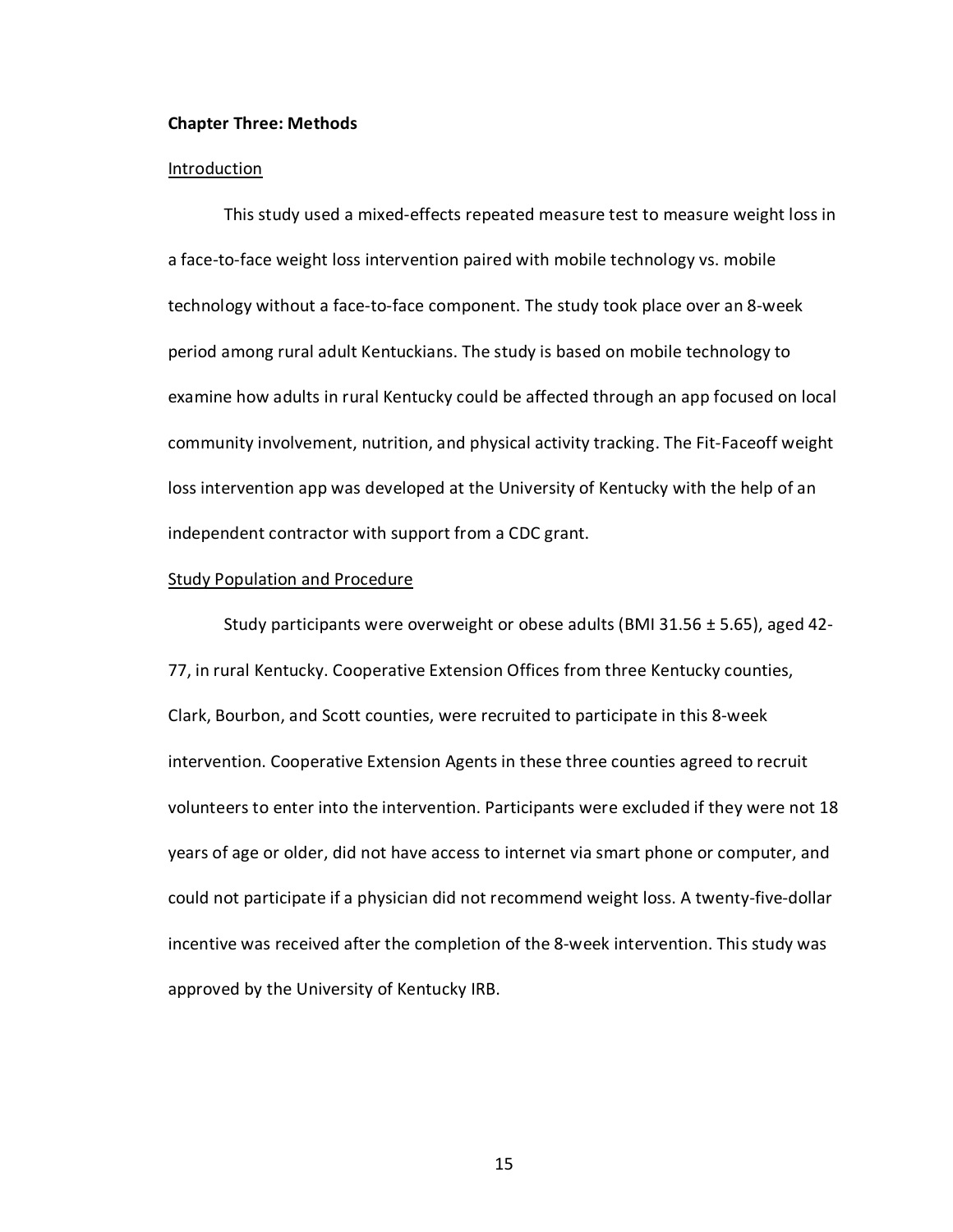# **Study Design**

A two-factor experimental design was used, with group as the between subjects' factor and time (baseline, 8 week) as the within subjects' factor. A Research Assistant from the University of Kentucky conducted a pre-test survey and demonstrated each facet of the app thoroughly to each group after the signed IRB form was received. The intervention group, Clark county, received an 8-week face-to-face intervention paired with mobile technology. In addition to the app, participants in the intervention group received a weekly face-to-face intervention that consisted of a short lesson, food demonstration, and facilitated group discussion. The control group, Scott and Bourbon counties, only received the pre-test survey and demonstration of the mobile technology.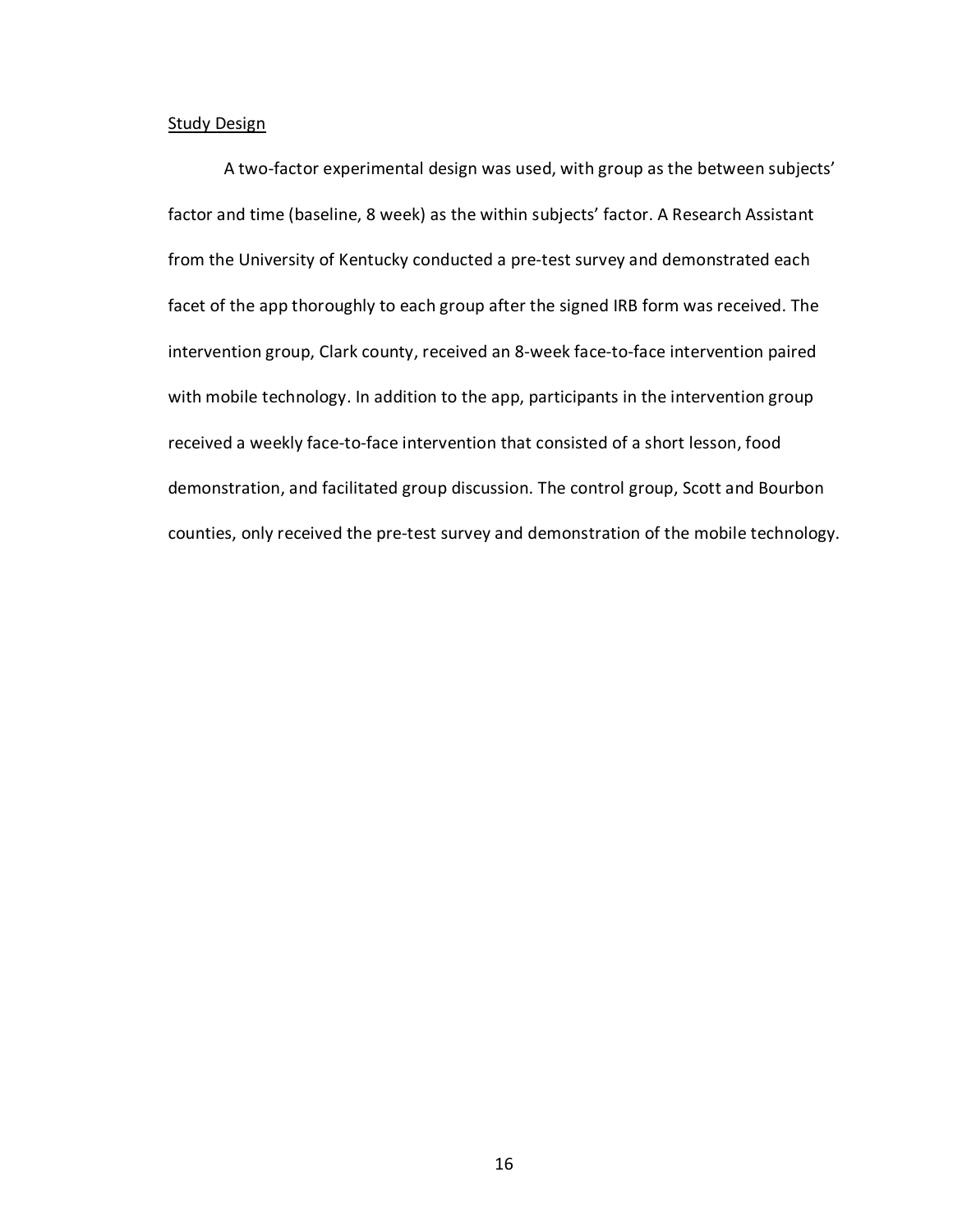**Figure 3.1 Flow Diagram of Participants**



#### **Measurements**

#### *Anthropometric Measurements*

Demographics and anthropometric data were collected by a trained Research Assistant from the University of Kentucky. Body weight, height, and blood pressure were collected pre- and post- intervention. Body weight and height was measured using a digital scale and seca 213 mobile stadiometer with participants wearing street clothes and no shoes. An Omron 5 series upper arm electronic blood pressure monitor was used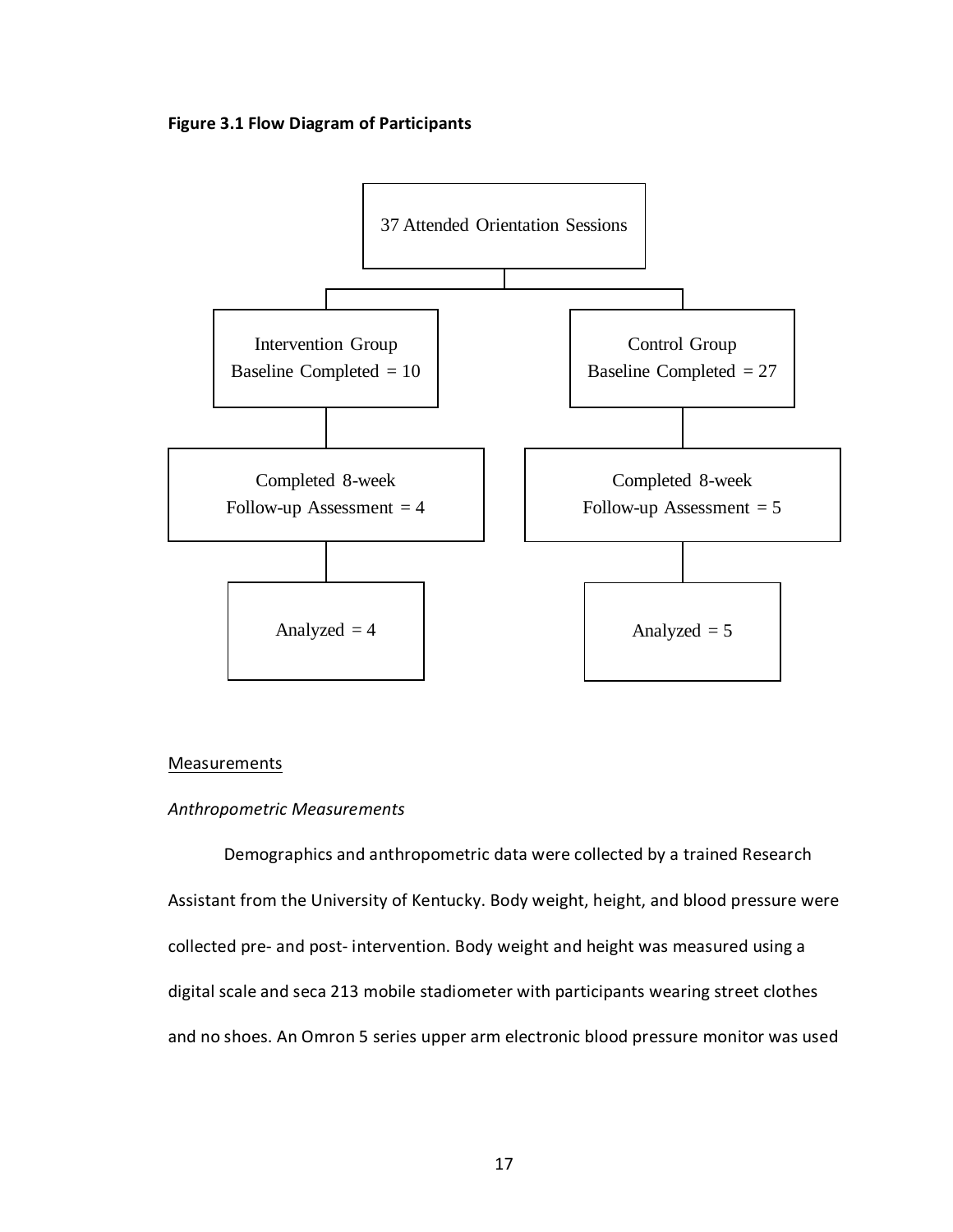to collect two blood pressure measurements. Participants were sitting upright properly in a chair while resting their forearm on the table with legs uncrossed.

## *Pre- and Post- Questionnaires*

Several selected questionnaires were used in this intervention to collect data on stress, depression, motivation, physical activity, and diet choice frequency. Questionnaires taken pre- and post-intervention included the Perceived Stress Scale Survey (PSS) [68-70], The Center for Epidemiologic Studies Depression Scale (CES-D) [71, 72], NHANES 2009-2010 Dietary Screener [73], International Physical Activity Questionnaire (IPAQ) [74], and the Treatment Self-Regulation Questionnaire (TSRQ) [75]. Trained Research Assistants properly administered questionnaires verbally to adults in case of literacy issues. The PSS was used to measure the degree to which situations in one's life are appraised as stressful. The PSS is known to be valid and reliable in measuring correlation of how stress impacts life-even scores [69]. The CES-D is a 20-item measure that asks participants to rate how often over the past week they experienced symptoms associated with depression (i.e. feeling lonely, restless sleep, etc.) [71]. The CES-D is valid and continues to be used in the field [76]. The NHANES 2009-2010 Dietary Screener is a 26-item questionnaire which was used to assess dietary intake of adult participants. The items cover a variety of drink and food categories that estimate consumption frequencies over the previous month. Responses in the questionnaire can be converted into "real world" quantities to further assess dietary intake (i.e. cups, grams, tablespoons, etc.) [73]. The purpose of the IPAQ is to obtain comparable estimates of physical activity across cultural differences. The International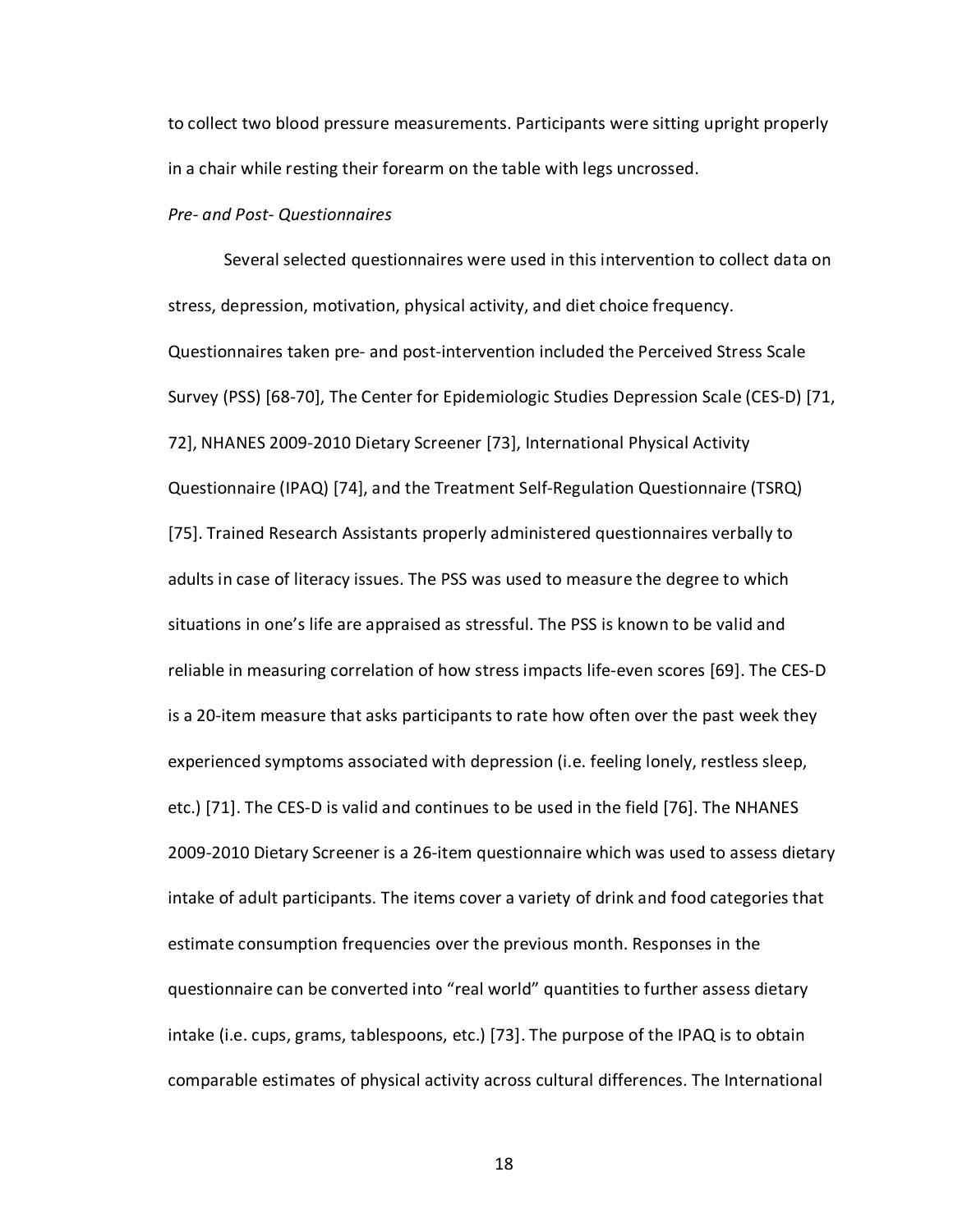Physical Activity Questionnaire was valid when assessing levels and patterns of physical activity in adults [74]. The TSRQ is a set of questions concerning why people engage or would engage in some healthy behavior, try to change an unhealthy behavior, or follow a treatment regimen. The TSRQ was validated in an article published by Levesque and colleagues [75].

The first meeting for both the control and intervention groups took approximately an hour to complete with the explanation of the IRB form, collection of signed consent forms, and the completion of all surveys and anthropometric recordings. Following the 8-week intervention, participants met to complete the same surveys and measure new anthropometrics.

#### Fit Faceoff App

The Fit-Faceoff web-app was developed with the assistance of a local advertising agency in Lexington, Kentucky, called Cornett. Apax Software contributed to the development of the web-app software. The Fit-Faceoff app featured nutritional and physical activity tracking based on focus group assessments. As a community assessment, Fit-Faceoff featured individual or group competitions, recipes, physical activity videos, community calendars, and check-in points. All facets of the web-app were demonstrated to each group during the first meeting.

## Intervention

The intervention lasted 8 weeks from March 2016 to May 2016. The intervention group received the face-to-face intervention every week that consisted of a food demo, short lesson plan, and facilitated discussion led by a trained Research Assistant. Lessons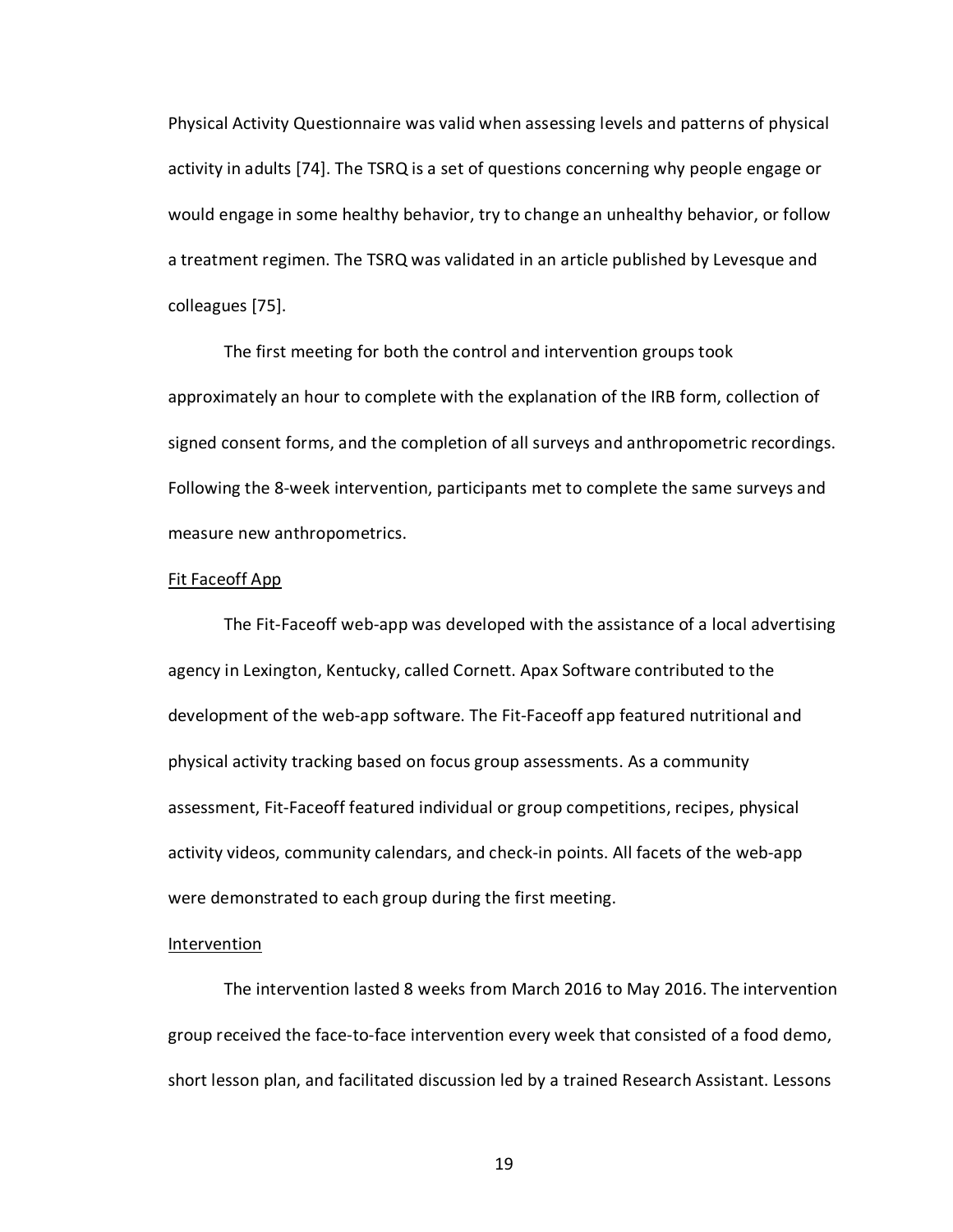included information regarding portion sizes, importance of fruit and vegetable intake, cooking skills, increasing physical activity, and other common barriers that adults face daily when choosing what to eat. The curriculum for each session was adapted by *Weight-The Reality Series* created by Dr. Janet Tietyen from The University of Kentucky Extension Office Department of Nutrition and Food Science [77]. The information was updated to meet the current recommendation for different food groups and physical activity levels. *Weight-The Reality Series* incorporates interactive recipes to allow the participants to engage in a hands-on learning environment. Throughout the lessons participants were encouraged to talk through situations regarding life choices made throughout the week and potential threats to success in the weeks to come. The intervention group attended lessons once per week through the 8-week intervention (Table 3.1).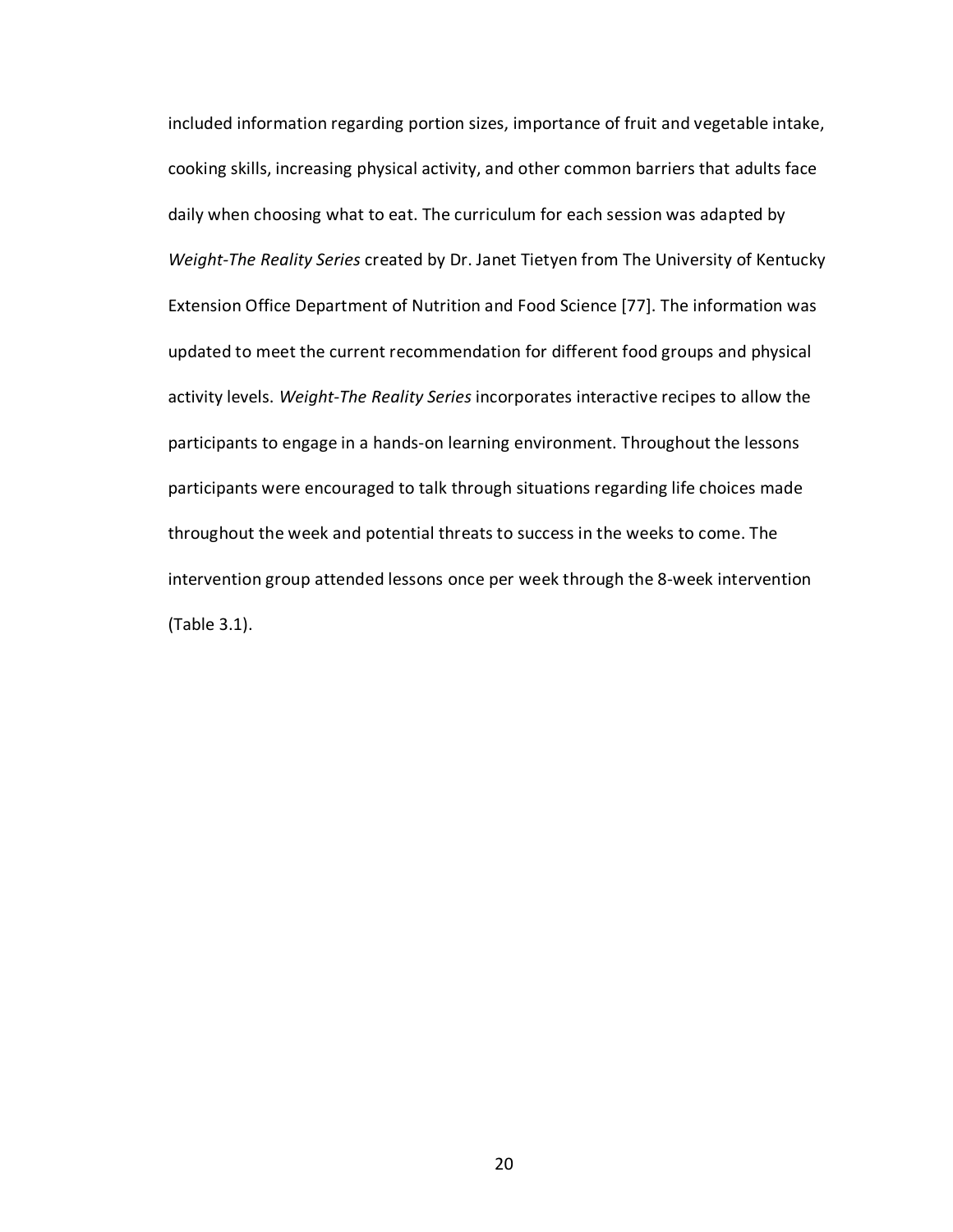| Week           | Topic                                                 | <b>Topic Description</b>                                                                                                        | Food Demo<br>(Recipe)          |
|----------------|-------------------------------------------------------|---------------------------------------------------------------------------------------------------------------------------------|--------------------------------|
| $\mathbf{1}$   | <b>Portion Control</b><br><b>What Really Matters?</b> | Discussed issues about<br>portion control at<br>home and on the go.<br>What foods really<br>matter in a diet.                   | No Demo                        |
| 2              | Design Your Plan                                      | Broke down the<br>different steps to focus<br>on creating a plan that<br>suits each person.                                     | Smoothies                      |
| 3              | Cooking with Fruits and<br>Vegetables                 | Discussed the<br>importance of fruits<br>and vegetables in a<br>diet and how to cook<br>with unfamiliar<br>produce.             | Salsa                          |
| 4              | Feeling Good About Food                               | Talked about the<br>enjoyment of cooking;<br>healthy eating doesn't<br>always mean 'no<br>flavor'.                              | <b>Apple Crisp</b>             |
| 5              | <b>Bodies in Motion</b>                               | <b>Explained the</b><br>importance of physical<br>activity in relation to<br>nutrition.                                         | Local Fresh<br>Vegetables      |
| 6              | Calories, Protein, Fat, and<br>Carbohydrates          | Broke down each food<br>group, discussing the<br>function and common<br>myths.                                                  | Herb de<br>Provence<br>Chicken |
| $\overline{7}$ | Back to the Kitchen                                   | Group discussion on<br>eating local products;<br>talked about the<br>different meals of the<br>day and what they<br>consist of. | Local Fresh<br>Fruits          |
| 8              | Weight Loss that Lasts                                | How to continue to<br>successfully lose<br>weight without weekly<br>meetings.                                                   | <b>Different</b><br>Yogurts    |

|  |  |  |  | Table 3.1 Weekly Intervention Group Material and Activities |  |          |  |
|--|--|--|--|-------------------------------------------------------------|--|----------|--|
|  |  |  |  |                                                             |  | __ _ _ _ |  |

\*Materials and Activities for Intervention Group Only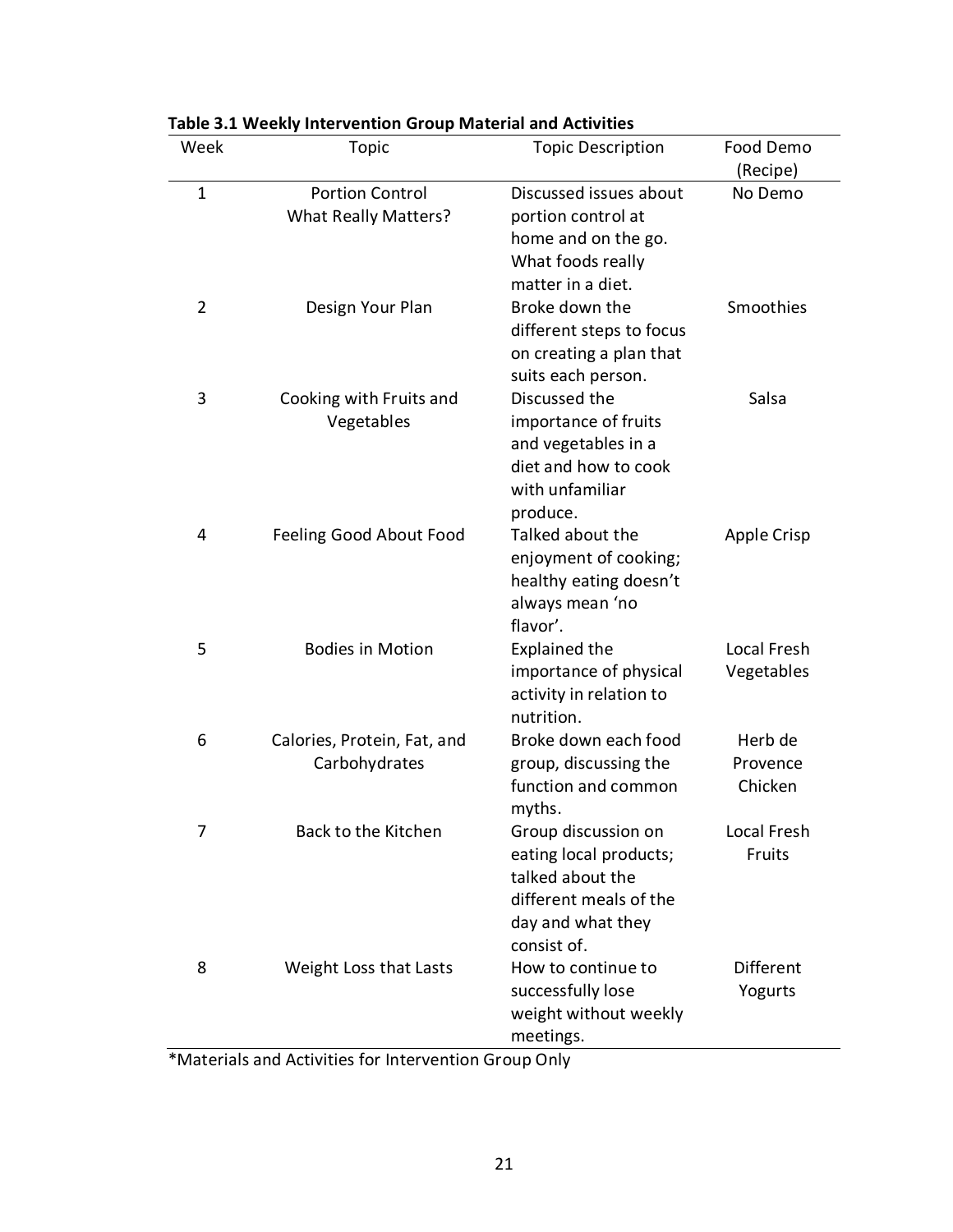## Statistical Analysis

Data were imported using JMP PRO 11 software to perform the statistical analysis. For all statistical analyses, alpha was set at p<0.05. All data collected were run through a mixed-effect repeated measures model to assess for group effect, time effect, and group x time interactions. The group effect observed the differences between intervention and control groups. The time effect examined participants change over time. The interaction effect evaluated if one group changed over time differently than the other group. Variables assessed included: physical activity, depression, stress, autonomous motivation, controlled motivation, dietary frequencies, weight loss, and blood pressure.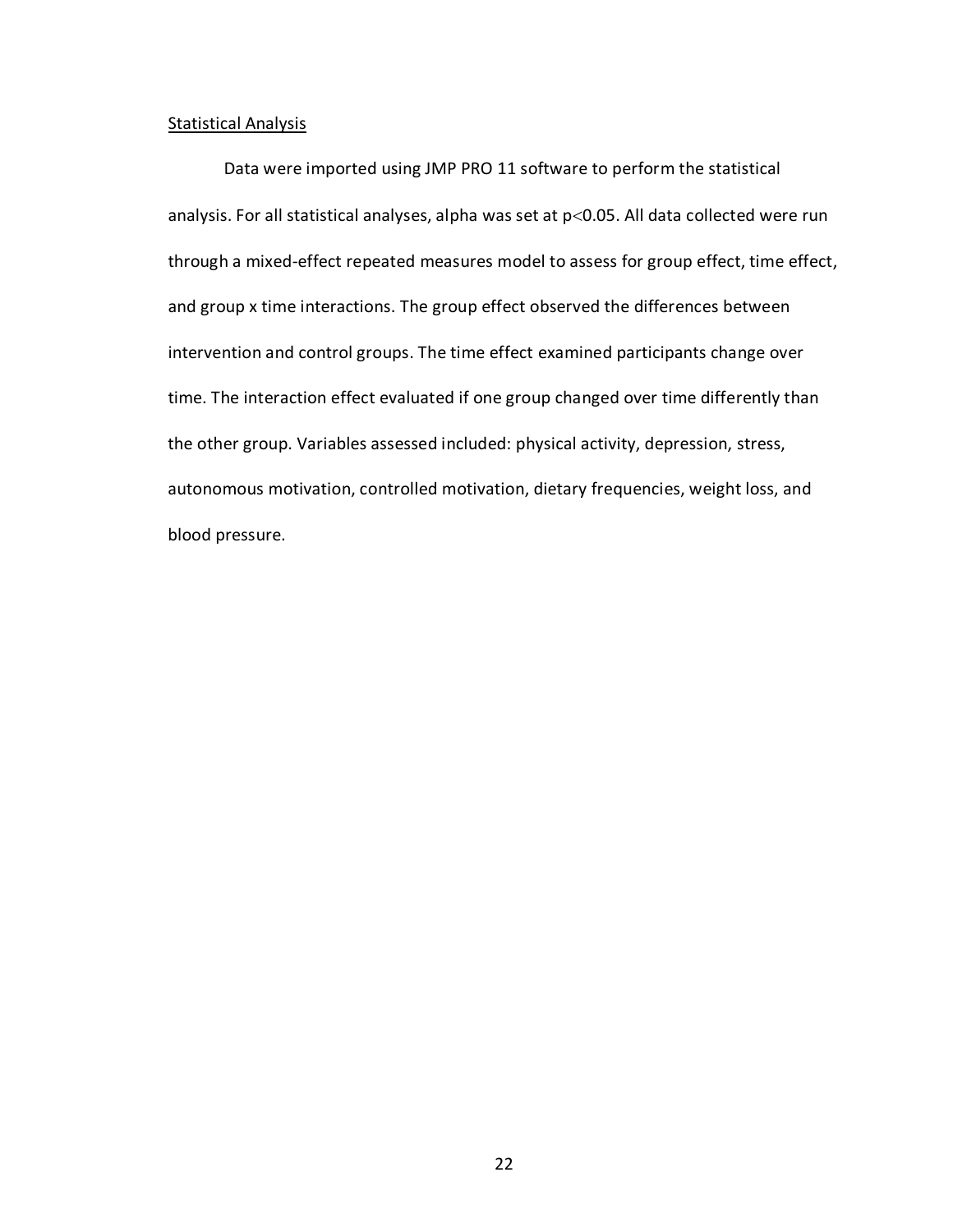#### **Chapter Four: Results**

#### **Participants**

37 individuals were screened for eligibility; all 37 met inclusion criteria and completed baseline measurements. A total of 9 participants (mean age 56.78 years, mean weight 84 kg) completed follow-up measurements and were included in the analyses. 89% were white women. Sample population characteristics are shown in Table 4.1. Bourbon and Scott county were included in the control group (n=5). Clark county was the intervention group (n=4).

## **Table 4.1 Completers Participant Characteristics**

| Characteristics                      | Control           | Intervention     | Total            |
|--------------------------------------|-------------------|------------------|------------------|
|                                      | $n = 5$           | $n = 4$          | $n = 9$          |
| Weight, kg (mean $\pm$ SD)           | $75.12 \pm 13.23$ | $95.03 \pm 5.12$ | $83.96 \pm 14.4$ |
| BMI, $\text{kg/m}^2$ (mean $\pm$ SD) | $28.24 \pm 4.82$  | $35.73 \pm 3.57$ | $31.56 \pm 5.65$ |
| Sex, female (%)                      | 4(80)             | 4(100)           | 8(89)            |
| Age, years (mean $\pm$ SD)           | $59.6 \pm 14.2$   | $53.3 \pm 11$    | $56.8 \pm 12.5$  |
| Race, white (%)                      | 4(80)             | 4(100)           | 8(89)            |

Statistics represent completers baseline measurements

## Anthropometric Measurement Evaluation of Intervention Groups

Mixed-effects repeated measures model analyses were performed to determine if anthropometric measurements change from baseline to final. Tables 4.2-4.4 show the findings of anthropometric measurements between groups and interactions of groups over time. When examining participants baseline to final, both group and time differences were observed in weight change. Weight change (Table 4.2) was significant between groups and over time, meaning both groups started and ended at different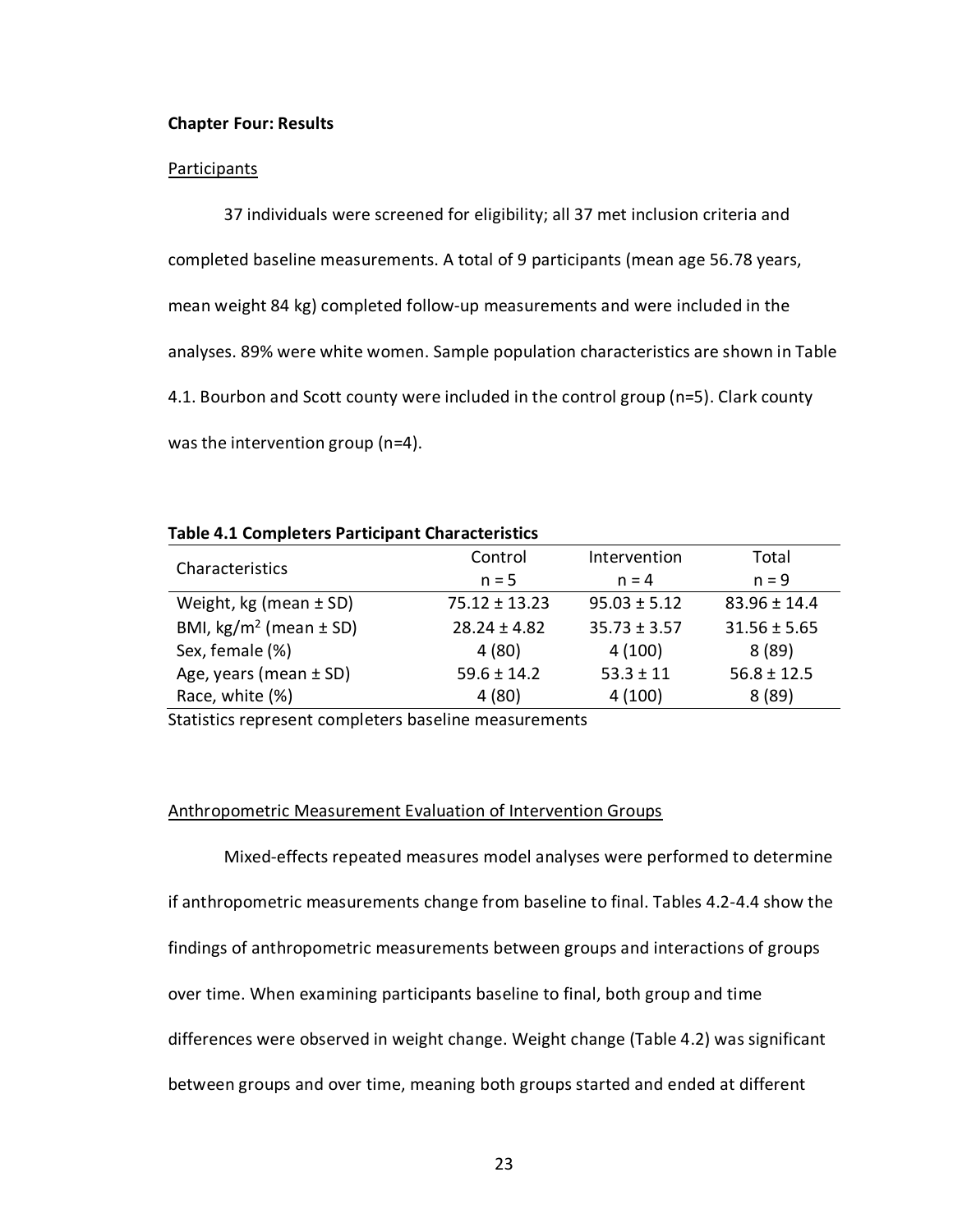weights while both groups decreased total weight over time. However, Figure 4.1 shows the absence of an interaction effect as both groups are decreasing over time in a similar manner. There were no significance effects for systolic and diastolic pressures (Tables 4.3-4.4).

| Primary Outcome Model <sup>a</sup> | Parameter | <b>SE</b> | P          | 95% CI            |
|------------------------------------|-----------|-----------|------------|-------------------|
|                                    | Estimates |           |            | (Lower, Upper)    |
| Intercept                          | 184.7     | 7.77      | $< .0001*$ | (166.3, 203.1)    |
| Group                              | 21.6      | 7.77      | $0.0274*$  | (3.211, 39.99)    |
| Time                               | 2.445     | 0.787     | $0.0172*$  | (0.584, 4.306)    |
| Group x Time                       | 0.305     | 0.787     | 0.7099     | $(-1.556, 2.166)$ |

**Table 4.2 Fixed-effects Parameter Estimates for Weight Change**

<sup>a</sup> Group is coded for control (2) and intervention (1); base for baseline data, final or final data. \*Indicates p-value <0.05

|                                    | Parameter |                |            | 95% CI            |
|------------------------------------|-----------|----------------|------------|-------------------|
| Primary Outcome Model <sup>a</sup> | Estimates | <b>SE</b><br>P |            | (Lower, Upper)    |
| Intercept                          | 122.36    | 3.954          | $< .0001*$ | (113, 131.7)      |
| Group                              | $-1.738$  | 3.954          | 0.6736     | $(-11.09, 7.61)$  |
| Time                               | 3.438     | 3.153          | 0.3117     | $(-4.017, 10.89)$ |
| Group x Time                       | $-3.563$  | 3.153          | 0.2957     | $(-11.01, 3.892)$ |

## **Table 4.3 Fixed-effects Parameter Estimates for Systolic Pressure**

<sup>a</sup> Group is coded for control (2) and intervention (1); base for baseline data, final or final data. \*Indicates p-value <0.05

| Table 4.4 Fixed-effects Parameter Estimates for Diastolic Pressure |  |
|--------------------------------------------------------------------|--|
|--------------------------------------------------------------------|--|

|                                    | Parameter |           |            | 95% CI            |
|------------------------------------|-----------|-----------|------------|-------------------|
| Primary Outcome Model <sup>a</sup> | Estimates | <b>SE</b> | P          | (Lower, Upper)    |
| Intercept                          | 77.806    | 2.155     | $< .0001*$ | (72.71, 82.9)     |
| Group                              | 1.006     | 2.155     | 0.6547     | $(-4.089, 6.102)$ |
| Time                               | 2.456     | 1.589     | 0.1661     | $(-1.301, 6.214)$ |
| Group x Time                       | $-0.6438$ | 1.589     | 0.6975     | $(-4.401, 3.114)$ |

<sup>a</sup> Group is coded for control (2) and intervention (1); base for baseline data, final or final data. \*Indicates p-value <0.05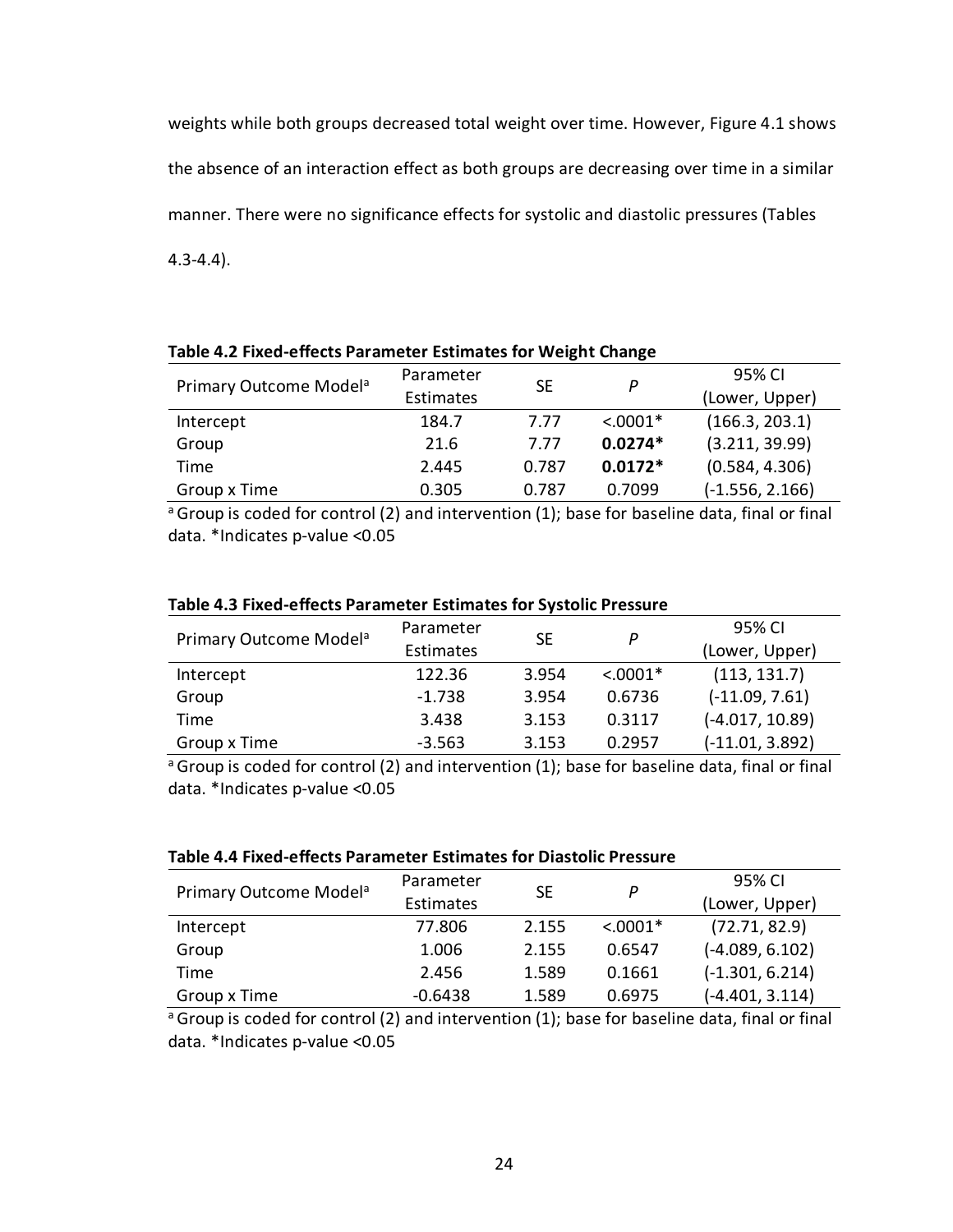**Figure 4.1 Weight Change Interaction Effect**



Group 1: Control (blue), Group 2: Intervention (red)

## Questionnaire Evaluation of Intervention Groups

Mixed-effects repeated measures model analyses were performed to determine if questionnaire measurements change from baseline to final. Tables 4.5-4.12 show the results of questionnaire variables between groups, over time, and interactions of groups over time. When observing participants baseline to final, time effect was only observed for controlled motivation. Controlled motivation increased for both groups over time. For autonomous motivations, Figure 4.2 and Table 4.6 reveal no group or time effect but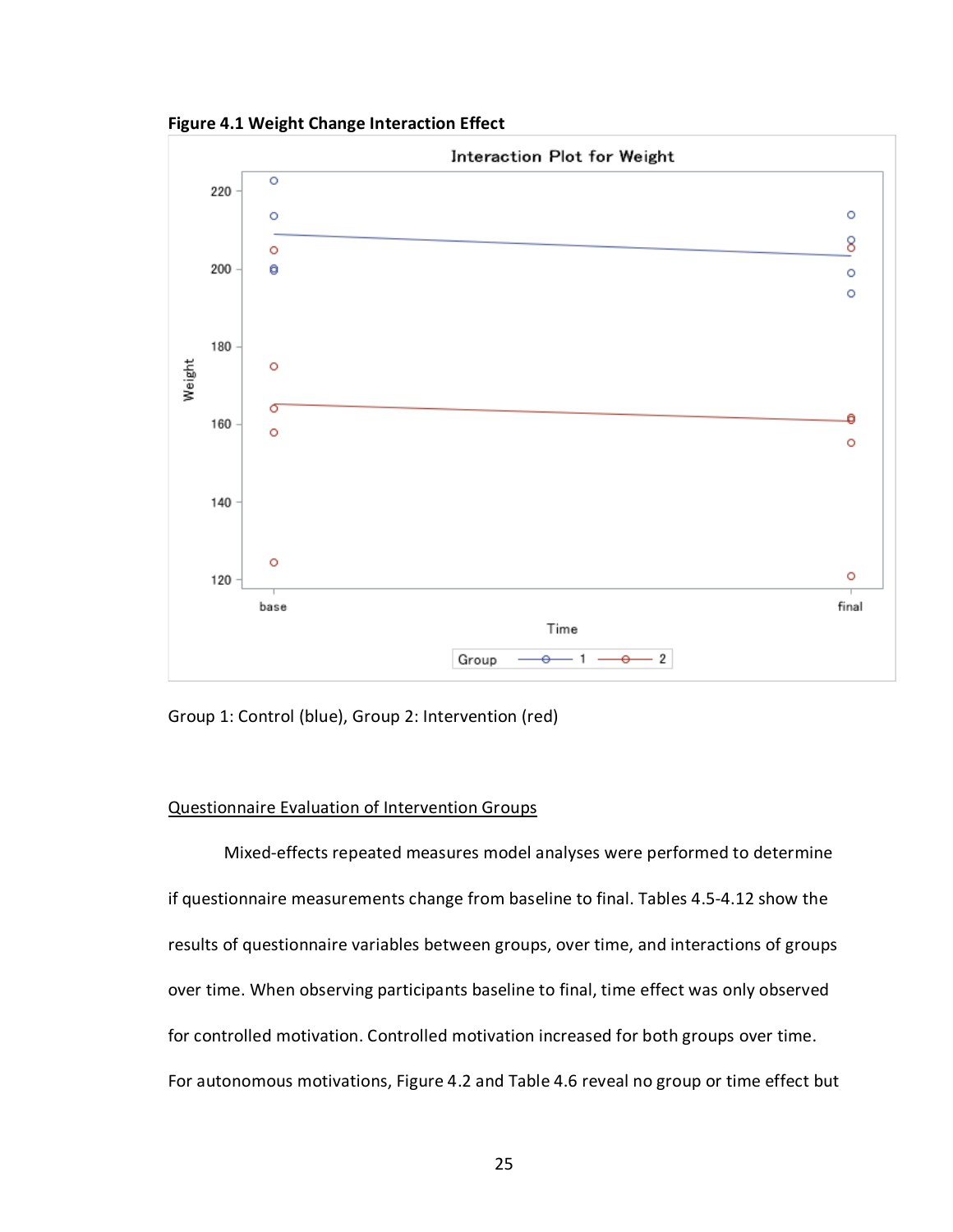show an interaction effect. Neither group changed independently, but comparing their change overtime, the intervention group increased much more than the control group. There were no significance effects for stress, physical activity, depression, fruit intake, vegetable intake, or added sugar (Tables 4.7-4.12).

| Primary Outcome Model <sup>a</sup> | Parameter        | SE    | Р          | 95% CI             |  |
|------------------------------------|------------------|-------|------------|--------------------|--|
|                                    | <b>Estimates</b> |       |            | (Lower, Upper)     |  |
| Intercept                          | 2.083            | 0.197 | $< .0001*$ | (1.617, 2.548)     |  |
| Group                              | $-0.276$         | 0.197 | 0.2041     | $(-0.741, 0.189)$  |  |
| Time                               | $-0.483$         | 0.175 | $0.0284*$  | $(-0.898, -0.068)$ |  |
| Group x Time                       | 0.259            | 0.175 | 0.1836     | $(-0.156, 0.674)$  |  |

**Table 4.5 Fixed-effects Parameter Estimates for Controlled Motivation**

<sup>a</sup> Group is coded for control (2) and intervention (1); base for baseline data, final or final data. \*Indicates p-value <0.05

| Primary Outcome Model <sup>a</sup> | Parameter<br>Estimates | <b>SE</b> | P          | 95% CI<br>(Lower, Upper) |
|------------------------------------|------------------------|-----------|------------|--------------------------|
| Intercept                          | 5.337                  | 0.27      | $< .0001*$ | (4.698, 5.975)           |
| Group                              | 0.597                  | 0.27      | 0.0629     | $(-0.042, 1.235)$        |
| <b>Time</b>                        | $-0.1533$              | 0.1579    | 0.3640     | $(-0.527, 0.2201)$       |
| Group x Time                       | 0.3867                 | 0.1579    | $0.0442*$  | (0.0132, 0.7601)         |

# **Table 4.6 Fixed-effects Parameter Estimates for Autonomous Motivation**

<sup>a</sup> Group is coded for control (2) and intervention (1); base for baseline data, final or final data. \*Indicates p-value <0.05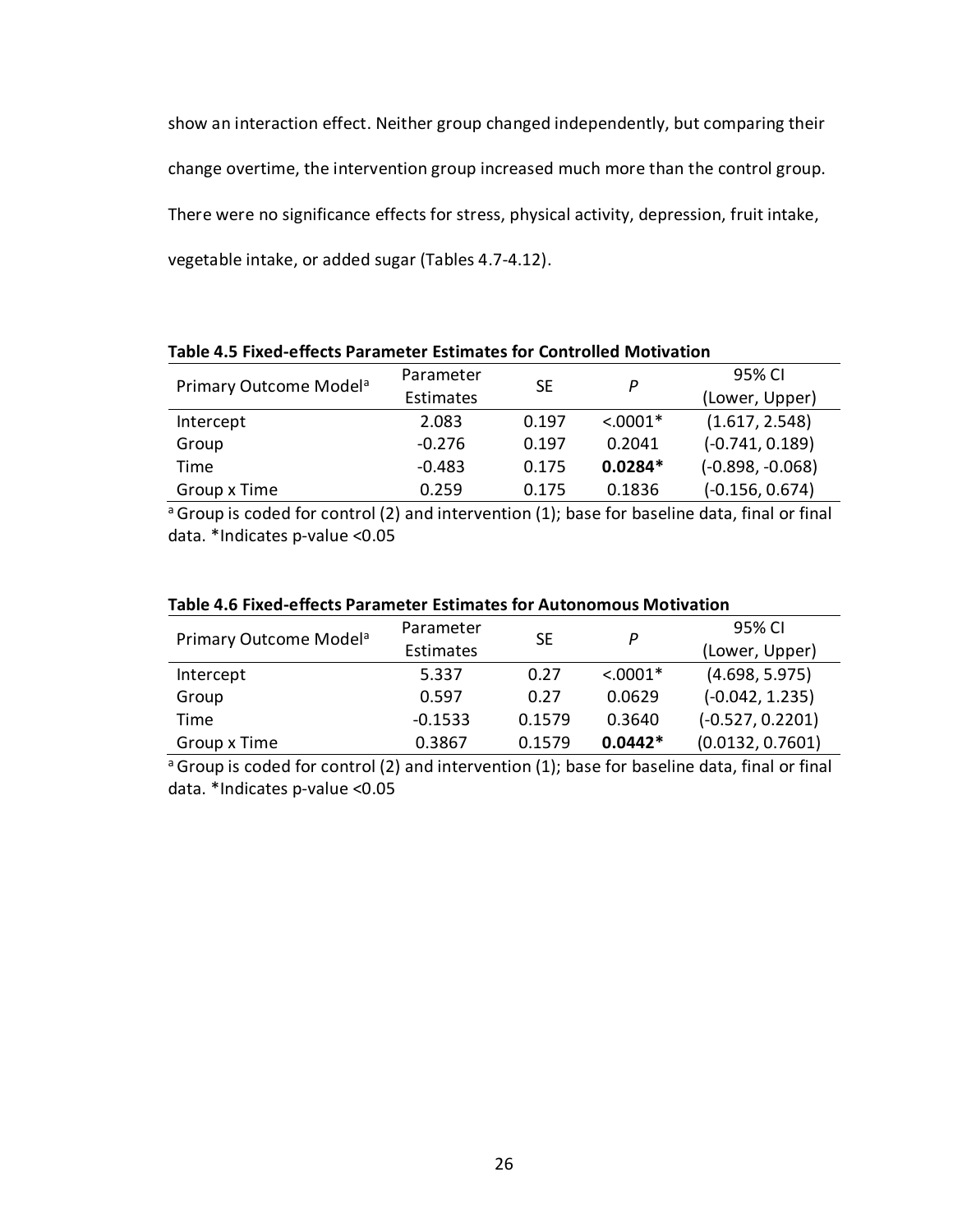

**Figure 4.2 Autonomous Motivation Levels Interaction effect**

Group 1: Control (blue), Group 2: Intervention (red)

| <b>Table 4.7 Fixed-effects Parameter Estimates for Stress</b> |  |  |
|---------------------------------------------------------------|--|--|
|---------------------------------------------------------------|--|--|

| Primary Outcome Model <sup>a</sup> | Parameter | SE    | P           | 95% CI            |
|------------------------------------|-----------|-------|-------------|-------------------|
|                                    | Estimates |       |             | (Lower, Upper)    |
| Intercept                          | 15.025    | 2.019 | $< 0.0001*$ | (10.25, 19.79)    |
| Group                              | $-0.775$  | 2.019 | 0.7124      | $(-5.548, 3.998)$ |
| Time                               | $-0.15$   | 0.503 | 0.7746      | $(-1.341, 1.041)$ |
| Group x Time                       | $-0.35$   | 0.503 | 0.5097      | $(-1.541, 0.841)$ |

 $a$  Group is coded for control (2) and intervention (1); base for baseline data, final or final data. \*Indicates p-value <0.05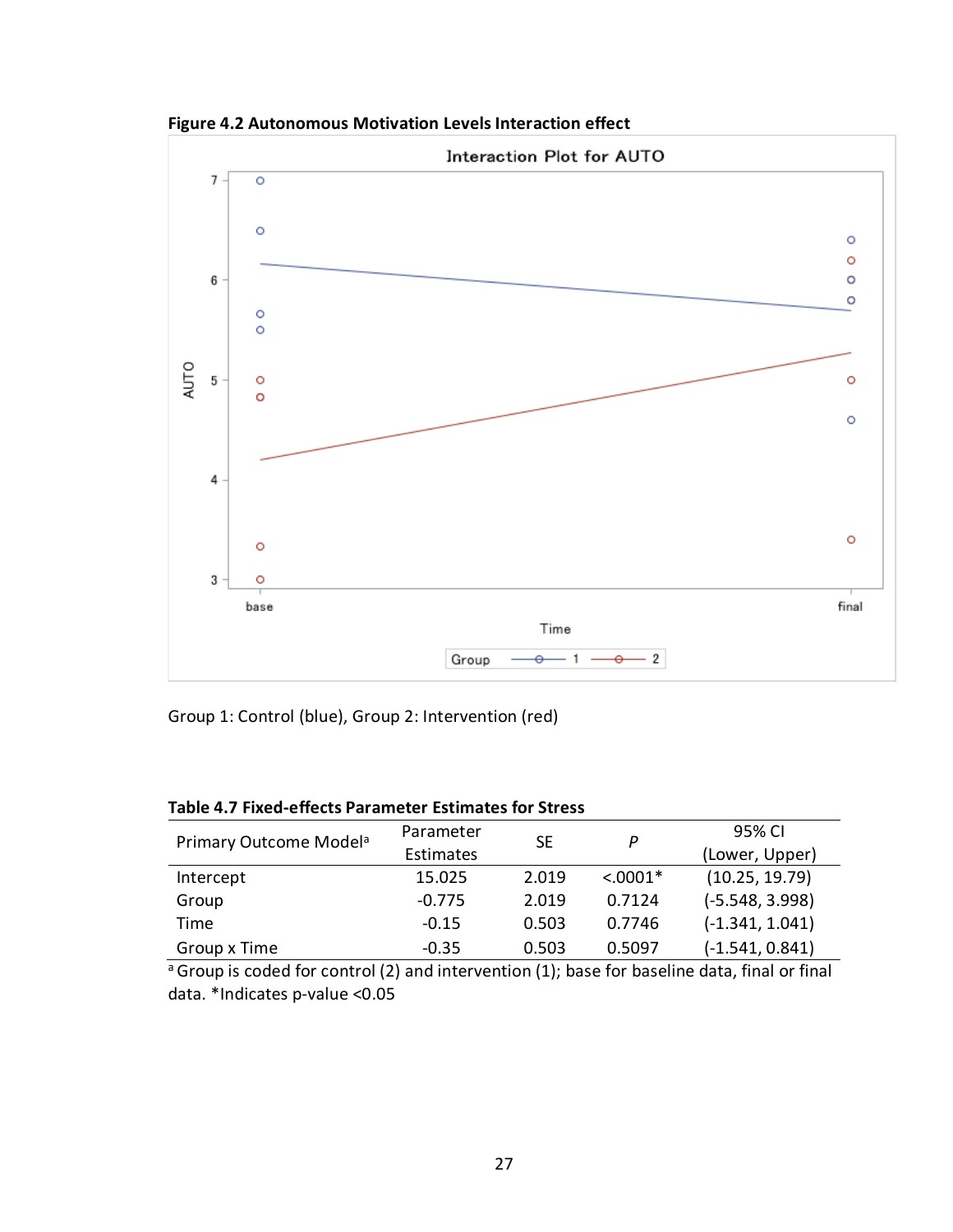| Primary Outcome Model <sup>a</sup> | Parameter |       | P          | 95% CI            |
|------------------------------------|-----------|-------|------------|-------------------|
|                                    | Estimates | SE    |            | (Lower, Upper)    |
| Intercept                          | 17.79     | 1.193 | $< .0001*$ | (14.97, 20.61)    |
| Group                              | 0.5875    | 1.193 | 0.6373     | $(-2.232, 3.407)$ |
| Time                               | $-1.337$  | 1.148 | 0.2821     | $(-4.051, 1.377)$ |
| Group x Time                       | $-0.5375$ | 1.148 | 0.6538     | $(-3.252, 2.177)$ |

# **Table 4.8 Fixed-effects Parameter Estimates for Depression**

<sup>a</sup> Group is coded for control (2) and intervention (1); base for baseline data, final or final data. \*Indicates p-value <0.05

# **Table 4.9 Fixed-effects Parameter Estimates for Physical Activity**

| Primary Outcome Model <sup>a</sup> | Parameter | <b>SE</b> | P          | 95% CI            |
|------------------------------------|-----------|-----------|------------|-------------------|
|                                    | Estimates |           |            | (Lower, Upper)    |
| Intercept                          | 448.1     | 82.31     | $< .0001*$ | (253.61, 642.9)   |
| Group                              | $-35.75$  | 82.31     | 0.6771     | $(-230.4, 158.9)$ |
| Time                               | $-17.25$  | 13.15     | 0.2309     | $(-48.34, 13.84)$ |
| Group x Time                       | $-24.75$  | 13.15     | 0.1018     | $(-6.338, 55.84)$ |

<sup>a</sup> Group is coded for control (2) and intervention (1); base for baseline data, final or final data. \*Indicates p-value <0.05

|  | Table 4.10 Fixed-effects Parameter Estimates for NHANES Daily Fruit Intake |
|--|----------------------------------------------------------------------------|
|--|----------------------------------------------------------------------------|

| Primary Outcome Model <sup>a</sup> | Parameter |           | P          | 95% CI             |
|------------------------------------|-----------|-----------|------------|--------------------|
|                                    | Estimates | <b>SE</b> |            | (Lower, Upper)     |
| Intercept                          | 1.095     | 0.056     | $< .0001*$ | (0.962, 1.227)     |
| Group                              | $-0.097$  | 0.056     | 0.1273     | $(-0.229, 0.036)$  |
| Time                               | $-0.0594$ | 0.1227    | 0.6431     | $(-0.349, 0.231)$  |
| Group x Time                       | $-0.186$  | 0.1227    | 0.1726     | $(-.0476, 0.1037)$ |

<sup>a</sup> Group is coded for control (2) and intervention (1); base for baseline data, final or final data. \*Indicates p-value <0.05

# **Table 4.11 Fixed-effects Parameter Estimates for NHANES Daily Vegetable Intake (Including legumes excluding French fries)**

| Primary Outcome Model <sup>a</sup> | Parameter        |           |            | 95% CI              |
|------------------------------------|------------------|-----------|------------|---------------------|
|                                    | <b>Estimates</b> | <b>SE</b> | Р          | (Lower, Upper)      |
| Intercept                          | 2.712            | 0.1187    | $< .0001*$ | (2.432, 2.993)      |
| Group                              | 0.0096           | 0.1187    | 0.9377     | $(-0.2709, 0.2902)$ |
| Time                               | $-0.1802$        | 0.1664    | 0.3148     | $(-0.5737, 0.2133)$ |
| Group x Time                       | $-0.2371$        | 0.1664    | 0.1972     | $(-0.6303, 0.1564)$ |

<sup>a</sup> Group is coded for control (2) and intervention (1); base for baseline data, final or final data. \*Indicates p-value <0.05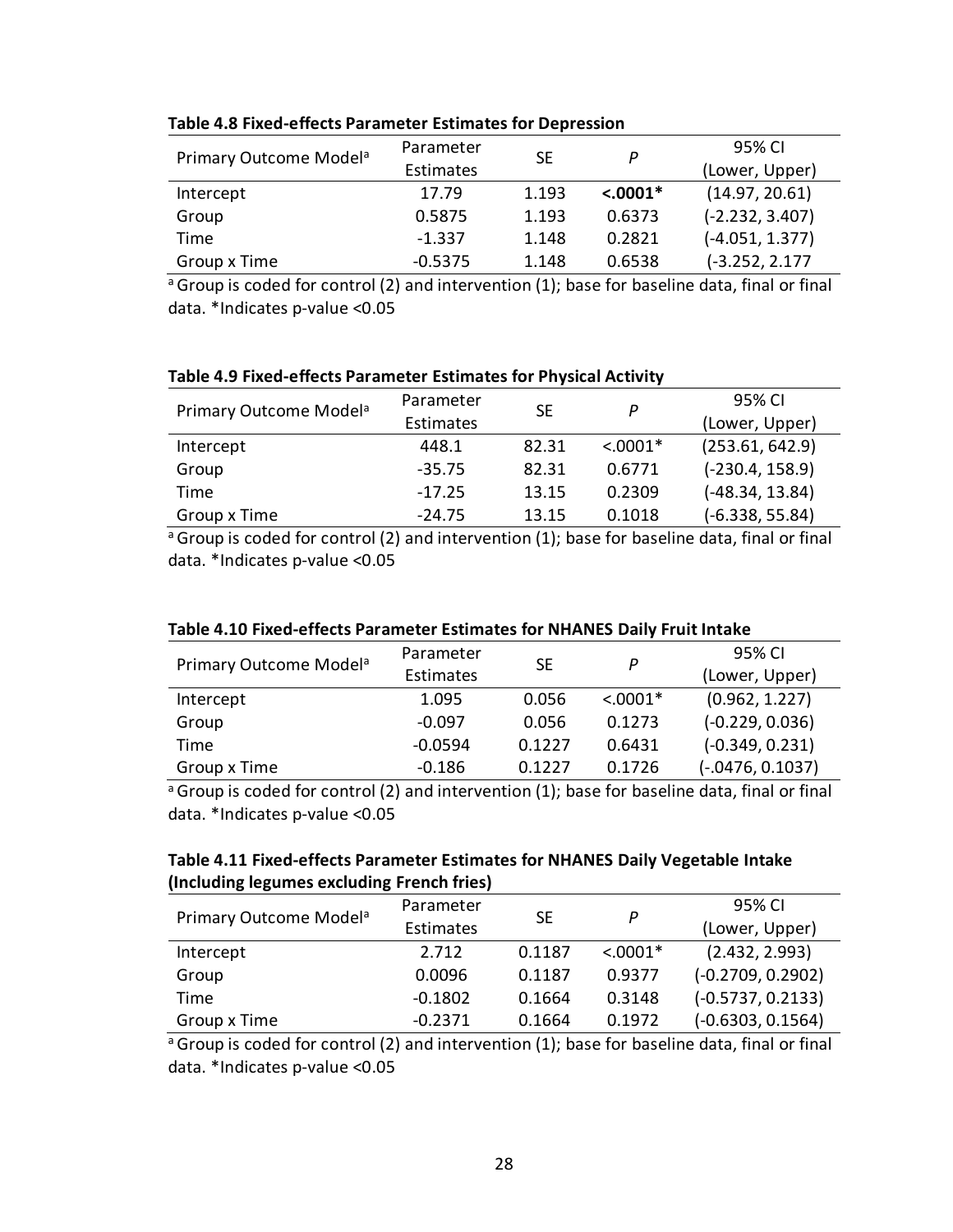| Primary Outcome Model <sup>a</sup> | Parameter<br><b>SE</b><br>P |       | 95% CI     |                   |
|------------------------------------|-----------------------------|-------|------------|-------------------|
|                                    | Estimates                   |       |            | (Lower, Upper)    |
| Intercept                          | 16.605                      | 1.648 | $< .0001*$ | (12.71, 20.501)   |
| Group                              | $-0.9$                      | 1.648 | 0.6018     | $(-4.796, 2.996)$ |
| Time                               | 1.194                       | 1.389 | 0.4186     | $(-2.091, 4.478)$ |
| Group x Time                       | 1.033                       | 1.389 | 0.1867     | $(-1.251, 5.318)$ |

**Table 4.12 Fixed-effects Parameter Estimates for NHANES Daily Intake of Added Sugar**

 $\overline{a}$  Group is coded for control (2) and intervention (1); base for baseline data, final or final data. \*Indicates p-value <0.05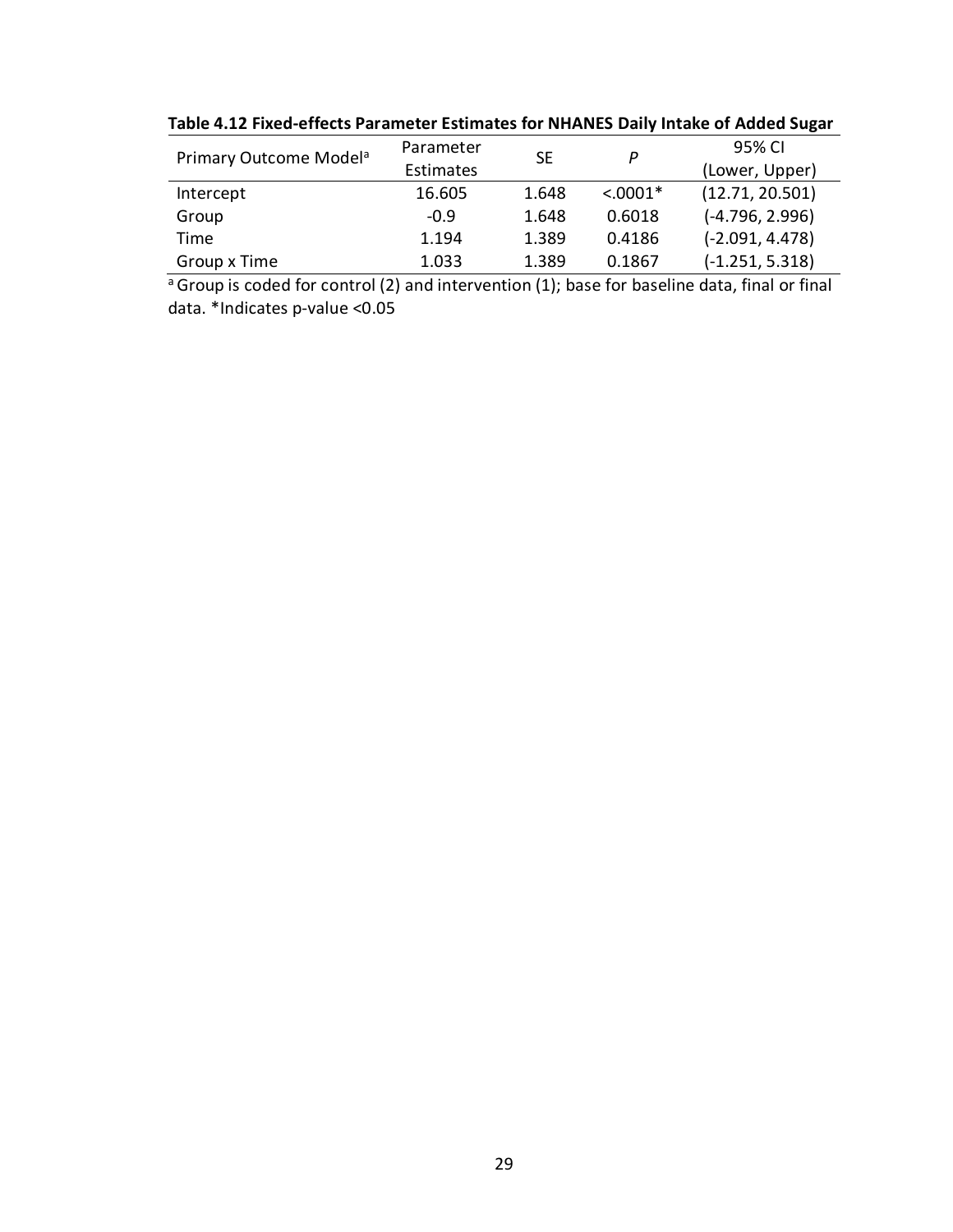#### **Chapter Five: Discussion**

The purpose of this study was to assess if a face-to-face intervention paired with mobile technology could improve weight loss among adults in rural Kentucky. Additionally, this study examined the intervention's effect on autonomous and controlled motivation levels in participants. Both groups lost weight over time demonstrating that each group started at a different weight but lost weight at the same rate over the 8-week period regardless of group. Furthermore, autonomous motivation revealed an interaction effect, while the intervention group increased autonomy over time, the control group decreased. Since the beta was negative, controlled motivation decreased slightly over time for both groups, showing a time effect. These results indicate that motivation was found to have a more positive impact on each group as weight loss change was consistent regardless of group.

Research has examined a positive relationship between in-person weight loss intervention using technology and modest weight loss [78]. The hypothesis of improving weight loss for adults in rural Kentucky using mobile technology paired with face-to-face intervention coincides with previous internet studies [78, 79]. However, the Keyserling [78] study found substantial improvement in diet, physical activity, and blood pressure which the current study did not. A group effect was observed because both groups initiated at different mean weights and finished at different mean weights. Relevant to the findings on weight loss change by group, in a randomized trial, Dutton [59] examined the effect of group size on weight loss treatment. Results show obesity treatment in smaller groups (n=12 member/group) may promote greater weight loss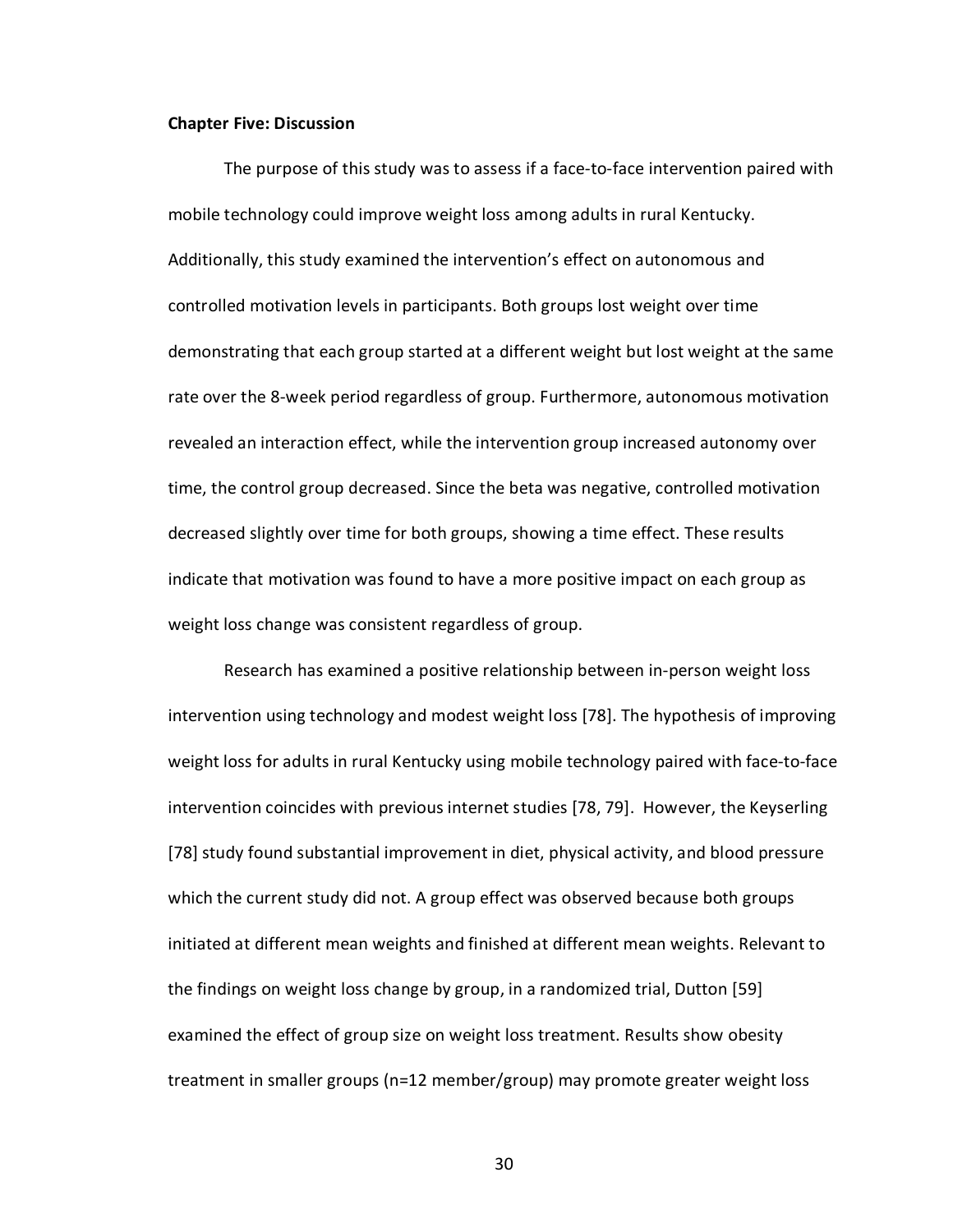[59]. Comparable weight loss results were discovered in the current study for the intervention group and control group over time. Over the 8-week intervention, the control and intervention groups started at two different mean weights but both groups decreased weight at the same pace over time which indicates that weight loss was not influenced differently between groups over time. Controversially, a mobile technologybased behavioral study found different results [30]. The randomized 24 months three group design examined the effect on weight in a mobile app intervention for young adults (ages 18-35 years). The three groups consisted of technology alone, personal coaching with technology, and a control group. The findings revealed no significant interaction effect differences between groups or over time. These contradicting results demonstrate the importance of group size for face-to-face interventions. The current study was successful at losing weight between groups and over time while the latter study had no change between groups or over time. Group size is a very important aspect to consider when creating an intervention for a large number of people. Group size may also play a role in autonomous and controlled motivation, as participants initiated into the two groups at different motivation levels.

There were no changes in physical activity measured by the IPAQ from baseline to 8-weeks. Both groups maintained similar physical activity throughout the intervention although the intervention group discussed physical activity as a topic during week 5. The Academy of Nutrition and Dietetics' position paper on weight loss interventions for treatment of overweight and obese adults recommends a goal of 150 to 420 minutes per week of moderate to vigorous activity [80]. Low physical activity is a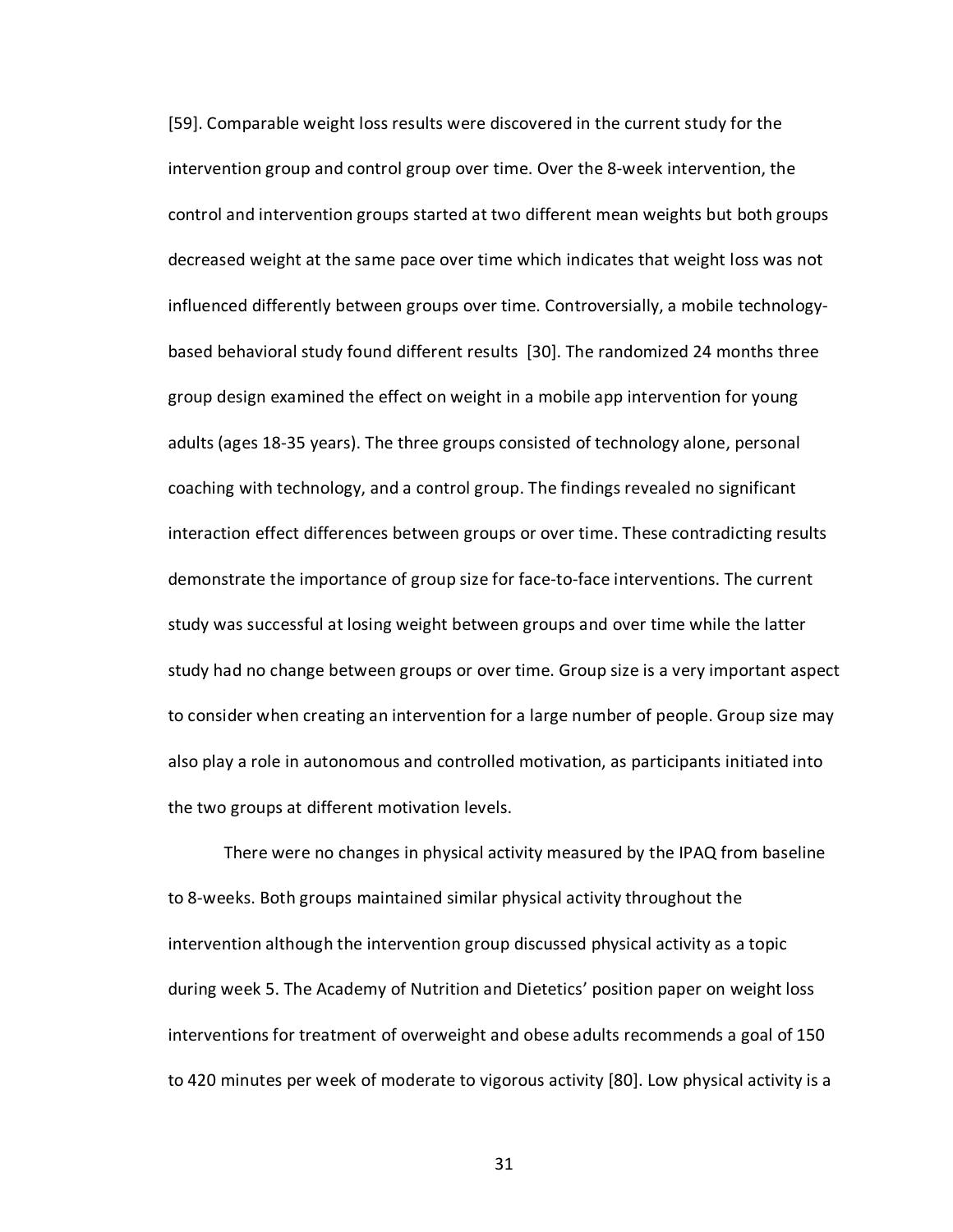characteristic of individuals with obesity. Preliminary reports establish physical activity as a tool to improve health outcomes and weight maintenance [81-83]. In addition to maintaining physical activity levels, physical activity monitors may be one strategy for increasing physical activity but physical activity is a co-factor for weight reduction in the obese population [57]. Exercise behavior can be influenced by exercise reinforcement, determining the amount of work that the individual will complete to reach the desired behavior [84]. The reinforcement behaviors stimulate motivational effects that facilitates their reinforcing value. In this study, physical activity was measured pre- and post- but throughout the intervention an individual's motivation to incorporate physical activity in their treatment was solely their decision. Alternatively, the participant had the option to be sedentary. The current study supports this motivation theory of exercise reinforcement since both groups had the different options of active or sedentary lifestyles but instead both lost weight while physical activity levels remained consistent.

Eating behaviors did not change and were measured by the NHANES dietary screener questionnaire, though the intervention group received additional dietary sessions through weekly meetings. Various topics were covered throughout the 8-weeks (i.e. portion control, macronutrients, increasing vegetable and fruit intake, etc.). These lessons, created by Dr. Janet Tietyen [77], were geared toward obese individuals desiring to lose weight. Contrastingly, Timmerman and Brown have suggested that educating populations on mindfulness eating can improve healthy dietary choices [85]. By educating the intervention group on reducing mindfulness behaviors, reducing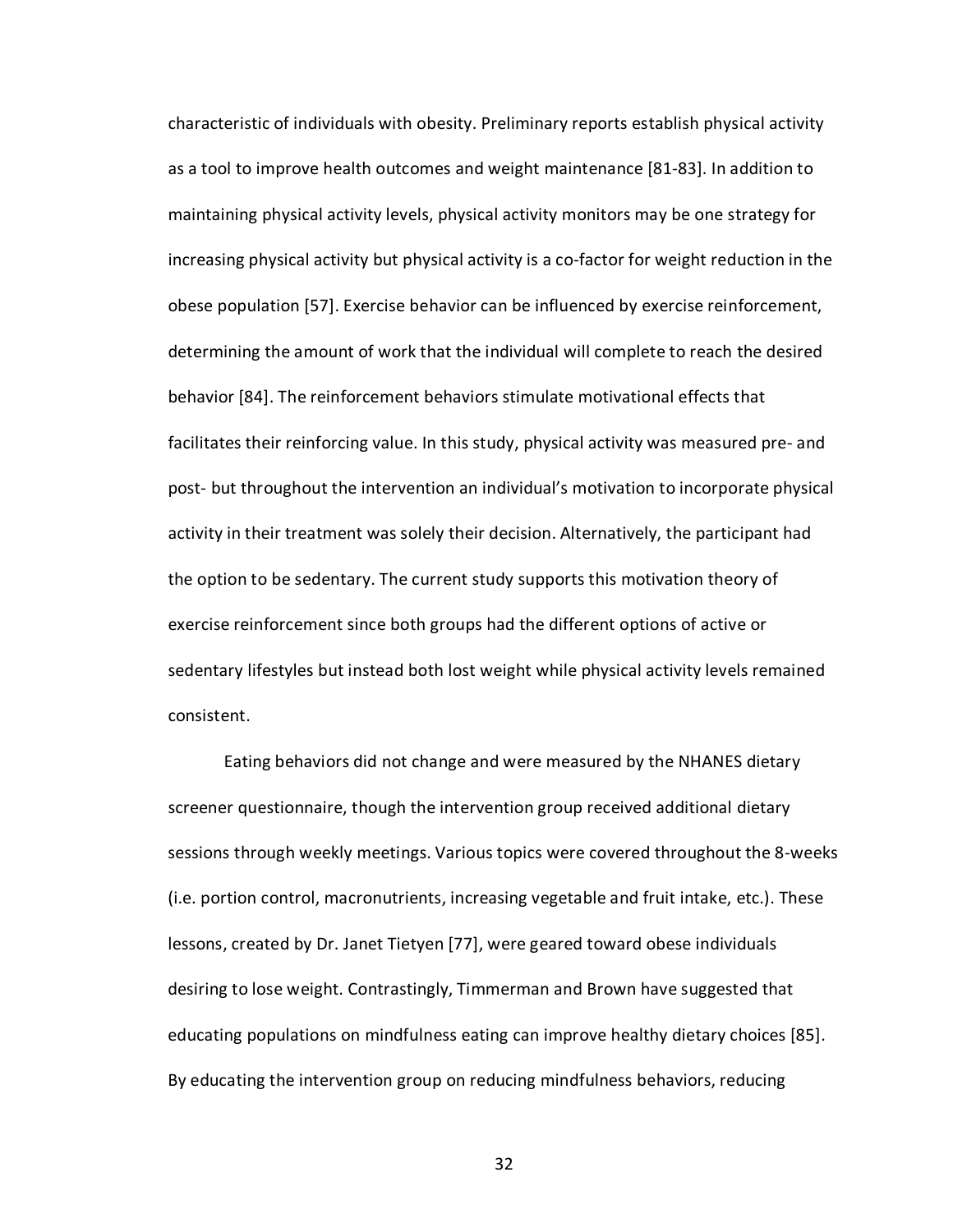calories and fat, the study found that women in the intervention group lost significantly more weight [85]. According to National Heart, Lung and Blood Institution and the United States Department of Agriculture regular physical activity and healthy dietary choices are mandatory for a successful weight loss intervention [56, 86]. With contrasting results, the current study's intervention length and completer size may have influenced the findings. Ideal intervention lengths for weight loss programs are longer than twelve weeks according to in-person facilitation guidelines set by the AHA/ACC/TOS [55]. Furthermore, a recommendation of 14 visits over six months, or monthly for 12 months [55]. The current study lasted only 8-weeks with one weekly visit. In order to discover changes in dietary choices interventions need to educate more and last longer for said changes to occur in post-testing.

The results displayed an interesting interaction effect for autonomous motivation. With the small sample size, neither group changed independently, however, comparing their change overtime the intervention group increased while the control group decreased. A time effect for controlled motivation was observed as both groups decreased controlled motivation over time. Referring to the Self-Determined Motivation Theory for this study, these two distinctive motivations exhibited different driving forces but were not conclusive for this study. Autonomous motivation is engaging in a behavior due to intrinsic goals or outcomes; the behavior is self-determined. The intervention group received optional weekly group sessions that included facilitated group discussion, food demos, and short lessons on various health-related topics while the intervention group received the app alone. The focused lifestyle intervention group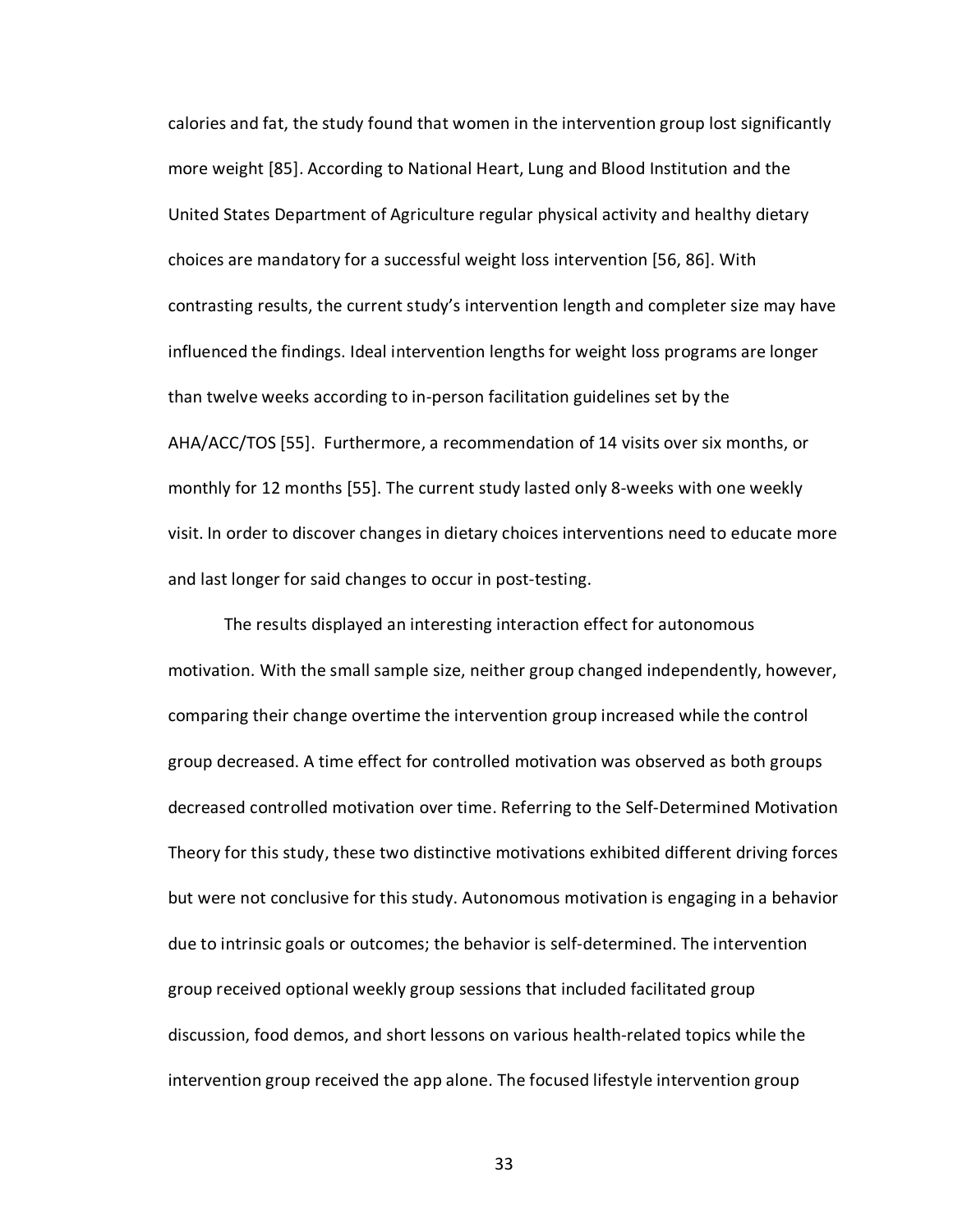increased autonomous motivation while decreasing controlled motivation which is consistent with previous motivational interventions [45, 49]. This research supports the notion that motivation throughout the lifestyle intervention can support changes in domains like physical activity and nutritional behaviors [49]. Using motivation interviewing may be an effective approach to increase physical activity and decrease risk of cardiovascular disease in high risk overweight and obese patients [50].These findings support other's work mounting evidence that motivational interviewing improves health behaviors for various health outcomes [45, 48-51]. Motivation-focused weight loss interventions may influence greater weight loss maintenance which offers another effective approach to initially losing weight [52]. Additional research looking at internal and external cues that signify hunger would be useful to see how participants preferences decide their motivation levels.

Although, no changes in stress or depression were observed in the current study, psychological stress and depression can trigger consumption of sweet and high fat foods, leading to overall weight gain [62, 63]. Previous studies agree that stress and depression can be a significant influencer on weight loss, but incorporating a stress program or mindfulness eating can modestly improve weight loss and deter individuals from making bad dietary choices [60, 61].

#### Limitations

The limitations in this study were recruitment strategies, sample size, diversity, and self-reported bias. A larger sample size would have provided a more adequate representation of the rural population. In addition, the lack of diversity among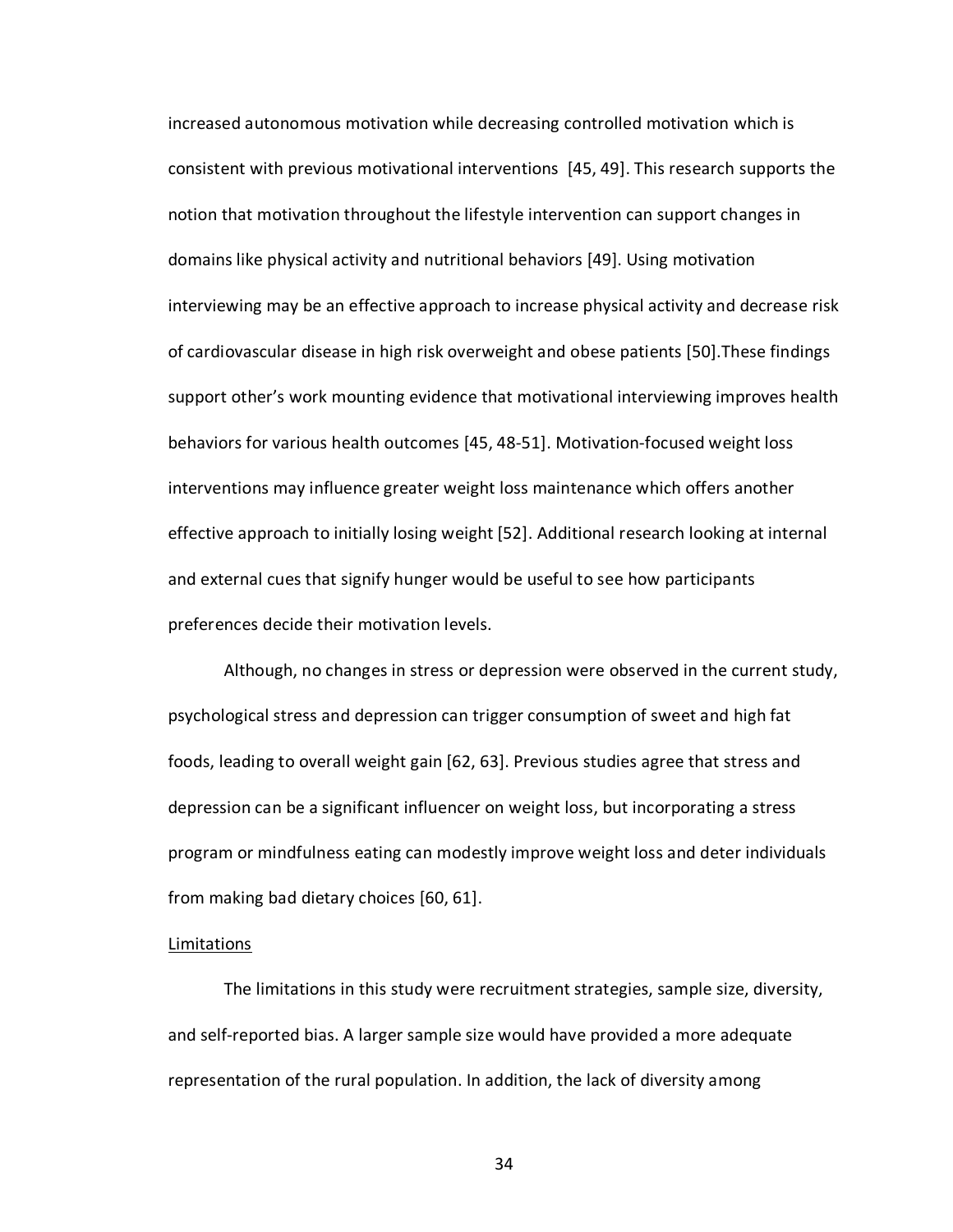participants gender, sex, and race may influence the generalizability. Only 9 participants completed the intervention; 8 participants were white women. The absence of variety in socioeconomic factors limits the generalizability to rural Kentucky and nationwide. Additionally, the questionnaires were extremely lengthy and due to the questions centered around depression and anxiety, a number of participants felt uncomfortable. Finally, the questionnaire responses were self-reported and social desirability bias may have influenced participant responses.

#### Implications

These findings indicate that mobile technology paired with face-to-face weight loss interventions do not yield greater weight loss vs mobile technology alone. Each group started and ended at a different weight over time but the treatment or nontreatment did not influence greater weight loss. The interaction effect of autonomous motivation showed that the intervention group increased motivation while the control group decreased. This interesting interaction effect supports the claim that in-person weight loss interventions help create a healthy environment for autonomy. Additionally, the time effect presented a decrease in controlled motivation over time while observing no group effect suggesting external and introjected regulation played a role in completing the intervention for both groups. Although, the hypothesis was rejected, both forms of motivation levels changed, establishing the need for future researchers to discover the links between autonomous and controlled motivation in obese populations for weight loss intervention.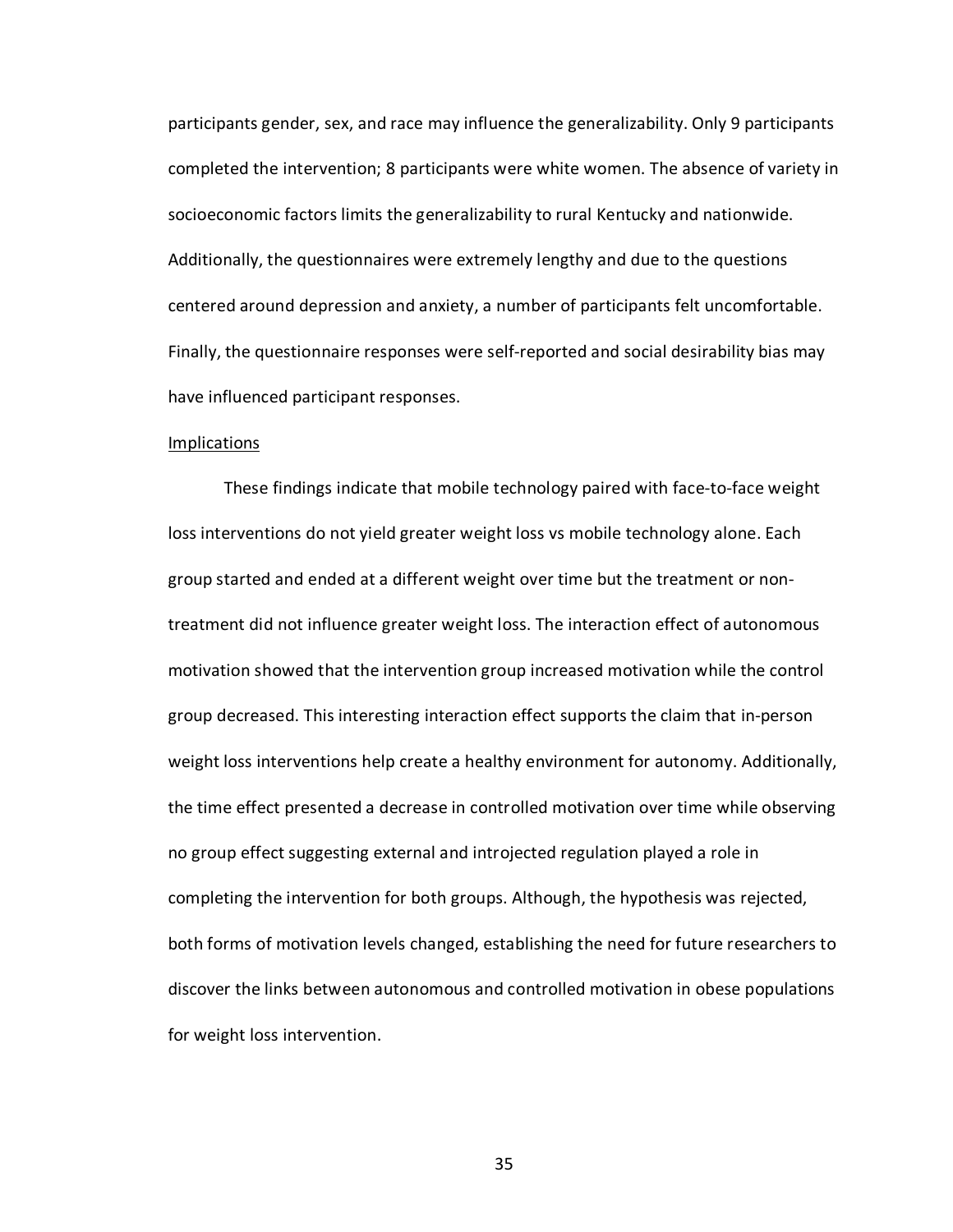#### Recommendations for Future Studies

Statistics confirm that obesity prevalence continues to grow nationally [39, 40]. Rural communities are burdened to fend for themselves due to the lack of access to healthcare prevention and treatment of obesity. In-person weight loss interventions result in increased weight loss by focusing on self-monitoring, personal feedback, and goal setting. Today, weight loss interventions are now using technology as a tool to enhance these behavioral strategies known to produce greater weight loss outcomes. Studies have long-established the relationship between weight loss interventions and weight loss, as well as the relationship between technology's benefit as an effective tool in a weight loss intervention. Yet, a gap in the literature exists examining the relationship between a face-to-face weight loss intervention paired with app technology vs. app technology alone to increase weight loss in rural populations. To explore this relationship, more research is needed. Future research should expand upon the results found in this study to create a more effective treatment strategy for weight loss in overweight and obese adults. One recommendation is to increase the in-app features, future interventions should use text messaging alerts to improve nutritional and physical activity tracking. Similar studies should conduct interventions with longer periods of time to investigate the impact of mobile technology with an in-person weight loss intervention on weight loss and lifestyle changes that may improve overall wellbeing. Contradicting results demonstrate the importance of time length in regards to a weight loss interventions effectiveness. Intervention lengths for weight loss programs are longer than twelve weeks with frequent group sessions according to in-person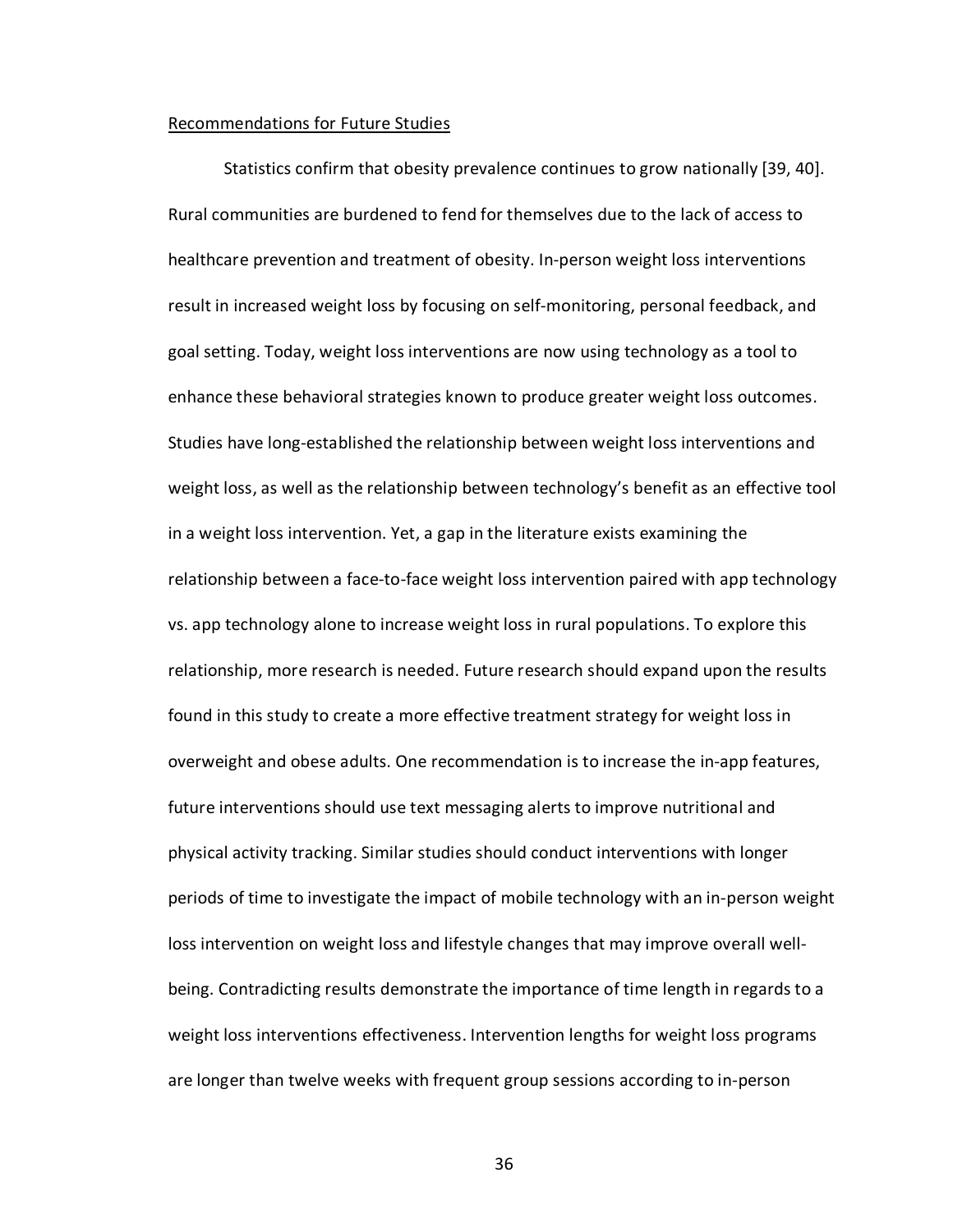facilitation guidelines set by the AHA/ACC/TOS [55]. Lastly, future research could examine the effects of introducing motivational techniques after initial weight loss on long-term weight maintenance in the overweight and obese population. Incorporating these methods into mobile technology assisted in-person weight loss interventions may lead to increased weight loss.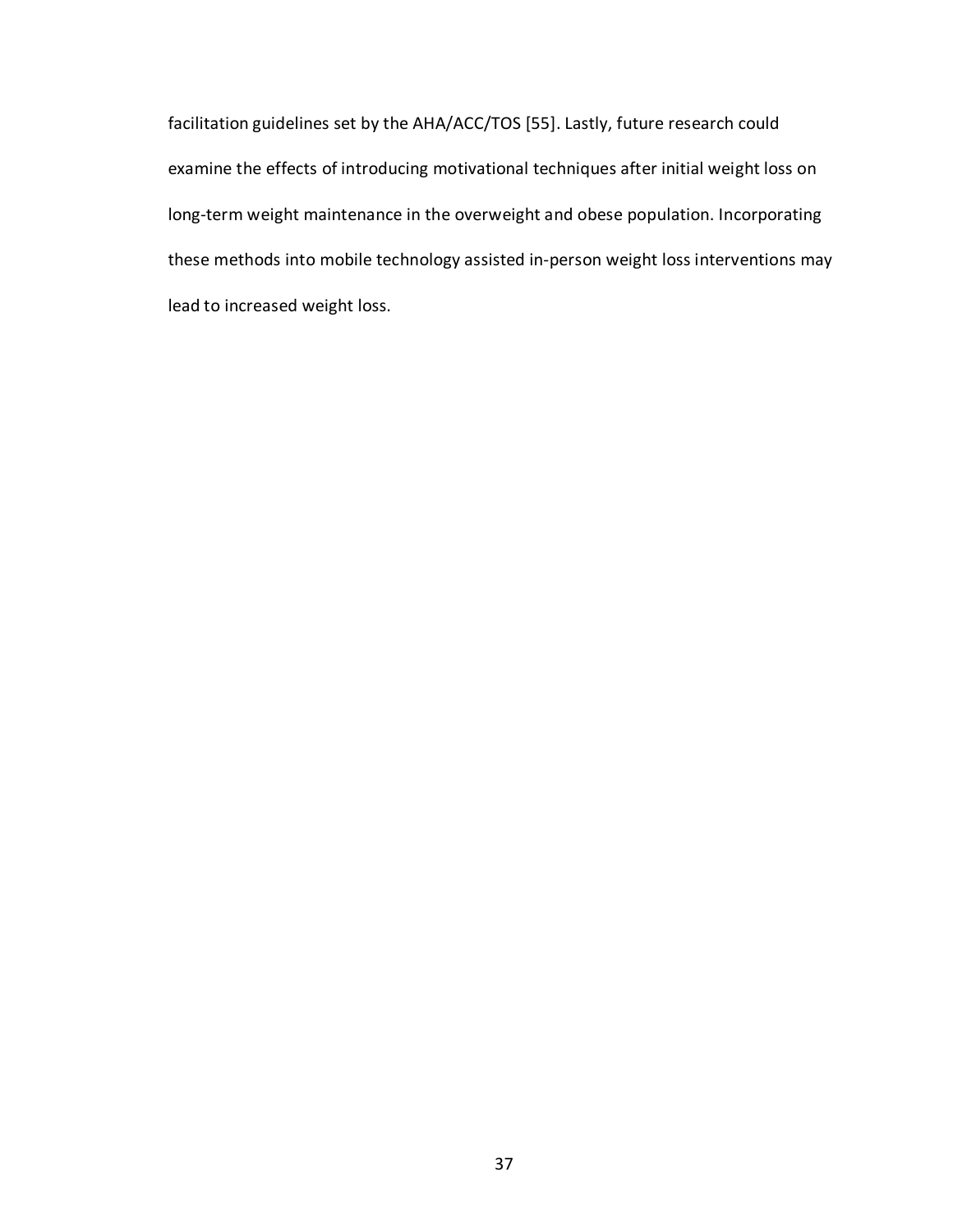# **Appendix**

Perceived Stress Scale Survey (PSS):

<http://www.mindgarden.com/documents/PerceivedStressScale.pdf>

The Center for Epidemiologic Studies Depression Scale (CES-D):

[http://cesd-r.com](http://cesd-r.com/)

NHANES 2009-2010 Dietary Screener:

<https://epi.grants.cancer.gov/nhanes/dietscreen/questionnaires.html>

International Physical Activity Questionnaire (IPAQ):

[http://www.sdp.univ.fvg.it/sites/default/files/IPAQ\\_English\\_self-admin\\_long.pdf](http://www.sdp.univ.fvg.it/sites/default/files/IPAQ_English_self-admin_long.pdf)

Treatment Self-Regulation Questionnaire (TSRQ):

<http://selfdeterminationtheory.org/health-care-self-determination-theory/>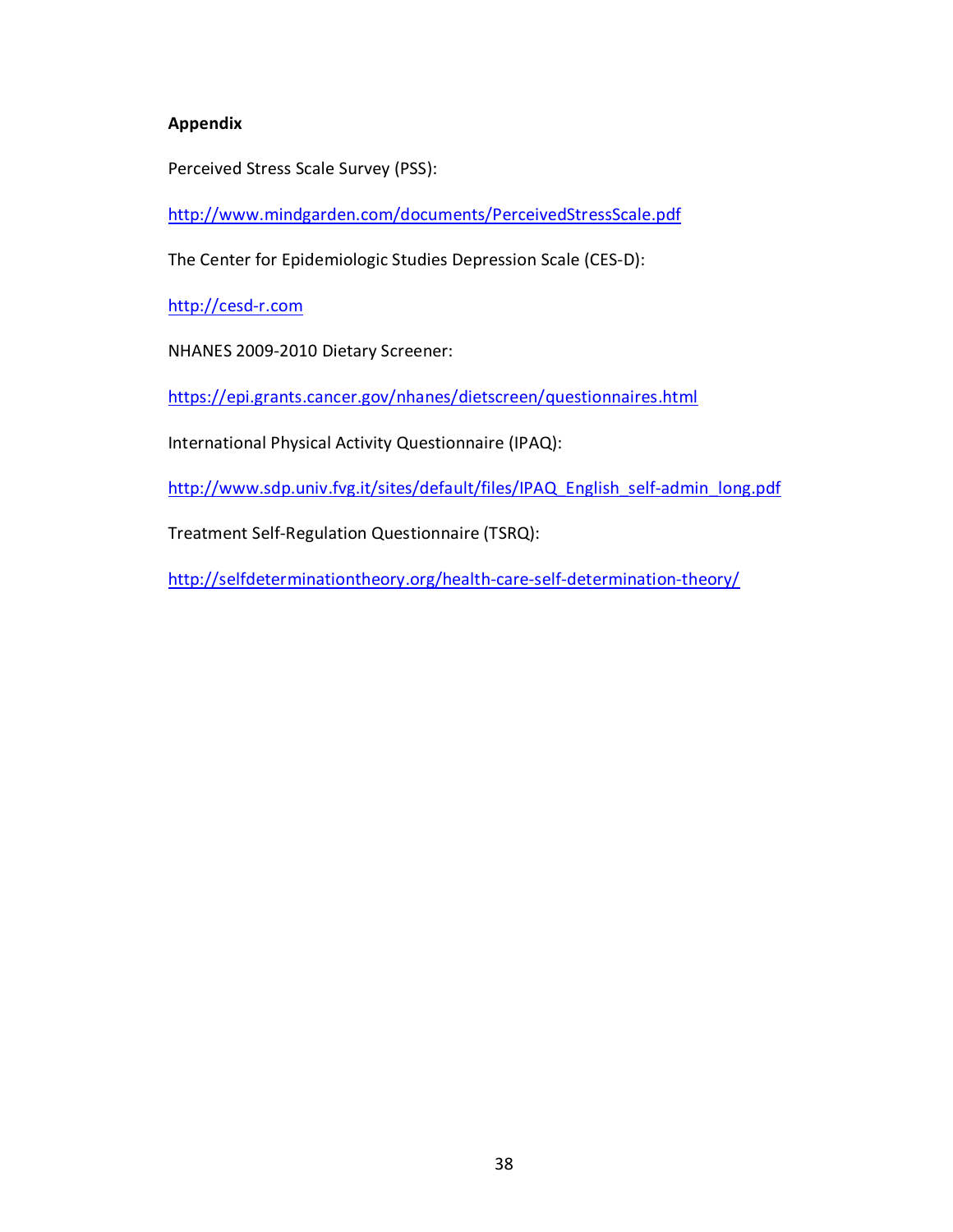# **References**

- 1. Organization, W.H., *Obesity and Overweight factsheet from the WHO.* Health, 2017.
- 2. Ogden, C.L., et al., *Prevalence of obesity among adults and youth: United States, 2011-2014*. 2015: US Department of Health and Human Services, Centers for Disease Control and Prevention, National Center for Health Statistics.
- 3. Bleich, S.N., et al., *Increasing consumption of sugar-sweetened beverages among US adults: 1988–1994 to 1999—2004.* The American journal of clinical nutrition, 2008: p. ajcn. 26883.
- 4. Bermudez, O.I. and X. Gao, *Greater consumption of sweetened beverages and added sugars is associated with obesity among US young adults.* Annals of Nutrition and Metabolism, 2010. **57**(3-4): p. 211-218.
- 5. Hu, F.B., *Resolved: there is sufficient scientific evidence that decreasing sugarsweetened beverage consumption will reduce the prevalence of obesity and obesity-related diseases.* Obesity reviews, 2013. **14**(8): p. 606-619.
- 6. Yang, Q., et al., *Added sugar intake and cardiovascular diseases mortality among US adults.* JAMA internal medicine, 2014. **174**(4): p. 516-524.
- 7. Vieira, P.N., et al., *Predictors of Psychological Well-Being during Behavioral Obesity Treatment in Women.* J Obes, 2011. **2011**: p. 936153.
- 8. Sawamoto, R., et al., *Predictors of successful long-term weight loss maintenance: a two-year follow-up.* Biopsychosoc Med, 2017. **11**: p. 14.
- 9. Ogden, C.L., et al., *Prevalence of obesity in the United States, 2009-2010*. 2012: US Department of Health and Human Services, Centers for Disease Control and Prevention, National Center for Health Statistics Hyattsville, MD.
- 10. Yang, L. and G.A. Colditz, *Prevalence of overweight and obesity in the United States, 2007-2012.* JAMA internal medicine, 2015. **175**(8): p. 1412-1413.
- 11. Williams, E.P., et al., *Overweight and obesity: prevalence, consequences, and causes of a growing public health problem.* Current obesity reports, 2015. **4**(3): p. 363-370.
- 12. Baker, R.C. and D.S. Kirschenbaum, *Self-monitoring may be necessary for successful weight control.* Behavior Therapy, 1993. **24**(3): p. 377-394.
- 13. Webber, K.H., et al., *Motivation and its relationship to adherence to selfmonitoring and weight loss in a 16-week Internet behavioral weight loss intervention.* J Nutr Educ Behav, 2010. **42**(3): p. 161-7.
- 14. Burke, L.E., J. Wang, and M.A. Sevick, *Self-monitoring in weight loss: a systematic review of the literature.* Journal of the American Dietetic Association, 2011. **111**(1): p. 92-102.
- 15. Teixeira, P.J., et al., *Mediators of weight loss and weight loss maintenance in middle-aged women.* Obesity (Silver Spring), 2010. **18**(4): p. 725-35.
- 16. Collins, C.E., et al., *Evaluation of a commercial web-based weight loss and weight loss maintenance program in overweight and obese adults: a randomized controlled trial.* BMC Public Health, 2010. **10**: p. 669.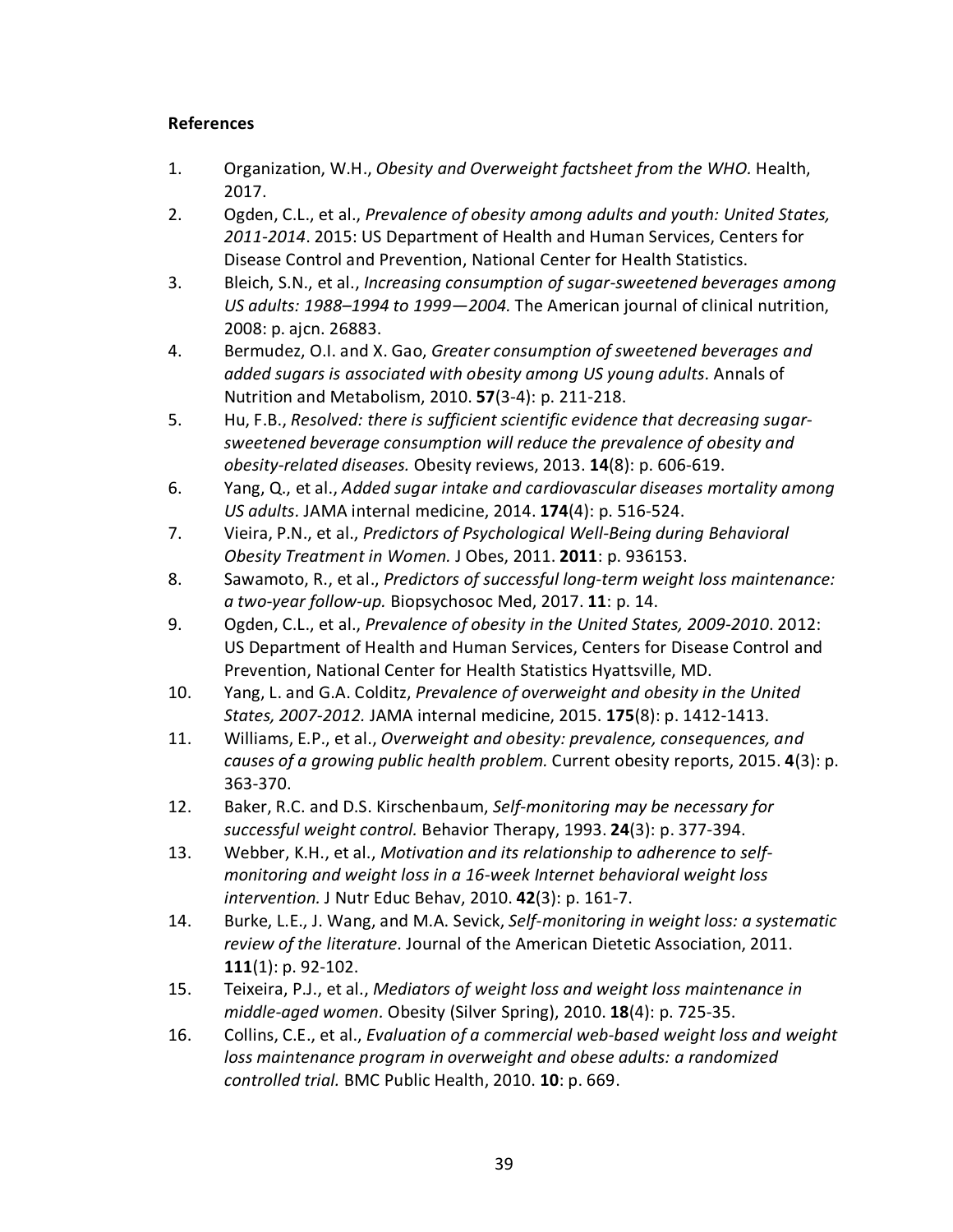- 17. Shuger, S.L., et al., *Electronic feedback in a diet-and physical activity-based lifestyle intervention for weight loss: a randomized controlled trial.* International Journal of Behavioral Nutrition and Physical Activity, 2011. **8**(1): p. 41.
- 18. Lin, P.H., et al., *Adaptive intervention design in mobile health: Intervention design and development in the Cell Phone Intervention for You trial.* Clin Trials, 2015. **12**(6): p. 634-45.
- 19. Hutchesson, M.J., et al., *Enhancement of Self-Monitoring in a Web-Based Weight Loss Program by Extra Individualized Feedback and Reminders: Randomized Trial.* J Med Internet Res, 2016. **18**(4): p. e82.
- 20. Batch, B.C., et al., *Weight loss intervention for young adults using mobile technology: design and rationale of a randomized controlled trial - Cell Phone Intervention for You (CITY).* Contemp Clin Trials, 2014. **37**(2): p. 333-41.
- 21. Wieland, L.S., et al., *Interactive computer-based interventions for weight loss or weight maintenance in overweight or obese people.* Cochrane Database Syst Rev, 2012(8): p. Cd007675.
- 22. Bacigalupo, R., et al., *Interventions employing mobile technology for overweight and obesity: an early systematic review of randomized controlled trials.* Obes Rev, 2013. **14**(4): p. 279-91.
- 23. Partridge, S.R., et al., *Effectiveness of a mHealth Lifestyle Program With Telephone Support (TXT2BFiT) to Prevent Unhealthy Weight Gain in Young Adults: Randomized Controlled Trial.* JMIR Mhealth Uhealth, 2015. **3**(2): p. e66.
- 24. Blais, L.T., et al., *Challenging body weight: evidence from a community-based intervention on weight, behaviour and motivation.* Psychol Health Med, 2016: p. 1-7.
- 25. Pellegrini, C.A., et al., *The comparison of a technology-based system and an inperson behavioral weight loss intervention.* Obesity (Silver Spring), 2012. **20**(2): p. 356-63.
- 26. Finkelstein, E.A., et al., *Annual medical spending attributable to obesity: payerand service-specific estimates.* Health affairs, 2009. **28**(5): p. w822-w831.
- 27. Finkelstein, E.A., et al., *Obesity and severe obesity forecasts through 2030.* American journal of preventive medicine, 2012. **42**(6): p. 563-570.
- 28. Rogers, R.J., et al., *Applying a technology-based system for weight loss in adults with obesity.* Obes Sci Pract, 2016. **2**(1): p. 3-12.
- 29. Webber, K.H., et al., *The effect of a motivational intervention on weight loss is moderated by level of baseline controlled motivation.* Int J Behav Nutr Phys Act, 2010. **7**: p. 4.
- 30. Svetkey, L.P., et al., *Cell phone intervention for you (CITY): A randomized, controlled trial of behavioral weight loss intervention for young adults using mobile technology.* Obesity (Silver Spring), 2015. **23**(11): p. 2133-41.
- 31. de Mutsert, R., et al., *Overweight in early adulthood, adult weight change, and risk of type 2 diabetes, cardiovascular diseases, and certain cancers in men: a cohort study.* American journal of epidemiology, 2014. **179**(11): p. 1353-1365.
- 32. Flegal, K.M., et al., *Prevalence of obesity and trends in the distribution of body mass index among US adults, 1999-2010.* Jama, 2012. **307**(5): p. 491-497.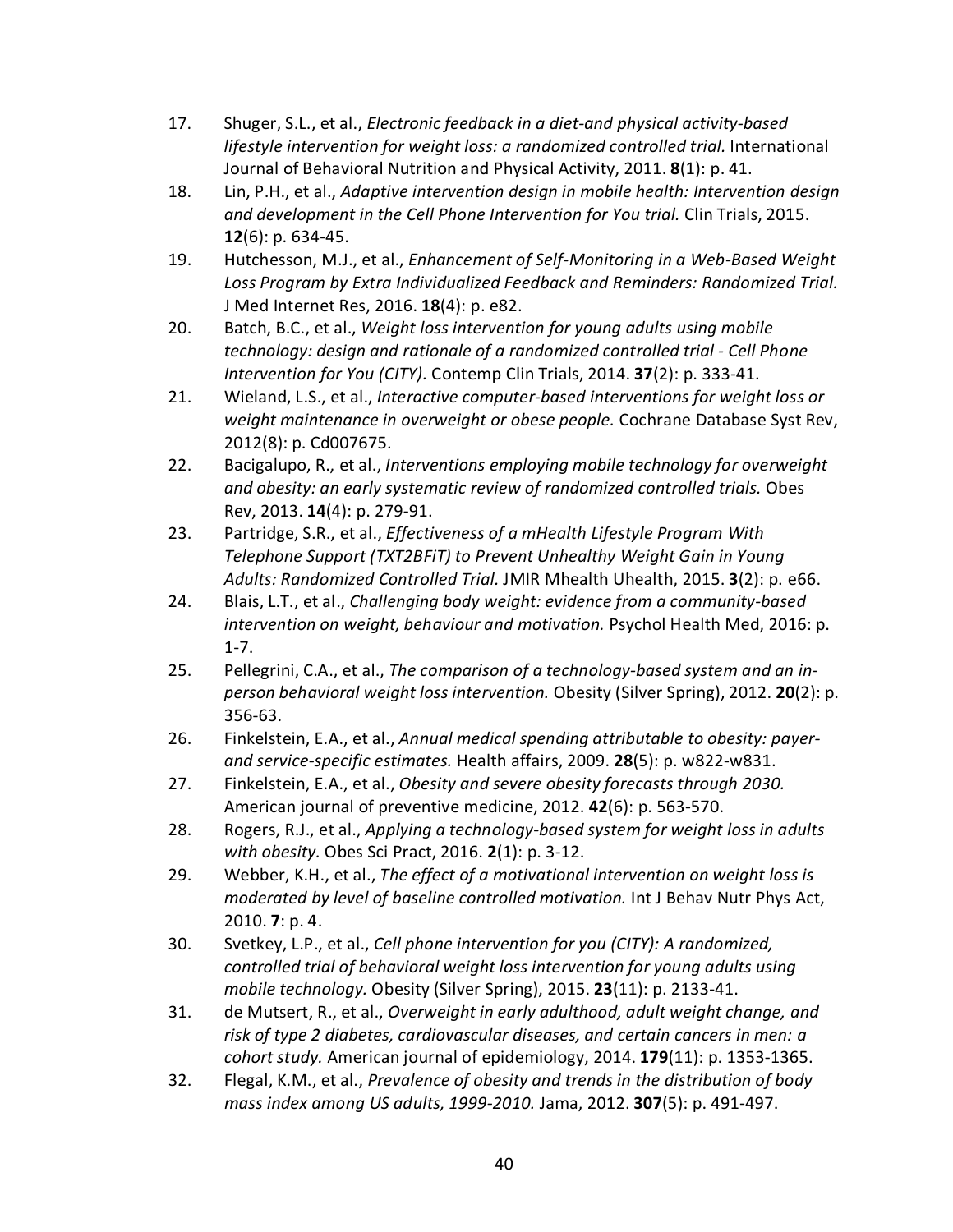- 33. Hill, J.L., W. You, and J.M. Zoellner, *Disparities in obesity among rural and urban residents in a health disparate region.* BMC public health, 2014. **14**(1): p. 1051.
- 34. Patterson, P.D., et al., *Obesity and physical inactivity in rural America.* The Journal of Rural Health, 2004. **20**(2): p. 151-159.
- 35. Lutfiyya, M.N., et al., *Is rural residency a risk factor for overweight and obesity for US children?* Obesity, 2007. **15**(9): p. 2348-2356.
- 36. Befort, C.A., N. Nazir, and M.G. Perri, *Prevalence of obesity among adults from rural and urban areas of the United States: findings from NHANES (2005-2008).* The Journal of Rural Health, 2012. **28**(4): p. 392-397.
- 37. Sallis, J.F., M. Story, and D. Lou, *Study designs and analytic strategies for environmental and policy research on obesity, physical activity, and diet: recommendations from a meeting of experts.* American journal of preventive medicine, 2009. **36**(2): p. S72-S77.
- 38. Horowitz, C.R., et al., *Barriers to buying healthy foods for people with diabetes: evidence of environmental disparities.* American Journal of Public Health, 2004. **94**(9): p. 1549-1554.
- 39. Flegal, K.M., et al., *Trends in obesity among adults in the United States, 2005 to 2014.* Jama, 2016. **315**(21): p. 2284-2291.
- 40. Segal, L., J. Rayburn, and A. Martin, *The State of obesity: Better policies for a healthier America 2016.* Princeton, NJ: Robert Wood Johnson Foundation. Retrieved from <http://stateofobesity/>. org/files/stateofobesity2016. pdf, 2016.
- 41. Webber, K.H. and L. Quintiliani, *Development of a weight loss program for Appalachian Kentucky adults: a formative research survey.* Family and Consumer Sciences Research Journal, 2011. **40**(1): p. 74-84.
- 42. Leahey, T.M., et al., *A randomized trial testing a contingency-based weight loss intervention involving social reinforcement.* Obesity (Silver Spring), 2012. **20**(2): p. 324-9.
- 43. Hebden, L., et al., *'TXT2BFiT' a mobile phone-based healthy lifestyle program for preventing unhealthy weight gain in young adults: study protocol for a randomized controlled trial.* Trials, 2013. **14**: p. 75.
- 44. Amante, D.J., et al., *Access to care and use of the Internet to search for health information: results from the US National Health Interview Survey.* Journal of medical Internet research, 2015. **17**(4).
- 45. Deci, E.L. and R.M. Ryan, *Self-determination theory in health care and its relations to motivational interviewing: a few comments.* International Journal of Behavioral Nutrition and Physical Activity, 2012. **9**(1): p. 24.
- 46. Berridge, K.C. and T.E. Robinson, *What is the role of dopamine in reward: hedonic impact, reward learning, or incentive salience?* Brain research reviews, 1998. **28**(3): p. 309-369.
- 47. Berridge, K.C. and T.E. Robinson, *Liking, wanting, and the incentive-sensitization theory of addiction.* American Psychologist, 2016. **71**(8): p. 670.
- 48. Hagger, M.S., et al., *Autonomous and controlled motivational regulations for multiple health-related behaviors: between-and within-participants analyses.*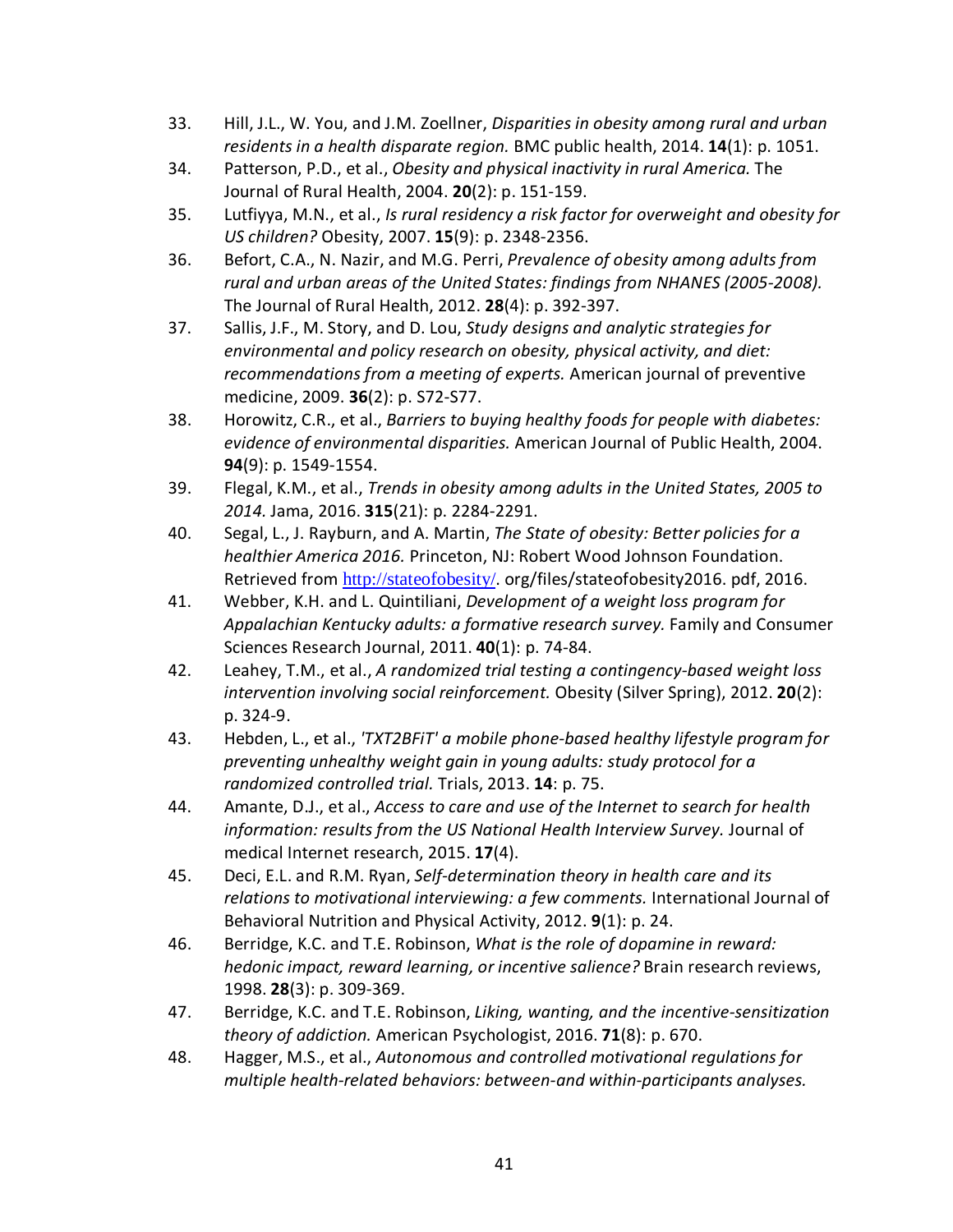Health Psychology and Behavioral Medicine: an Open Access Journal, 2014. **2**(1): p. 565-601.

- 49. Livia, B., et al., *Stage of Change and Motivation to a Healthier Lifestyle before and after an Intensive Lifestyle Intervention.* Journal of obesity, 2016. **2016**.
- 50. Hardcastle, S.J., et al., *Effectiveness of a motivational interviewing intervention on weight loss, physical activity and cardiovascular disease risk factors: a randomised controlled trial with a 12-month post-intervention follow-up.* Int J Behav Nutr Phys Act, 2013. **10**: p. 40.
- 51. Patrick, H. and G.C. Williams, *Self-determination theory: its application to health behavior and complementarity with motivational interviewing.* International Journal of behavioral nutrition and physical Activity, 2012. **9**(1): p. 18.
- 52. West, D.S., et al., *A motivation-focused weight loss maintenance program is an effective alternative to a skill-based approach.* Int J Obes (Lond), 2011. **35**(2): p. 259-69.
- 53. Foster, G.D., A.P. Makris, and B.A. Bailer, *Behavioral treatment of obesity.* The American journal of clinical nutrition, 2005. **82**(1): p. 230S-235S.
- 54. Carels, R.A., et al., *Using motivational interviewing as a supplement to obesity treatment: a stepped-care approach.* Health Psychol, 2007. **26**(3): p. 369-74.
- 55. Jensen, M., et al., *AHA/ACC/TOS guideline for the management of overweight and obesity in adults: a report of the American College of Cardiology/American Heart Association Task Force on Practice Guidelines and The Obesity Society.* Circulation, 2014. **129**(suppl 2): p. S139-S140.
- 56. U.S. Department of Health and Human Services, N.I.o.H., Public Health Services, National Institute of Diabetes and Digestive and Kidney DIseases, *Choosing a Safe and Successful Weight Loss Program.* NIH 2008. **08**(3700).
- 57. Unick, J.L., et al., *Physical activity enhancement to a behavioral weight loss program for severely obese individuals: A preliminary investigation.* ISRN Obes, 2012. **2012**.
- 58. Tate, D.F., et al., *Randomized trial comparing group size of periodic in-person sessions in a remotely delivered weight loss intervention.* Int J Behav Nutr Phys Act, 2017. **14**(1): p. 144.
- 59. Dutton, G.R., et al., *A randomized trial comparing weight loss treatment delivered in large versus small groups.* Int J Behav Nutr Phys Act, 2014. **11**: p. 123.
- 60. Webber, K.H., et al., *A comparison of a behavioral weight loss program to a stress management program: A pilot randomized controlled trial.* Nutrition, 2016. **32**(7-8): p. 904-9.
- 61. Wing, R.R. and S. Phelan, *Long-term weight loss maintenance.* Am J Clin Nutr, 2005. **82**(1 Suppl): p. 222s-225s.
- 62. Levoy, E., et al., *An exploratory study of Mindfulness Based Stress Reduction for emotional eating.* Appetite, 2017. **109**: p. 124-130.
- 63. Ashmore, J.A., et al., *Weight-based stigmatization, psychological distress, & binge eating behavior among obese treatment-seeking adults.* Eating Behaviors, 2008. **9**(2): p. 203-209.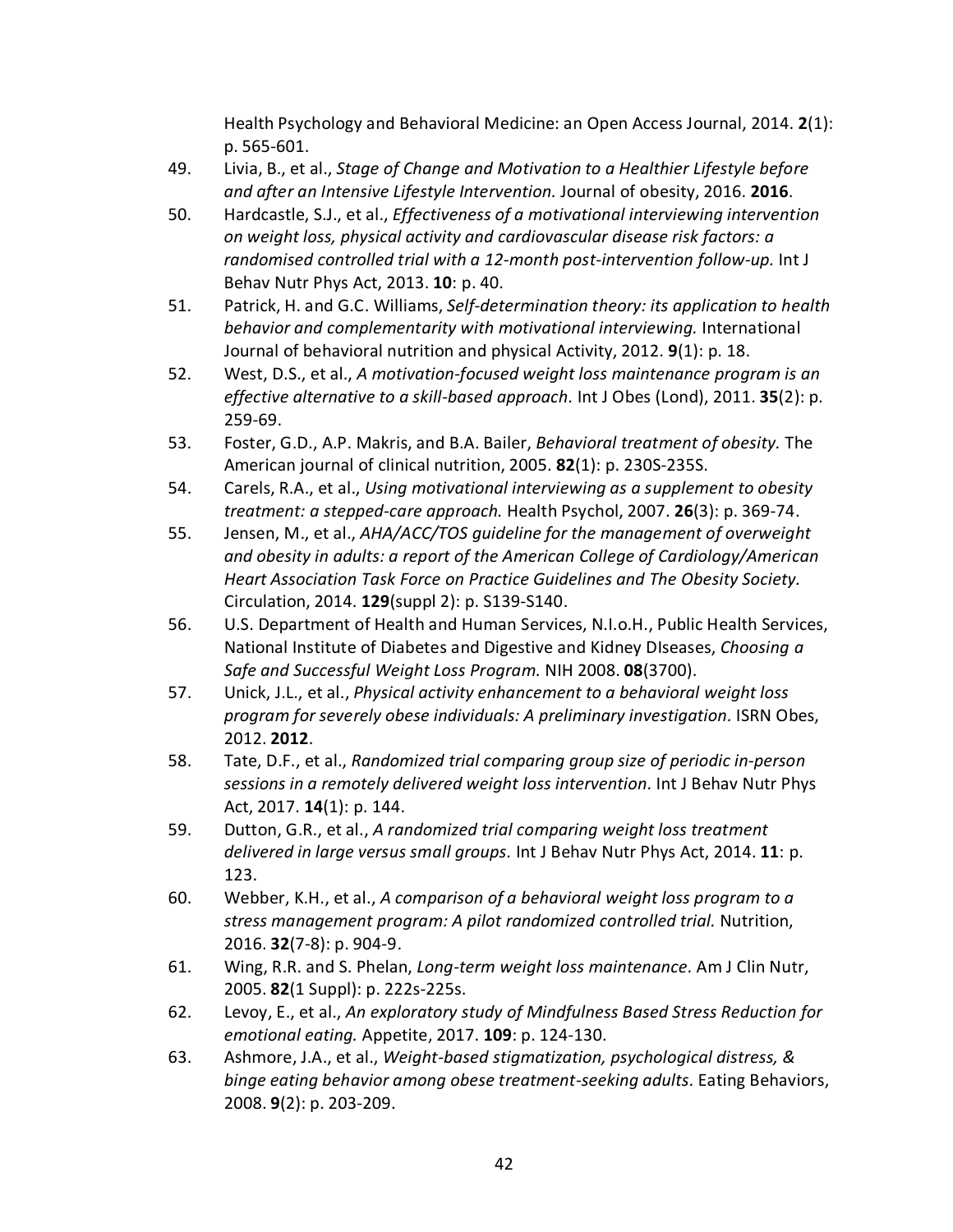- 64. Schiller, J.S., J.W. Lucas, and J.A. Peregoy, *Summary health statistics for US adults: national health interview survey, 2011.* 2012.
- 65. Ross, K.M. and R.R. Wing, *Impact of newer self-monitoring technology and brief phone-based intervention on weight loss: A randomized pilot study.* Obesity (Silver Spring), 2016. **24**(8): p. 1653-9.
- 66. Wharton, C.M., et al., *Dietary self-monitoring, but not dietary quality, improves with use of smartphone app technology in an 8-week weight loss trial.* Journal of nutrition education and behavior, 2014. **46**(5): p. 440-444.
- 67. Allen, J.K., J. Stephens, and A. Patel, *Technology-assisted weight management interventions: systematic review of clinical trials.* Telemed J E Health, 2014. **20**(12): p. 1103-20.
- 68. Cohen, S., T. Kamarck, and R. Mermelstein, *A global measure of perceived stress.* Journal of health and social behavior, 1983: p. 385-396.
- 69. Cohen, S., T. Kamarck, and R. Mermelstein, *Perceived stress scale.* Measuring stress: A guide for health and social scientists, 1994.
- 70. Andreou, E., et al., *Perceived stress scale: reliability and validity study in Greece.* International journal of environmental research and public health, 2011. **8**(8): p. 3287-3298.
- 71. Radloff, L.S., *The CES-D scale: A self-report depression scale for research in the general population.* Applied psychological measurement, 1977. **1**(3): p. 385-401.
- 72. Irwin, M., K.H. Artin, and M.N. Oxman, *Screening for depression in the older adult: criterion validity of the 10-item Center for Epidemiological Studies Depression Scale (CES-D).* Archives of internal medicine, 1999. **159**(15): p. 1701- 1704.
- 73. Archer, E., G.A. Hand, and S.N. Blair, *Validity of US nutritional surveillance: National Health and Nutrition Examination Survey caloric energy intake data, 1971–2010.* PloS one, 2013. **8**(10): p. e76632.
- 74. Hagstromer, M., P. Oja, and M. Sjostrom, *The International Physical Activity Questionnaire (IPAQ): a study of concurrent and construct validity.* Public Health Nutr, 2006. **9**(6): p. 755-62.
- 75. Levesque, C.S., et al., *Validating the theoretical structure of the Treatment Self-Regulation Questionnaire (TSRQ) across three different health behaviors.* Health education research, 2006. **22**(5): p. 691-702.
- 76. Eaton, W.W., et al., *Center for Epidemiologic Studies Depression Scale: review and revision (CESD and CESD-R).* 2004.
- 77. Tietyen, J. *Weight: The Reality Series*. 2012.
- 78. Keyserling, T.C., et al., *A community-based lifestyle and weight loss intervention promoting a Mediterranean-style diet pattern evaluated in the stroke belt of North Carolina: the Heart Healthy Lenoir Project.* BMC public health, 2016. **16**(1): p. 732.
- 79. O'Brien, T., et al., *An Internet-Assisted Weight Loss Intervention for Older Overweight and Obese Rural Women: A Feasibility Study.* Comput Inform Nurs, 2016. **34**(11): p. 513-519.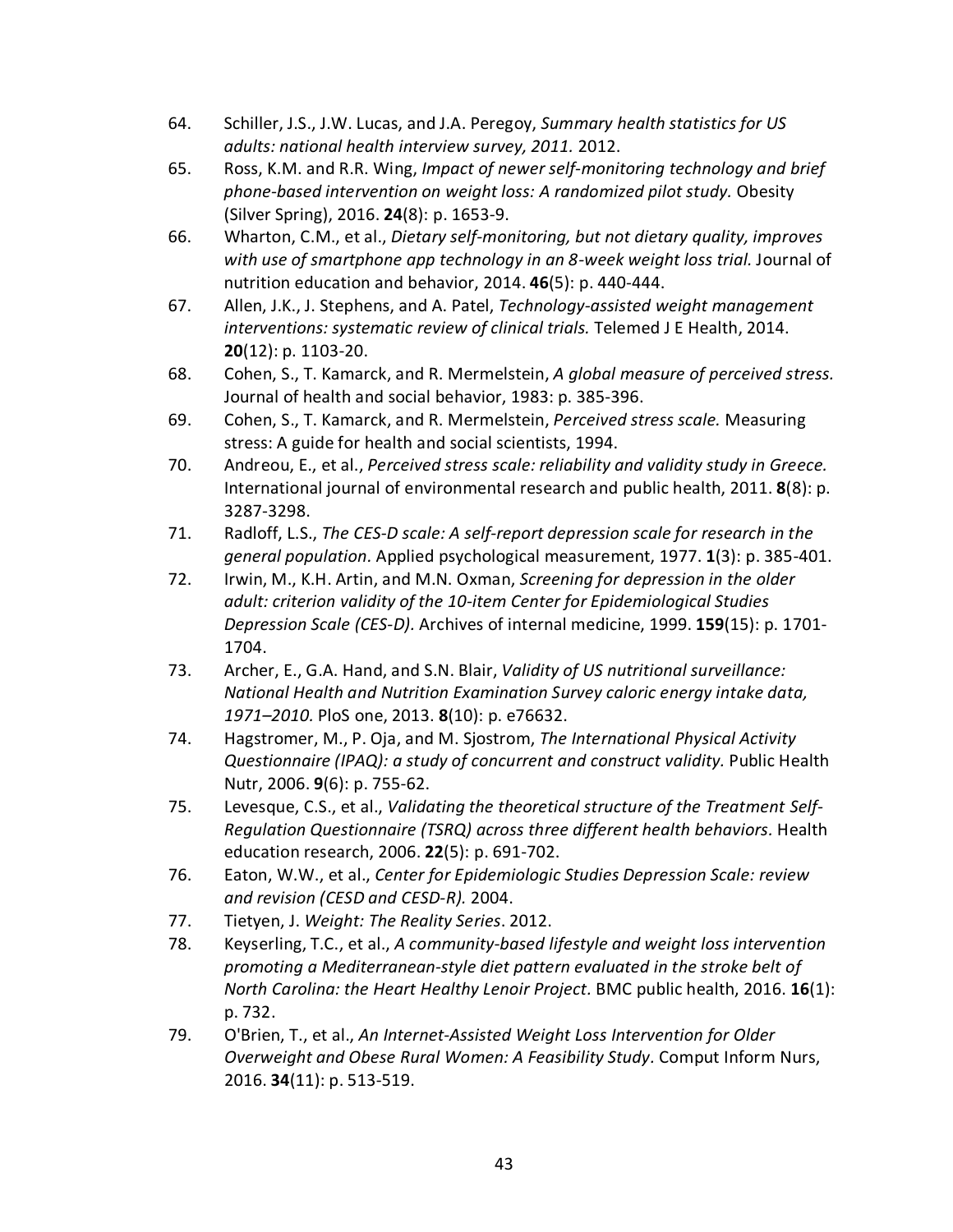- 80. Raynor, H.A. and C.M. Champagne, *Position of the Academy of Nutrition and Dietetics: Interventions for the Treatment of Overweight and Obesity in Adults.* J Acad Nutr Diet, 2016. **116**(1): p. 129-47.
- 81. Klem, M.L., et al., *A descriptive study of individuals successful at long-term maintenance of substantial weight loss.* Am J Clin Nutr, 1997. **66**(2): p. 239-46.
- 82. Wei, M., et al., *Relationship between low cardiorespiratory fitness and mortality in normal-weight, overweight, and obese men.* Jama, 1999. **282**(16): p. 1547-53.
- 83. Fogelholm, M., *Physical activity, fitness and fatness: relations to mortality, morbidity and disease risk factors. A systematic review.* Obes Rev, 2010. **11**(3): p. 202-21.
- 84. Roemmich, J.N., et al., *Association of liking and reinforcing value with children's physical activity.* Physiology & behavior, 2008. **93**(4): p. 1011-1018.
- 85. Timmerman, G.M. and A. Brown, *The effect of a mindful restaurant eating intervention on weight management in women.* J Nutr Educ Behav, 2012. **44**(1): p. 22-8.
- 86. Conference., N.I.o.H.T.A., *Methods for Voluntary Weight Loss and Control.* Annals of Internal Medicine. **7**(2): p. 119.